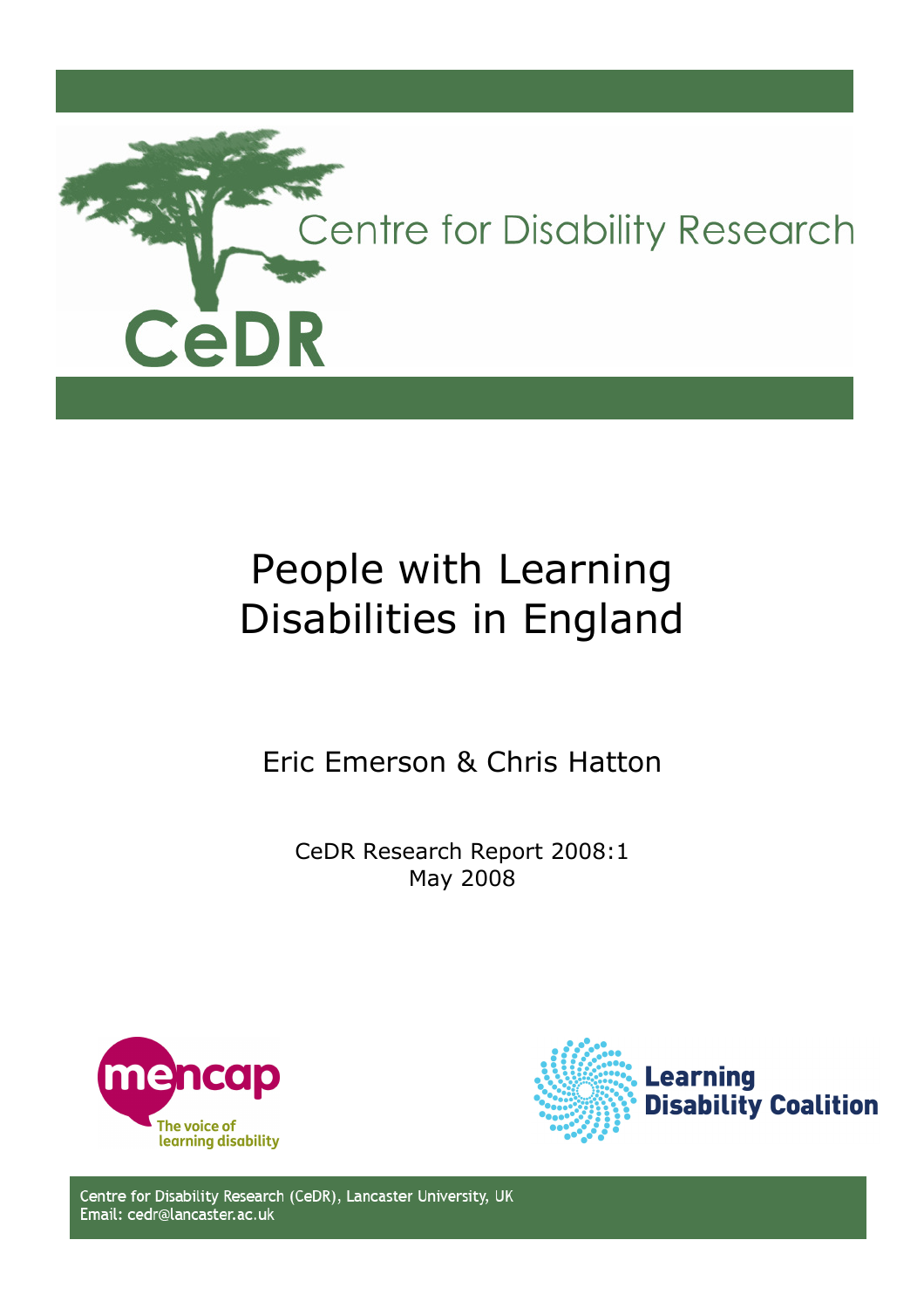## Contents

| How Many People with Learning Disabilities Are There in England? i |  |
|--------------------------------------------------------------------|--|
| Are the Numbers of People with Learning Disabilities Changing? ii  |  |
| The Life Experiences of Adults with Learning Disabilities iii      |  |
|                                                                    |  |
|                                                                    |  |
|                                                                    |  |
|                                                                    |  |
|                                                                    |  |
|                                                                    |  |
|                                                                    |  |
|                                                                    |  |
|                                                                    |  |
|                                                                    |  |
|                                                                    |  |
|                                                                    |  |
|                                                                    |  |
|                                                                    |  |
|                                                                    |  |
|                                                                    |  |
|                                                                    |  |
| How Many People with Learning Disabilities Are There in England? 2 |  |
| Are the Numbers of People with Learning Disabilities Changing? 4   |  |
|                                                                    |  |
|                                                                    |  |
|                                                                    |  |
| Potential Changes in the Incidence and Prevalence of Learning      |  |
|                                                                    |  |
| The Life Experiences of Adults with Learning Disabilities 6        |  |
|                                                                    |  |
|                                                                    |  |
|                                                                    |  |
|                                                                    |  |
|                                                                    |  |
|                                                                    |  |
|                                                                    |  |
|                                                                    |  |
|                                                                    |  |
|                                                                    |  |
|                                                                    |  |
|                                                                    |  |
|                                                                    |  |
|                                                                    |  |
|                                                                    |  |
|                                                                    |  |
|                                                                    |  |
|                                                                    |  |
|                                                                    |  |
|                                                                    |  |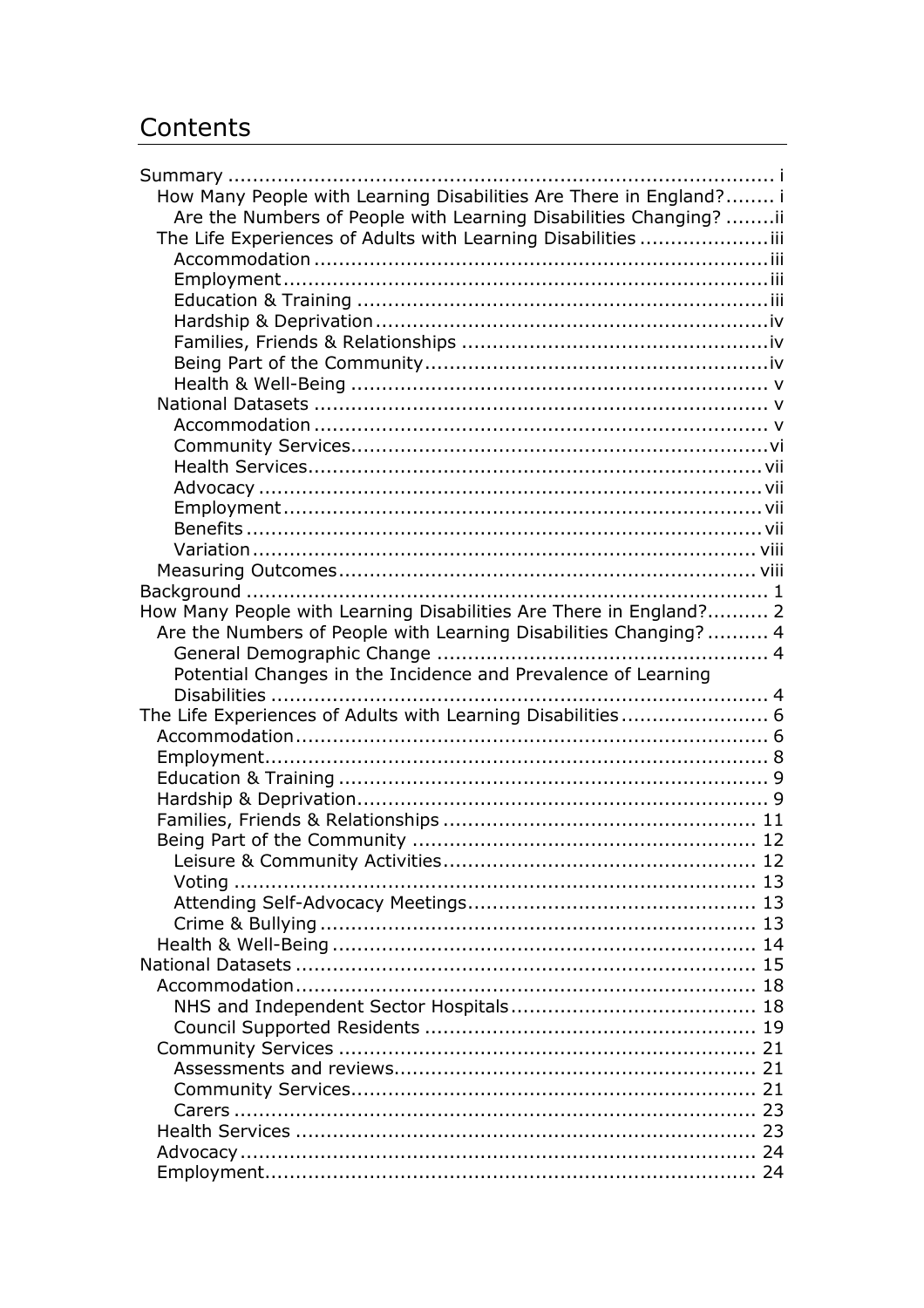Acknowledgements: Funding for this report was provided by Mencap.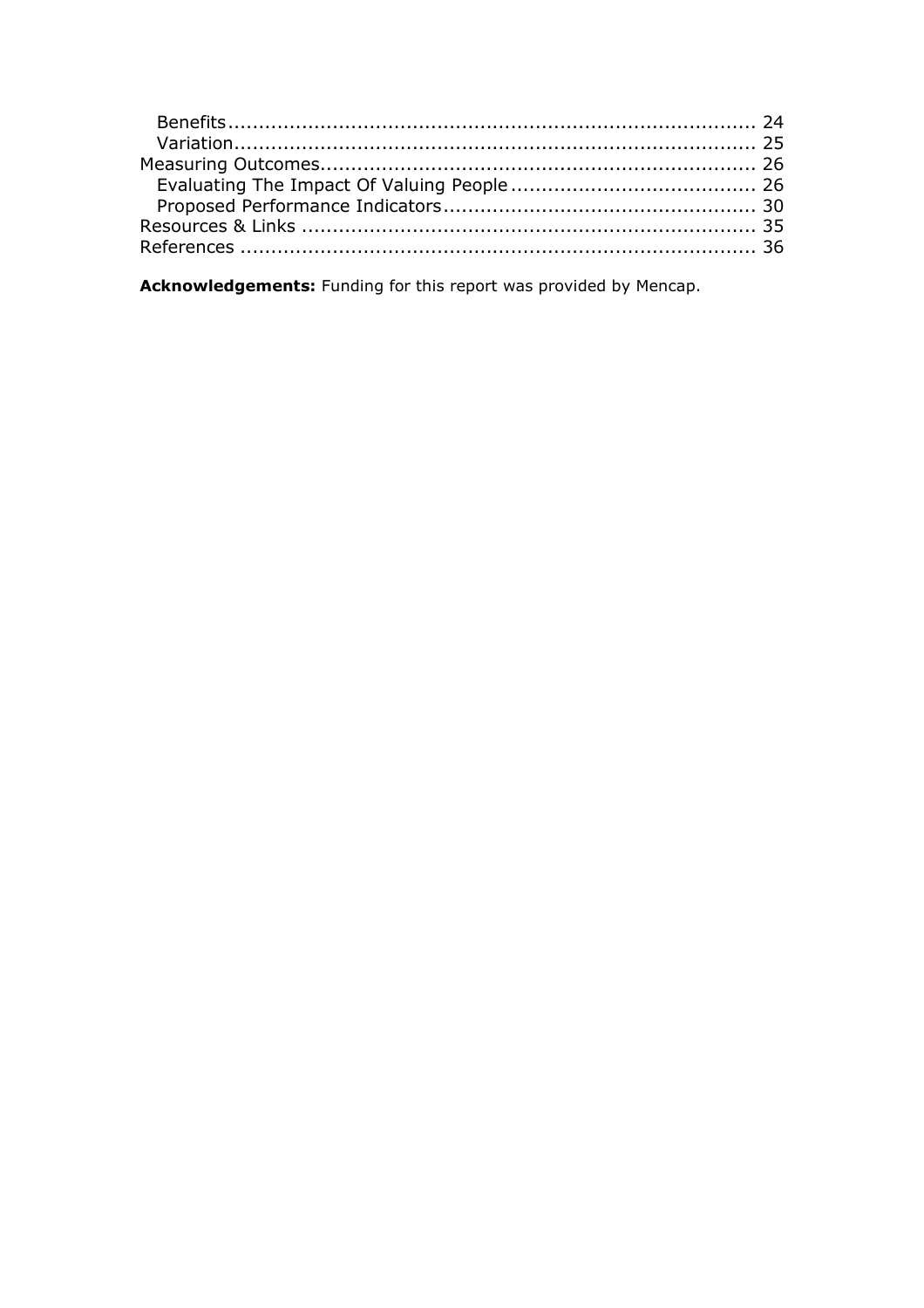## Summary

The aim of this report, which has been commissioned by Mencap, is to summarise information that is available from *nationally representative* data sources on the life experiences and services used by people with learning disabilities in England. These data sources include information on service activity collected by the Department of Health and other government departments, and information that can be extracted from large scale nationally representative surveys

### How Many People with Learning Disabilities Are There in England?

It is not possible to estimate the number of number of adults with learning disabilities in England either from information held by centrally government departments or from large-scale population based surveys.

For children, however, information collected by the DCFS suggests that (as of January 2006), 210,510 (2.6%) pupils were identified as having a primary special educational need (SEN) associated with learning disabilities. This will, however, be a significant under-estimate of the actual prevalence due to the failure to report data collected on children at the School Action stage in the assessment of SEN and failure to report data collected on secondary SEN.

Given this lack of information, we were commissioned by the Department of Health in 2004 to derive robust estimates of current and future numbers of people with learning disabilities in England. We estimated that 985,000 people in England have a learning disability (2% of the general population). This figure includes 828,000 adults (aged 18 or more). Of these adults, we estimated that 177,000 were known users of learning disability services in England (equivalent to 0.47% of the adult population)

In Valuing People, the Department of Health estimated that 65,000 children and 145,000 English adults have severe or profound learning disabilities, and 1.2 million have mild or moderate learning disabilities. The Department of Health estimate for children (for which no age range is given) with severe or profound learning disabilities is 67% higher than DCFS data on the SEN of pupils.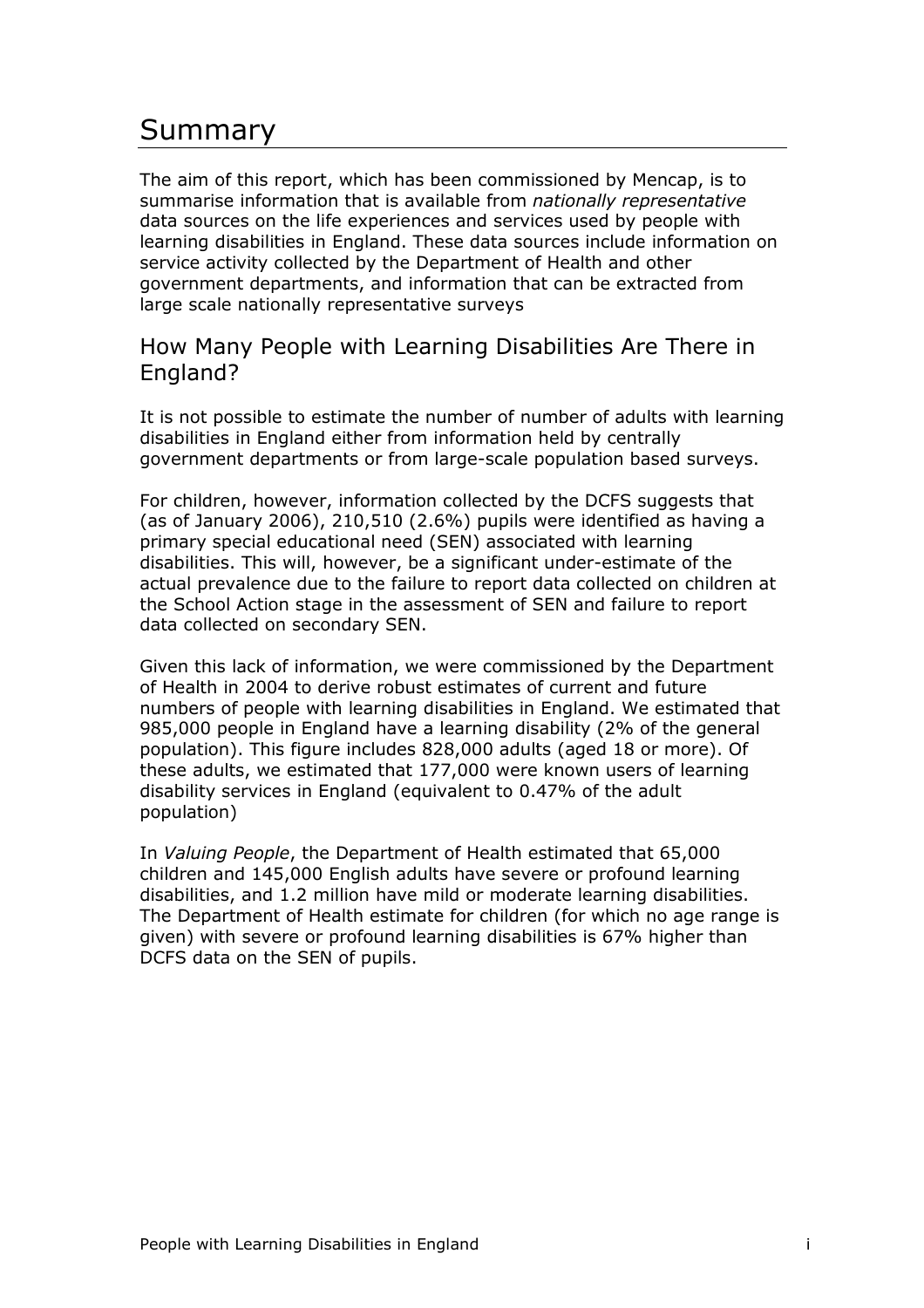Given that the large majority of service users have severe or profound learning disabilities, the Department of Health estimate for adults with severe or profound learning disabilities (145,000) is consistent with our estimate of 177,000 known users of learning disability services (most, but not all, of whom will have severe or profound learning disabilities). The Department of Health estimate for adults with mild/moderate learning disabilities is significantly higher than our estimate. This discrepancy is most probably due to the use by the Department of Health of the same prevalence estimate across all age groups. In our estimates we progressively adjusted prevalence estimates to take into account the increased mortality of people with learning disabilities, particularly in older age groups.

#### Are the Numbers of People with Learning Disabilities Changing?

Given that no accurate records are kept of the number of people with learning disabilities in England, it is not possible to determine whether these numbers are changing. Factors that could lead to a change in the number of people with learning disabilities in England include changes in the future size and composition of the English population, and potential changes in the incidence and prevalence of learning disabilities.

It is predicted that that English population will rise from 50.9 million in 2007 to 53.5 million in 2017 (+5%) and 56.0 million in 2027 (+10% from 2007). If we assume that there will be no changes in the incidence and prevalence of learning disabilities, these changes in the general population will result in equivalent changes in the population of people with learning disabilities.

In our work for the Department of Health, we argued that three factors are likely to lead to an increase in the age-specific prevalence rates for adults with learning disabilities in England over the next two decades. These are to: (1) the increase in proportion of younger English adults who belong to South Asian minority ethnic communities; (2) increased survival rates among young people with severe and complex disabilities; (3) reduced mortality among older adults with learning disabilities. By combining the effects of these changes with the effects of general demographic change we estimated modest but sustained growth over the next two decades in both the numbers of people with learning disabilities known to learning disability services (11% over the decade 2001-2011, 14% over the two decades 2001-2021). $^{\circ}$  These projections were used by the Department of Health to justify the need to review the organisation of social care in England and are broadly consistent with the predictions made in Valuing People.

l

<sup>&</sup>lt;sup>a</sup> The predicted slowing down in the growth of the population of people with learning difficulties reflects the impact of decreased child population in the period up to 2017 and the ageing of the general population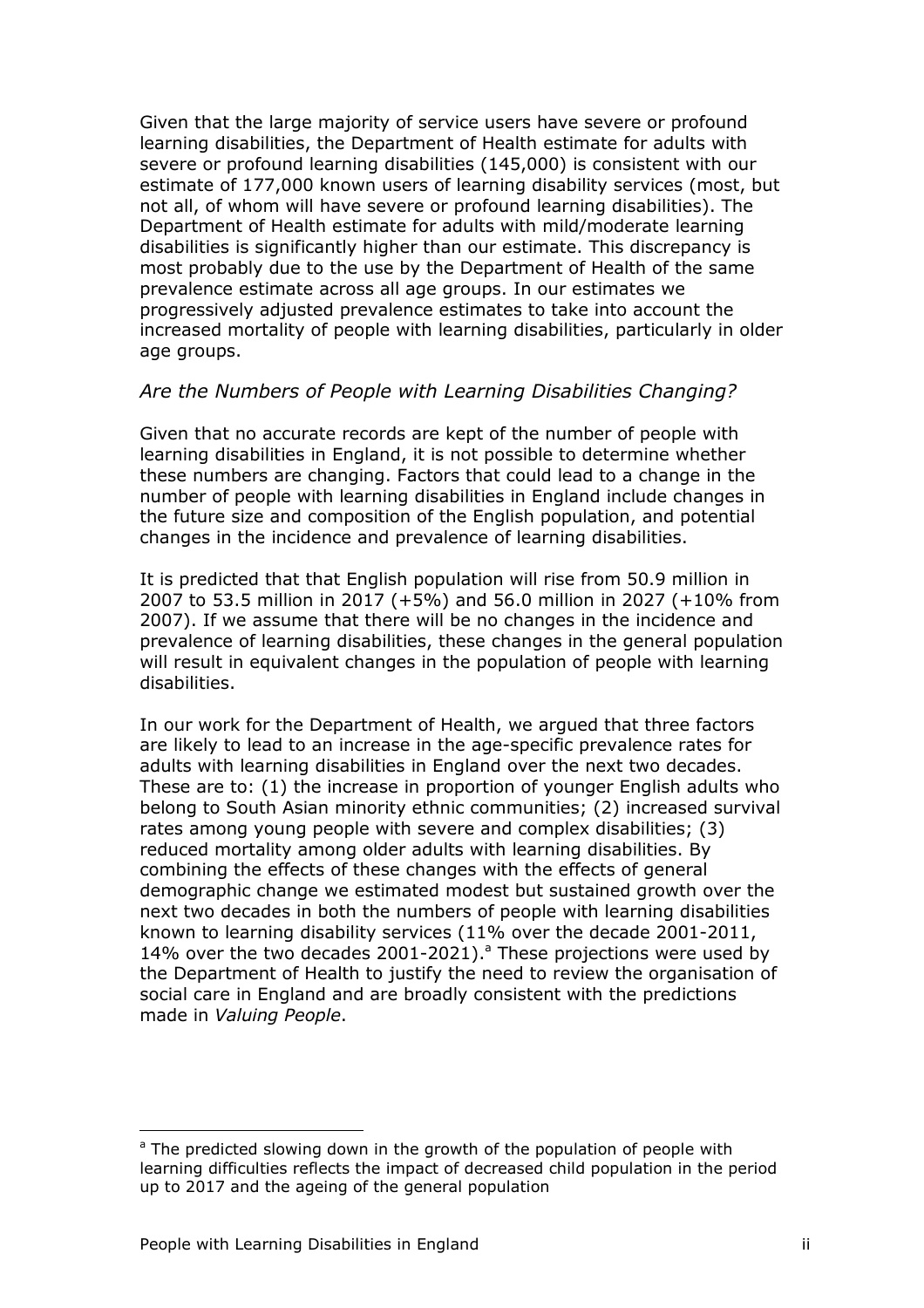### The Life Experiences of Adults with Learning Disabilities

In Valuing People, the Department of Health made a commitment to 'commission a national survey of people with learning disabilities …. in order to improve our knowledge and provide a stronger baseline against which to evaluate the impact of *Valuing People'*. The results of this survey, which was undertaken in 2003/4, provide the most robust information available on the 'typical' life experiences of people with learning disabilities in England. In the following sections we present new analyses of these data that summarise key survey results separately for people with mild/moderate learning disabilities, people with severe learning disabilities and people with profound and multiple learning disabilities.

#### Accommodation

The majority of people with severe and profound multiple learning disabilities were living with a parent. The majority of people with mild/moderate learning disabilities were living with a parent or other relative. People with more severe learning disabilities were more likely to be living in Residential Care Homes and NHS accommodation. The majority of people in supported accommodation had no choice over either who they lived with or where they lived. This was particularly the case for people with more severe learning disabilities. While the majority of people did have acceptable levels of privacy, a substantial minority did not. Again, this was particularly the case for people with more severe learning disabilities.

#### Employment

Over four in five (83%) of people with learning disabilities of working age were unemployed. The chances of having any paid employment were, however, much greater for people with less severe learning disabilities. 28% of mild/moderate learning disabilities had some form of paid employment compared to 10% of people severe with learning disabilities and 0% of people with profound and multiple learning disabilities.

### Education & Training

Just over one in three people (36%) were undertaking some form of education or training. This was markedly higher among people with mild/moderate learning disabilities (36%) and people with severe learning disabilities (38%) than among people with profound and multiple learning disabilities (14%). Just over one in three people (39%) attended a day centre. This was markedly higher among people with profound and multiple learning disabilities (66%) and people with severe learning disabilities (49%) than among people with mild/moderate learning disabilities (24%).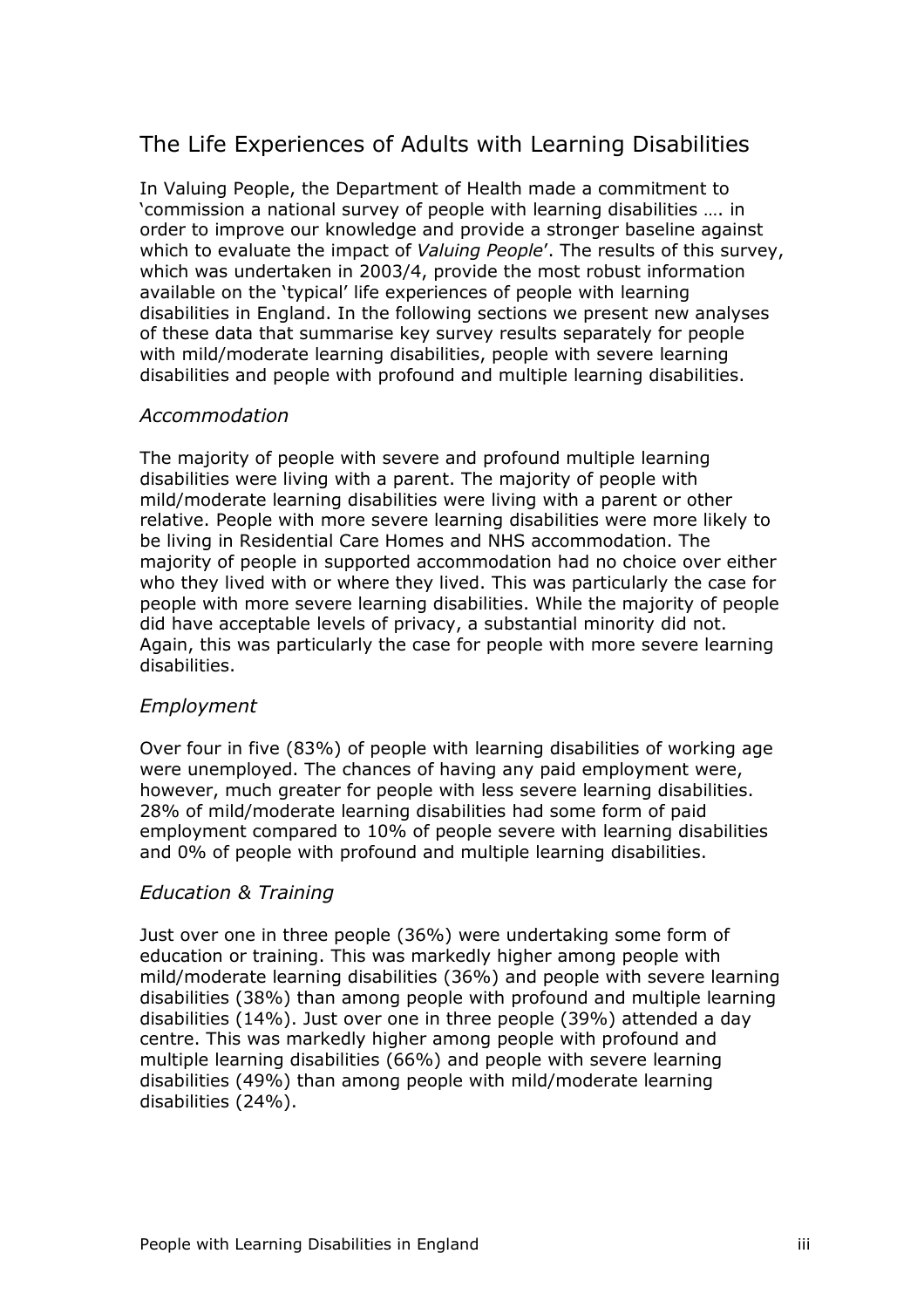#### Hardship & Deprivation

People with learning disabilities living in private households are much more likely to live in areas characterised by high levels of social deprivation. People living in private households were also much more likely to experience material and social hardship than people in supported accommodation services. Also, people with mild/moderate learning disabilities were much more likely to experience material and social hardship than people with severe or profound and multiple learning disabilities.

#### Families, Friends & Relationships

People with learning disabilities were less likely then people without learning disabilities to have contact with friends and members of their family that they were not living with. The latter is most likely to be due to people with learning disabilities being much more likely to be still living with their families than people without learning disabilities.

#### Being Part of the Community

People with profound and multiple learning disabilities were notably less likely to participate in a range of leisure and community-based activities than people with mild/moderate or severe learning disabilities.

Less than one in three people with learning disabilities (31%) reported that they voted in the 2001 general election. Voting was higher among people with mild/moderate learning disabilities (42%) than among people with severe learning disabilities (27%) and people with profound and multiple learning disabilities (4%).

Just over one in four people with learning disabilities (28%) reported having attended a self-advocacy meeting. This was higher among people with mild/moderate learning disabilities and people with severe learning disabilities (both 29%) than among people with profound and multiple learning disabilities (15%).

Participants were asked whether in the last year anybody had been rude or offensive to them because they have a learning disability. Nearly one in three people (32%) said someone had been rude to them. This was higher among people with mild/moderate learning disabilities (33%)and people with severe learning disabilities (31%) than among people with profound and multiple learning disabilities (24%).

Overall, nearly one in ten people (9%) said they had been the victim of crime in the last year. This was higher among people with mild/moderate learning disabilities (12%) and people with severe learning disabilities (8%) than among people with profound and multiple learning disabilities (4%). This is much less than the chances of being a victim of crime as reported in the general population in the 2003/4 in the British Crime Survey (26%).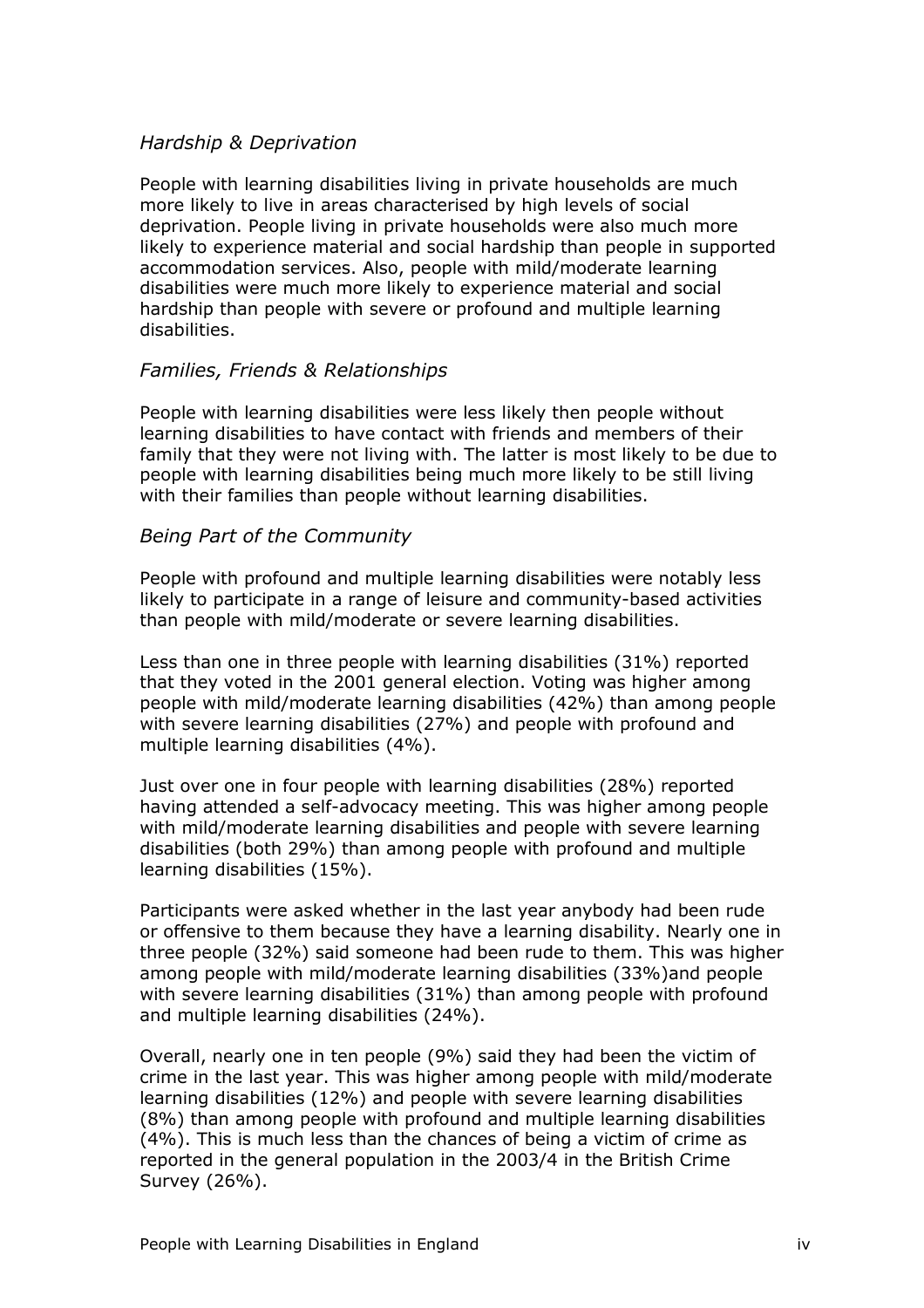#### Health & Well-Being

Just under one in five (19%) people with learning disabilities reported that they smoked cigarettes. This was higher among people with mild/moderate learning disabilities (30%) than people with severe learning disabilities (11%) and people with profound and multiple learning disabilities (4%). Rates of smoking were also higher among people living in private households.

One in five (20%) reported that they exercised three or more times a week. Again, this was higher among people with mild/moderate learning disabilities (23%) than people with severe learning disabilities (18%) and people with profound and multiple learning disabilities (9%). Rates of exercising were also higher among people living in private households.

Rates of use of all health services were higher for people living in supported accommodation services than for people living in private households.

### National Datasets

Several sources of national statistical information relevant to people with learning disabilities are collected for Government departments. These data largely concern aspects of service activity rather than people's life experiences. Some of the more relevant national statistics are reported here using the latest available statistics (typically for 2005-2006), with comparisons to 2000-2001 where possible.

#### Accommodation

In 2005-2006 there were 3,927 available NHS overnight beds in England for people with learning disabilities (down 38% from 2000-2001), of which 3,291 were occupied. In total, these beds constitute 2.2% of the total number of overnight beds available in the NHS. Specific types of bed available included: 208 short-stay beds for children; 26 ong-stay beds for children; 1,188 short-stay beds for other ages; 1,978 long-stay beds for other ages; 526 secure beds for other ages.

In 2006, the Mental Health Act Commission conducted Count Me In, a comprehensive census of all mental health and learning disabilities inpatients in NHS and independent sector hospital providers in England and Wales. Within English services self-identified as providers for people with learning disabilities, 4,435 people were identified, 3,505 in NHS services and 930 in independent sector services. Most people in learning disability provider services had an informal legal status (64%), were deemed incapable of giving consent (58%), and had been resident in their service for a considerable length of time (35% for more than 5 years).

At 31 March 2006, there were 35,260 council supported residents with learning disabilities aged 18-64 (60% of all council supported resident adults in this age group), a 13.5% increase from 2001. These included: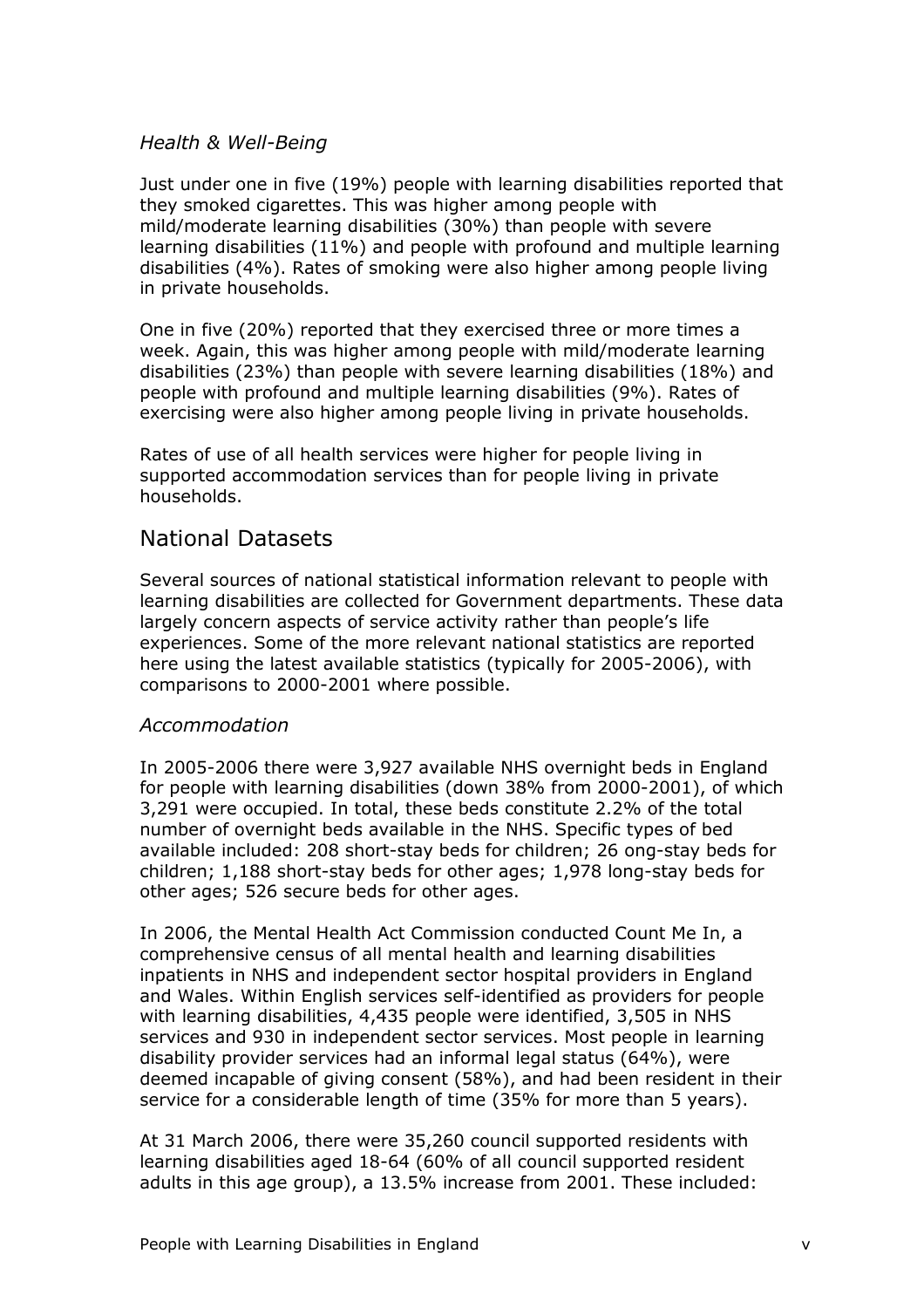3,200 people in council staffed residences (down 45% from 2001); 28,080 people in independent sector registered residential homes (up 23% from 2001); 1,840 people in independent sector nursing homes (up 87% from 2001); 2,140 people in unstaffed or other types of home (up 56% from 2001).

Personal Social Services Expenditure and Unit Costs for 2005-2006 reports the following unit costs for residential services for adults with learning disabilities in England: Nursing care unit cost £843 per person per week (up 12.4% from 2000-2001); Residential care unit cost £895 per person per week (up 26.8% from 2000-2001).

Gross personal social services expenditure on residential services for adults with learning disabilities aged under 65 includes: £77.1 million on nursing home places (up 120% from 2000-2001); £1,393.6 million on residential care home places (up 59% from 2000-2001); £191.2 million on supported/other residential places (up 86% from 2000-2001).

#### Community Services

Community Care Statistics: Referral, Assessment and Packages of Care for 2005 -2006 reports several statistics concerning community services for people with learning disabilities, largely provided by councils with social service responsibilities.

In 2005-2006, 8,000 adults with learning disabilities aged 18+ were reported as new clients receiving an assessment (1.2% of the total number of new adults receiving a social services assessment in 2005- 2006). In total, social services departments spent £205.4 million on assessment and care management for adults with learning disabilities aged under 65 in 2005-2006 (up 96% from 2000-2001).

134,000 adults with learning disabilities aged 18+ received some form of service from the local authority in 2005-2006 (up 23% from 2000-2001), including 103,000 receiving community-based services (up 13% from 2000-2001). More specifically: 27,000 people received home care (up 197% from 2000-2001); 58,000 people received day care (unchanged from 2000-2001); 1,100 people received meals (down 48% from 2000- 2001); 12,000 people received overnight respite not in the client's home (up 9% from 2000-2001); 5,800 people received short-term residential services (not respite) (up 18% from 2000-2001); 5,500 people received direct payments (up 2,650% from 2000-2001); 38,000 people received professional support (up 52% from 2000-2001) $^{\circ}$ ; 6,000 people received equipment and/or adaptations (up 67% from 2000-2001); 17,000 people received an 'other' type of service (up 49% from 2000-2001).

1

<sup>&</sup>lt;sup>b</sup> This includes any professional activity undertaken by the care manager, social worker or other professional staff, such as Occupational Therapists, that is beyond the process of care management.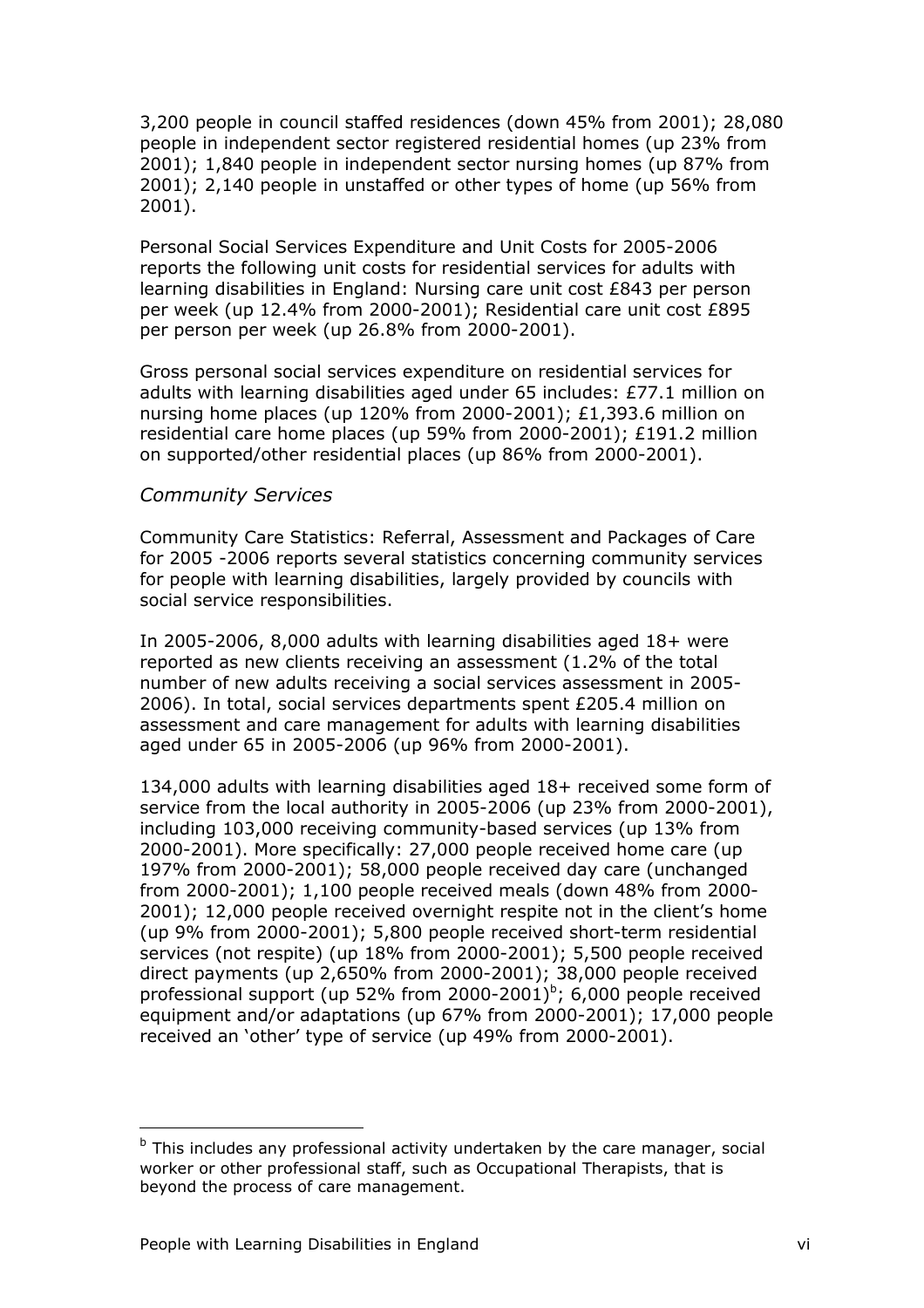Gross personal social services expenditure on community-based services for adults with learning disabilities aged under 65 includes: £288.1 million on home care (up 160% from 2000-2001); £620.5 million on day care (up 37% from 2000-2001); £1.3 million on meals (up 30% from 2000-2001); £42.2 million on direct payments (up 2,538% from 2000-2001); £0.8 million on equipment and/or adaptations (up 13% from 2000-2001); £93.5 million on other services (up 41% from 2000-2001).

In total, including all components of social services expenditure for adults with learning disabilities aged under 65, the gross total personal social expenditure in 2005-2006 was £2,914.6 million (15.6% of all personal social services expenditure). Including Supporting People expenditure, the total rises to £3,110.3 million, 23.4% of all personal social services expenditure including Supporting People.

In 2005-2006, 31,000 assessments/reviews involving carers of adults with learning disabilities were completed (9.1% of the total number of completed carer assessments/reviews), with 3,000 carers declining an assessment or review.

#### Health Services

From January to March 2007, 438 referrals were made by GPs and 965 referrals from other sources for an outpatient hospital appointment with a learning disability specialist. In 2005-2006, there were 55,574 attended outpatient appointments with clinical specialists with a primary expertise in learning disabilities (down 32% from 2000-2001). There were 10,945 admissions to inpatient NHS services by people with learning disabilities in 2005-2006 including 1,456 emergency admissions.

#### Advocacy

In 2005-2006, councils spent an average £95.00 on advocacy for people with learning disabilities per person with learning disabilities known to the council (up 58% from 2000-2001).

#### Employment

In 2005-2006, 0.4 adults with learning disabilities of working age were in paid employment per 1,000 of the local working age population. This is equivalent to approximately 12,500 adults with a learning disability of working age (or 8% of the estimated total population of adults with a learning disability of working age). A similar number (0.4 per 1,000) were in voluntary employment.

#### Benefits

In the quarter ending November 2006: 3,100 people were claiming Attendance Allowance (0.2% of the total number of claimants); 263,050 adults with learning difficulties were receiving Disabled Living Allowance (9.2% of the total number of claimants).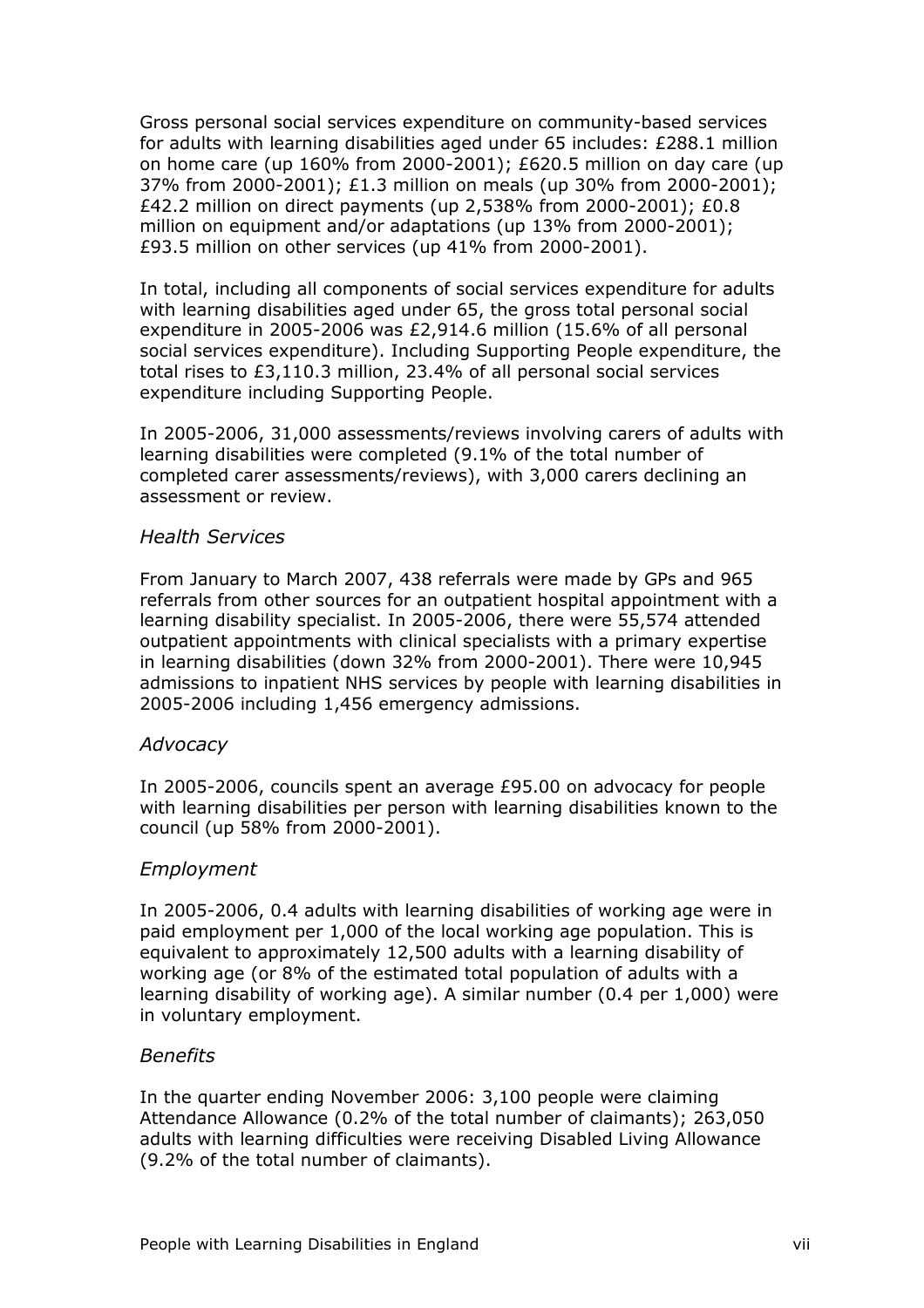#### Variation

As highlighted in Rob Greig's overview report of the first four years of Valuing People<sup>26</sup>, almost all national statistics show large geographical variations. To account for differences in locality population numbers and eligibility criteria, the Commission for Social Care Inspection Data Analysis Tool (Table 9 ref 38)<sup>20</sup> contains several indicators that are expressed as a proportion of the total local population of the appropriate age – these give a useful perspective on cross-council variation. Although such variations can be found on almost any indicator, some examples include:

- The top quartile of councils spend twice as much per head of local population on advocacy for adults with learning disabilities than the bottom quartile of councils.
- The number of adults with learning disabilities in paid work in the top quartile of councils the paid employment rate was 2.5 times that of the bottom quartile of councils.
- Adults with learning disabilities were more than twice as likely to have regular short-term breaks written into their care plan in the top quartile of councils compared to the bottom quartile of councils.

### Measuring Outcomes

The Department of Health recently commissioned a research project with the overall objective of helping the Government to develop ways of evaluating the impact of *Valuing People* at a national level<sup>1, 23, 24, 25</sup>, focusing on the adequacy of currently available national statistics, the views of different stakeholders on what information should be collected, and developing practical methods to collect more relevant national information to evaluate the impact of Valuing People. Five major conclusions were drawn from the project as a whole:

- 1. People with learning disabilities, family carers and existing policies all emphasise the importance of outcomes (whether people's life experiences reach generally accepted standards of acceptability and decency, and whether people are in control of their lives and achieving their aspirations).
- 2. Existing information collected nationally concerning people with learning disabilities does not reflect the importance of outcomes, being largely focused on the resources and activities of particular services.
- 3. A major shift will be required in both the type of information collected and the methods used to collect it if outcomes are to be placed at the heart of national data collection.
- 4. The methods and technology required to collect outcome information from people with learning disabilities and their families already exist; the major challenge is to translate existing knowledge into feasible methods for collecting national information.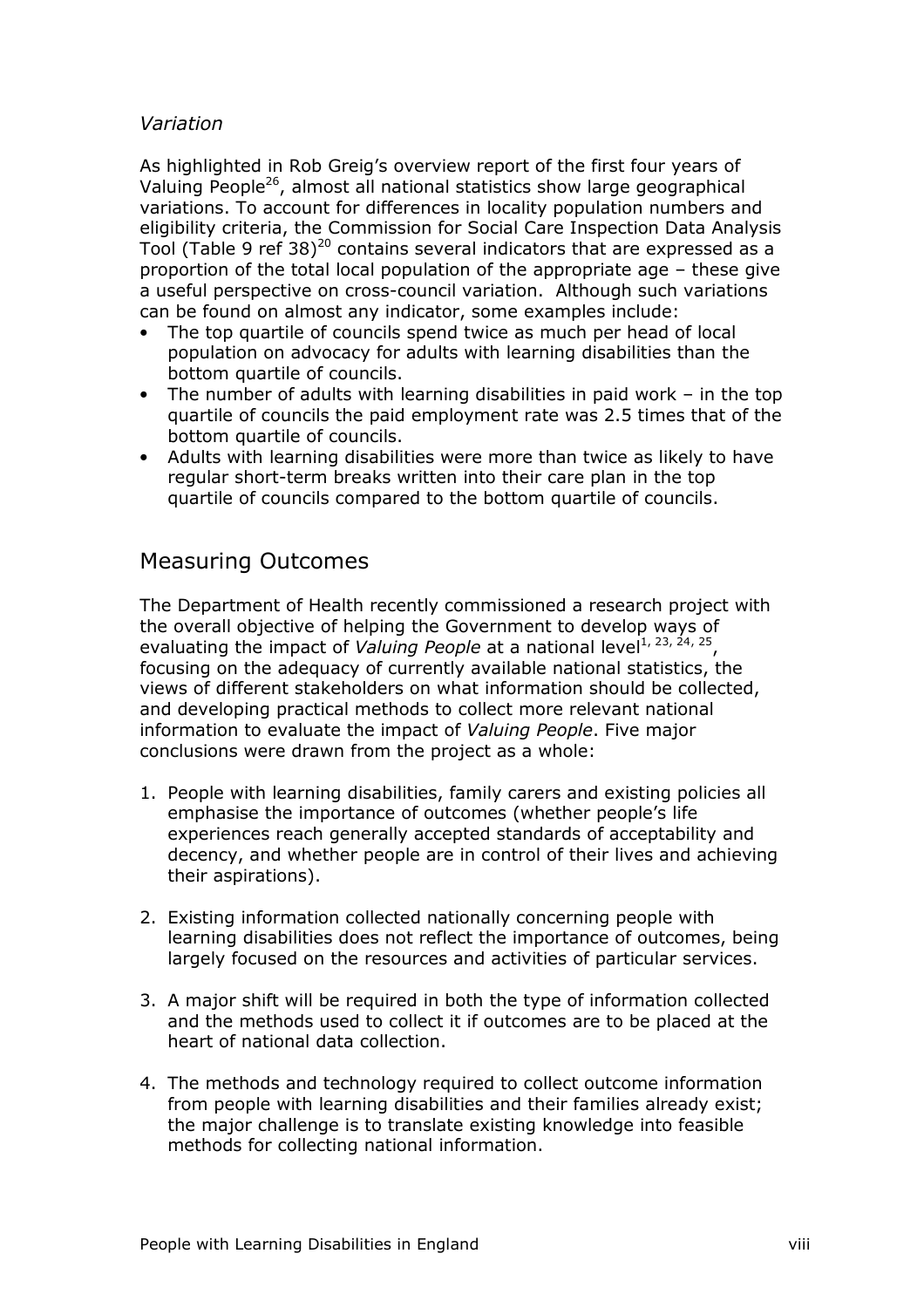5. People with learning disabilities and family carers need to have a much bigger role in both deciding the priorities for information collection and accessing this information.

On the basis of these conclusions, the project report proposes five principles for the development of national performance indicators concerning people with learning disabilities:

- 1) National statistics and performance indicators should place a much greater emphasis on outcomes (the life experiences of people with learning disabilities) rather than on resources or service activities.
- 2) People with learning disabilities and family carers should be given a central role in shaping the outcomes agenda, particularly in terms of which types of information should be collected, and should be able to access and use the information obtained.
- 3) Data collection systems should be designed around the totality of the lived experience of people with learning disabilities rather than producing aggregate statistics concerning the activities of specific services.
- 4) National statistics should reflect current Government policies and their associated objectives.
- 5) National statistics should be able to document potential areas of inequality; between people with learning disabilities and the general population; and within the population of people with learning disabilities.

The national survey of adults with learning difficulties<sup>10</sup> does largely work to these principles, and thus provides meaningful information on the life experiences of adults in England. However, the sampling strategies, questioning methods and question content used in this national survey were unique and are unlikely to be repeated routinely. National statistics collected on a regular basis for Government do not work to the five principles outlined above, making 'state of the nation' statistics concerning the lived experience of people with learning disabilities of limited utility in judging the success (or otherwise) of Government policy.

As the national survey of the life experiences of adults with learning difficulties and other international large-scale data collection projects illustrate, it is perfectly possible to develop and use quantitative outcome indicators that are reliable, valid and feasible to collect – the challenge is to find ways for such indicators to retain their reliability and validity when collected on a routine basis, and to harness the political will to do so.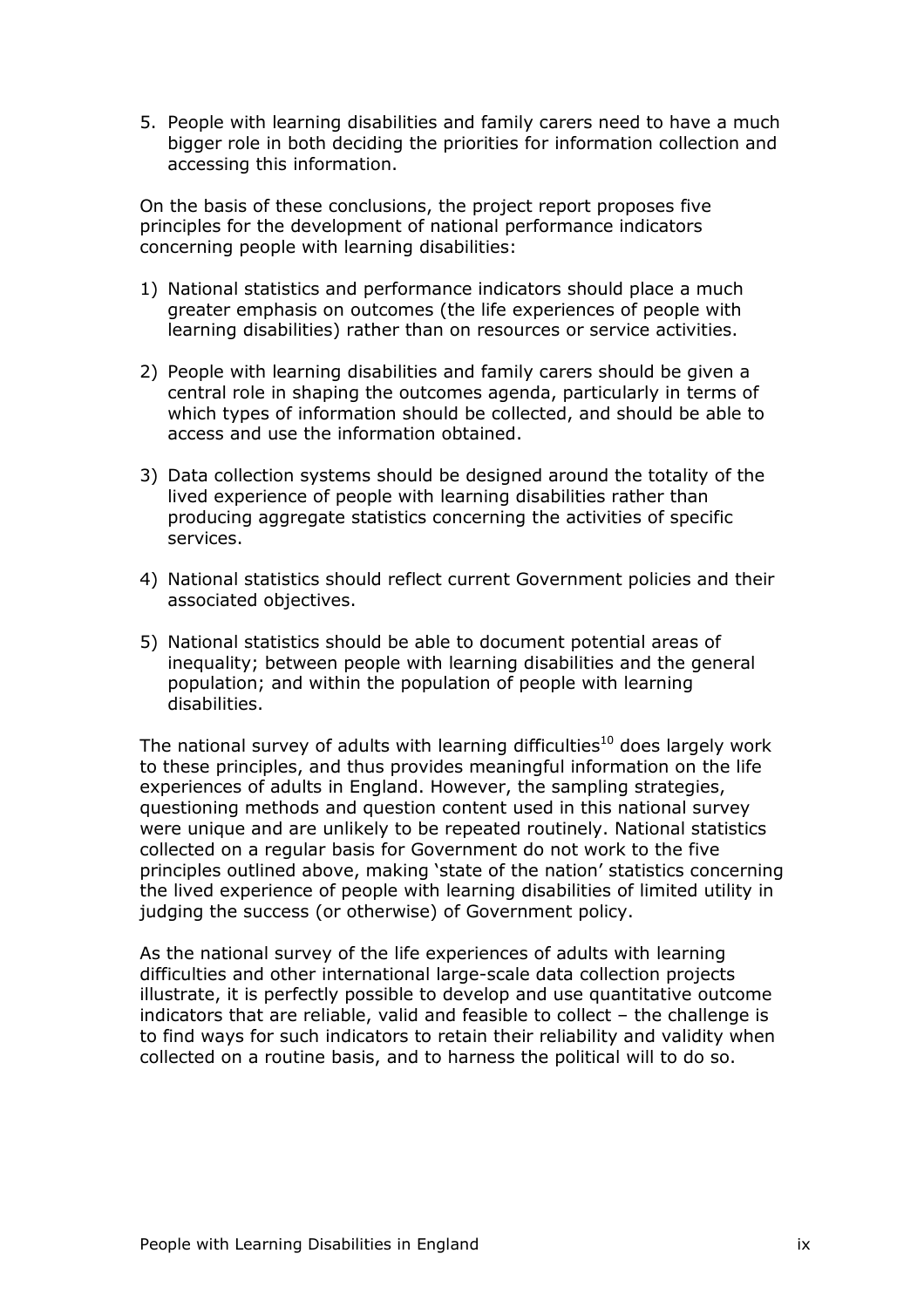## Background

The aim of this report, commissioned by Mencap, is to summarise information that is available from nationally representative data sources on the life experiences and services used by people with learning disabilities in England. These data sources include information on service activity collected by the Department of Health and other government departments, and information that can be extracted from large scale nationally representative surveys $^1$ .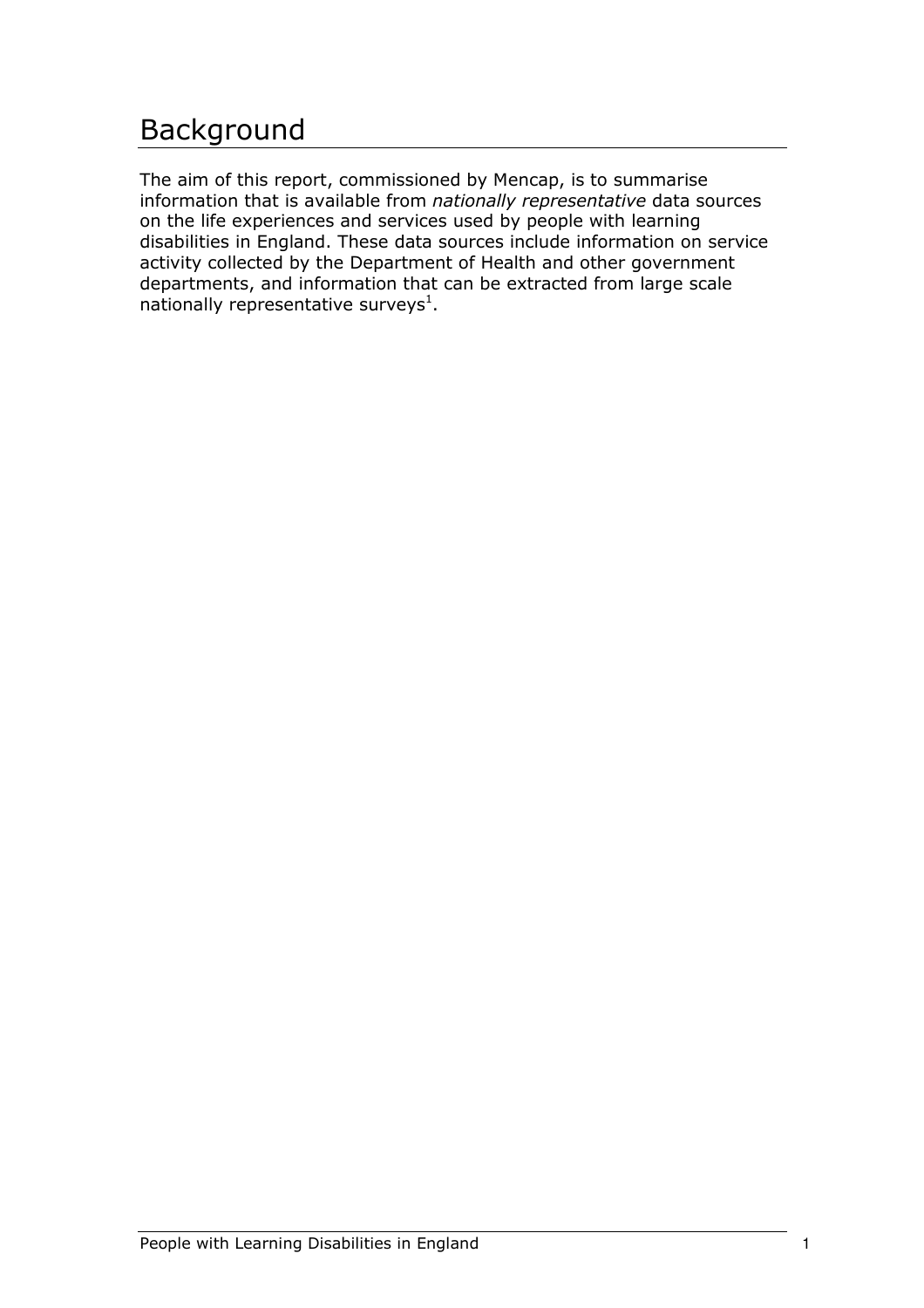## How Many People with Learning Disabilities Are There in England?

It is not possible to estimate the number of number of people with learning disabilities in England either from information held by centrally government departments or from large-scale population based surveys.

National statistical returns collected by government departments relate to specific services used by people with learning disabilities. For adults, for example, information is collected annually in the Referrals, Assessments and Packages of Care (RAP) from Councils with Social Service Responsibilities on people with learning disabilities using social care services. However, none of these data collections are comprehensive and none of these sets of data are linked. As such, it is not possible to estimate the number of number of adults with learning disabilities in England.

For children, however, information is collected on the special educational needs (SEN) of all children in maintained schools and non-maintained special schools. The latest information (from January 2006) indicates that, of these 8.2 million pupils, 171,740 (2.1%) had an identified primary SEN associated with moderate learning difficulty, 30,440 (0.4%) had an identified primary SEN associated with severe learning difficulty and 8,330 (0.1%) had an identified primary SEN associated with profound and multiple learning difficulty.<sup>2</sup> In total, 210,510 (2.6%) pupils were identified as having a primary SEN associated with learning disabilities.

This will, however, be a significant under-estimate of the actual prevalence for two reasons. First, data is only reported for children with either a Statement of SEN or at School Action Plus in the assessment of SEN. While data is collected on the nature of SEN for children at the School Action stage in the assessment of SEN, this data is not reported. This will have most impact on estimating the numbers of children with less severe learning disabilities. Second, data is only reported on the child's primary SEN. Although data is collected on secondary SEN, this data is not reported. $\mathbf c$ 

Given that it is not possible to estimate the number of number of people with learning disabilities in England either from information held by centrally government departments or from large-scale population based surveys, we were commissioned by the Department of Health in 2004 to derive robust estimates of current and future numbers of people with learning disabilities in England. $34$ 

l

 $c$  In order to illustrate the potential significance of this omission we have analysed PLASC data from one Local Authority. In this locality, 6.4% of children with a primary SEN not directly associated with learning disabilities (e.g., behavioural, emotional & social difficulties, autistic spectrum disorder, sensory impairment, physical difficulties) were reported to have a secondary SEN associated with learning disabilities. Extrapolating this to national data would increase the estimated overall prevalence of learning disabilities to 236,000 (2.9%) pupils.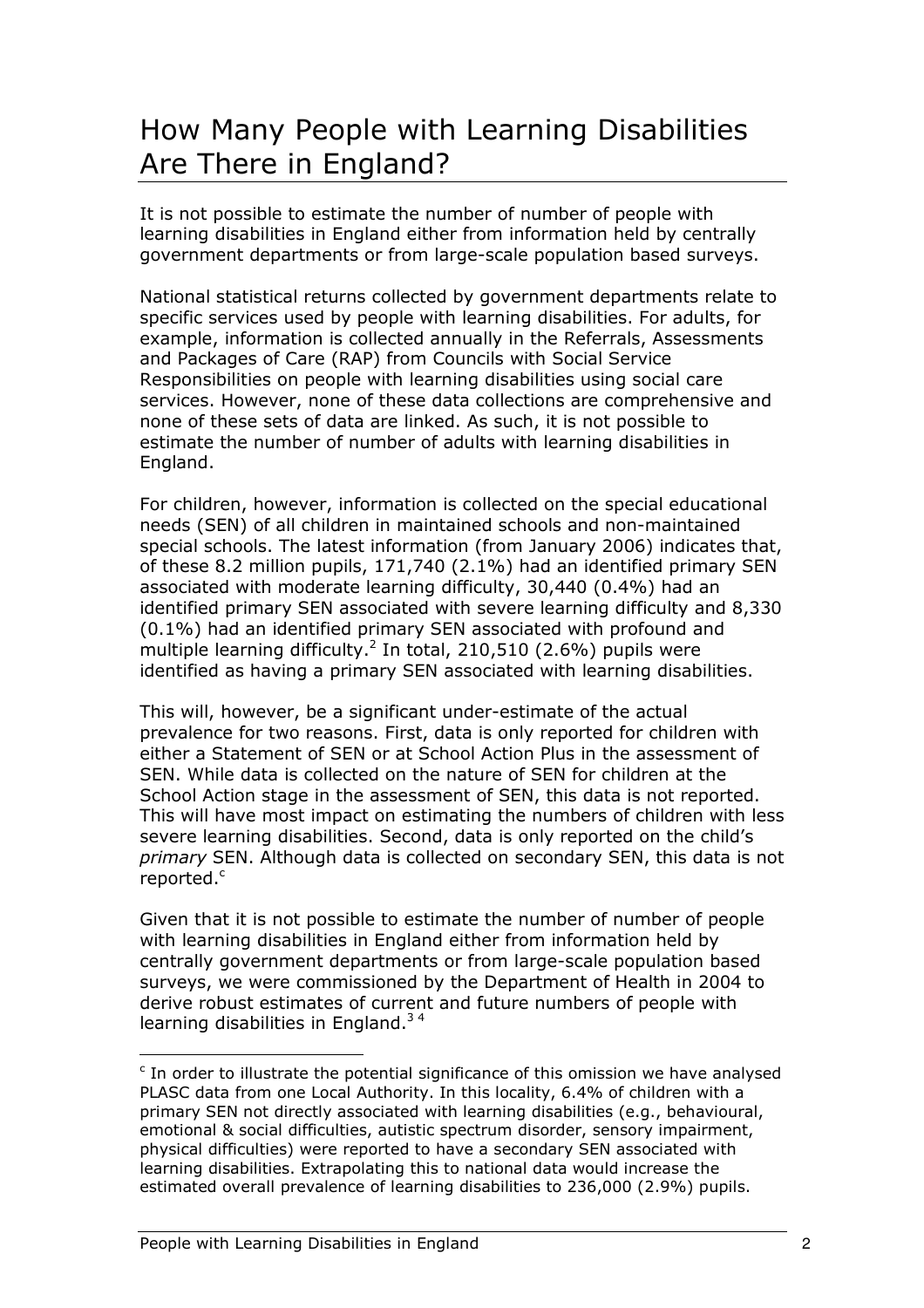To do this we first extracted information from locally held learning disability 'registers' on the age and gender of 15,000 people with learning disabilities who are known to services in 24 Councils with Social Service Responsibilities covering a population base of 3.2 million people (7% of the population of England). We then combined this with population data from the 2001 Census. We estimated that 177,000 adults (aged 18 or over, 0.47% of the total adult population) were known users of learning disability services in England. Of these, 26,000 were aged 60 or more.

However, we know that many adults with (primarily mild) learning disabilities do not use specialist learning disability services.<sup>56</sup> This may reflect a lack of 'need', a wish to avoid the stigmatisation associated with such services or that people are deemed 'ineligible' for social care services. As a result, we attempted to estimate the true numbers of people with learning disabilities in England. We estimated that 985,000 people in England have a learning disability (2% of the general population). This included 828,000 people aged 18 or more, of whom 174,000 were people aged 60 or more. It also included the 177,000 people aged 18 or more who were using services for people with learning difficulties.

In *Valuing People*,<sup>7</sup> the Department of Health estimated that 65,000 children and 145,000 English adults have a severe or profound learning disabilities, and 1.2 million English adults have mild or moderate learning disabilities. While the basis for these estimates is not stated, it appears likely that they were derived by applying a standard prevalence rate unadjusted for age (2.5% for mild or moderate learning disabilities) to population predictions for 1999.

The Department of Health estimate for children (for which no age range is given) with severe or profound learning disabilities is 67% higher than DCFS data on the SEN of pupils. It is difficult to reconcile this apparent discrepancy as the DCFS figure is an underestimate (for the reasons pointed out above) and the Department of Health estimate for 'children and young people' includes pre-school children.

Given that the large majority of service users have severe or profound learning disabilities, the Department of Health estimate for adults with severe or profound learning disabilities (145,000) is consistent with our estimate of 177,000 known users of learning disability services. The discrepancy between the two is likely to be accounted for by our inclusion of service users with mild/moderate learning disabilities.

1

<sup>&</sup>lt;sup>d</sup> These figures have been updated for the present report to define adults as all people aged 18 or over.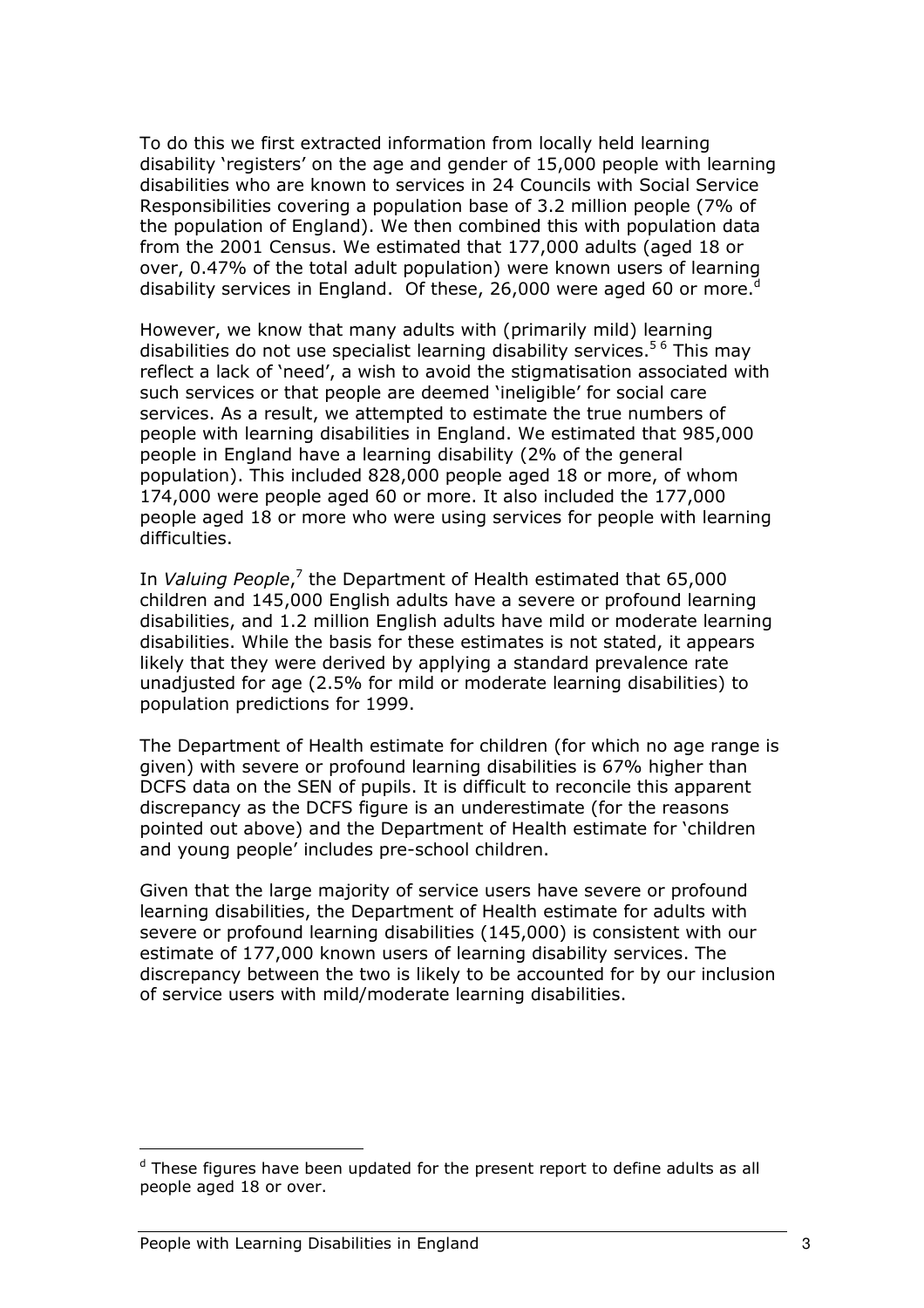If we accept that 145,000 adults have severe or profound learning disabilities, then the Department of Health estimate for adults with mild/moderate learning disabilities is 84% higher than our estimate. This discrepancy is most probably due to the use by the Department of Health of the same prevalence estimate (2.5%) across all age groups. In our estimates we used this prevalence estimate for the 15-24 age group but reduced estimates progressively with age to take into account the increased mortality of people with learning disabilities. $8$ 

### Are the Numbers of People with Learning Disabilities Changing?

Given that no accurate records are kept of the number of people with learning disabilities in England, it is not possible to determine whether these numbers are changing. A number of factors could lead to a change in the number of people with learning disabilities in England. These include both factors that will influence the future size and composition of the English population (e.g., changes in overall birth rates, migration and mortality), and possible changes in the incidence and prevalence of learning disabilities.

### General Demographic Change

Population predictions for England are provided by the Government Actuary's Department (http://www.gad.gov.uk). Current predictions suggest that English population will rise from 50.9 million in 2007 to 53.5 million in 2017 and 56.0 million in 2027. However, these overall changes conceal marked changes in the age-structure of the population. The number of young people aged 0-19 is expected to drop from 12.3 million in 2007 to 11.9 million in 2017 (-3%) and then recover to 12.2 million in 2027 (0% change from 2007). The number of adults aged 20-64 is expected to rise from 30.5 million in 2007 to 31.6 million in 2017 (+4%) and 32.0 million in 2027 (+5% change from 2007). The number of older adults aged 65+ is expected to rise from 8.2 million in 2007 to 10.0 million in 2017 (+22%) and 11.8 million in 2027 (+45% change from 2007).

If we assume that there will be no changes in the incidence and prevalence of learning disabilities, these changes in the general population will result in equivalent changes in the population of people with learning disabilities.

#### Potential Changes in the Incidence and Prevalence of Learning **Disabilities**

The incidence and prevalence of learning disabilities will be influenced by a range of factors including changes in: rates of exposure to environmental hazards that may cause learning disabilities (e.g., infections, toxins, road traffic accidents, poverty and social deprivation); access to and uptake of screening and selective termination; the life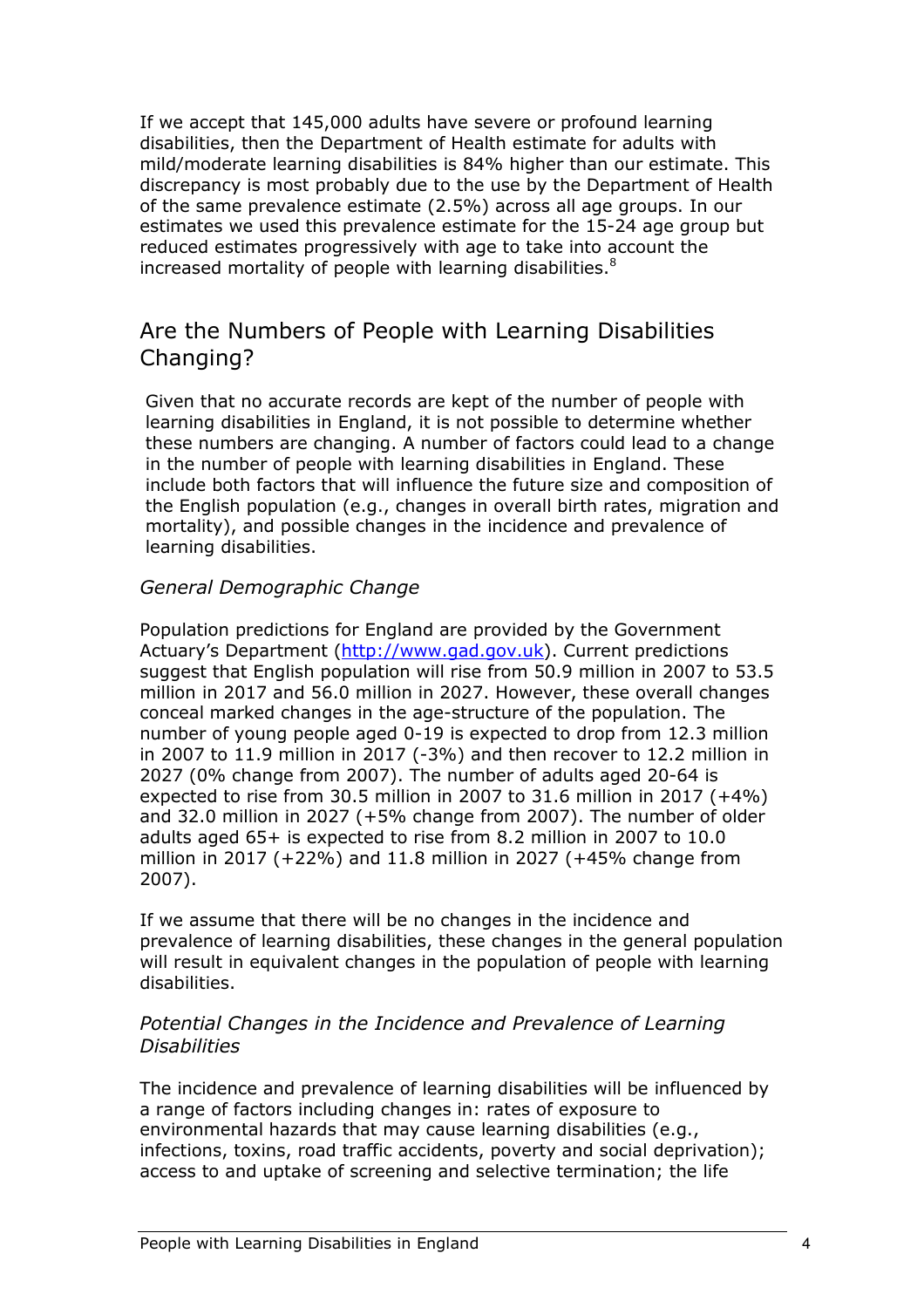expectancy of people with learning disabilities; access to and uptake of interventions that may prevent learning disabilities (e.g., phenylalanine free diet, early intervention, potential gene therapies).

In our work for the Department of Health, we argued that three factors are likely to lead to an increase in the age-specific prevalence rates for adults with learning disabilities in England over the next two decades. These are: (1) an the increase in proportion of younger English adults who belong to Bangladeshi and Pakistani South Asian minority ethnic communities (among whom evidence suggests there may be a two to three fold increase in the prevalence of more severe learning disability in children and young adults)<sup>9</sup>; (2) increased survival rates among young people with severe and complex disabilities; (3) reduced mortality among older adults with learning disabilities.<sup>4</sup>

By modelling the effects of these changes and combining these with the effects of general demographic change we estimated modest but sustained growth over the next two decades in both the numbers of people with learning disabilities known to learning disability services (11% over the decade 2001-2011, 14% over the two decades 2001-2021) and the estimated 'true' number of people with learning disabilities in England (15% over the decade 2001-2011, 20% over the two decades 2001-  $2021$ ).<sup>e</sup> These projections were used by the Department of Health to justify the need to review the organisation of social care in England<sup>10</sup> and are broadly consistent with the predictions made in Valuing People.<sup>7</sup>

Within the 15-49 age range we predicted very little change in either the number of people with learning disabilities known to learning disability services (4% over the decade 2001-2011, only 0.2% over the two decades 2001-2021) or the estimated 'true' number of people with learning disabilities in England. However, within the 50+ age range we predict very marked increases in both the numbers of people with learning disabilities known to learning disability services (28% over the decade 2001-2011, 48% over the two decades 2001-2021) and in the estimated 'true' number of people with learning disabilities in England (31% over the decade 2001-2011, 53% over the two decades 2001-2021).

Increased demand in the older age groups is of particular significance since older adults with learning disabilities are significantly more likely than younger adults to rely on public funding for supported accommodation. Indeed, we predicted that (assuming the level of rationing of residential support remains constant) public agencies in England will need to provide out-of-home residential support for an additional 12,000 older adults with learning disabilities by 2011 and for an additional 20,000 by 2021.

l

<sup>&</sup>lt;sup>e</sup> The predicted slowing down in the growth of the population of people with learning difficulties reflects the impact of decreased child population in the period up to 2017 and the ageing of the general population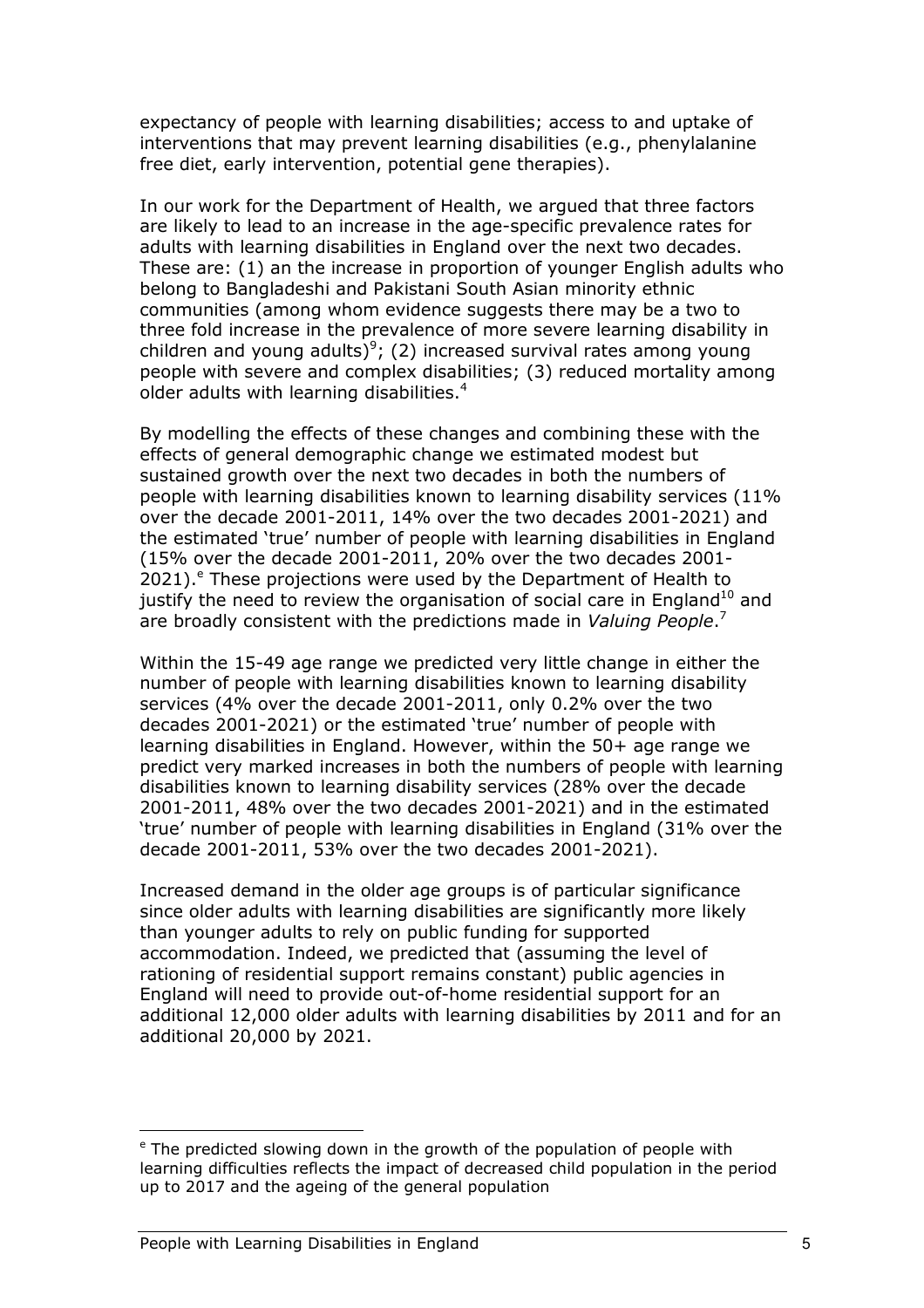## The Life Experiences of Adults with Learning **Disabilities**

In Valuing People, the Department of Health made a commitment to 'commission a national survey of people with learning disabilities …. in order to improve our knowledge and provide a stronger baseline against which to evaluate the impact of *Valuing People'*.<sup>7</sup> The results of this survey, which was undertaken in 2003/4, provide the most robust information available on the 'typical' life experiences of people with learning disabilities in England.<sup>11</sup> The full reports of the survey are available from http://www.ic.nhs.uk/pubs/learndiff2004. In the following sections we present new analyses of these data that summarise key survey results separately for people with mild/moderate learning disabilities, people with severe learning disabilities and people with profound and multiple learning disabilities.

People were considered to have mild/moderate learning disabilities if they answered most of the interview questions themselves. People were considered to have profound multiple learning disabilities using the definition we developed for CSCI.<sup>12</sup> All other participants were considered to have severe learning disabilities. 2.898 adults with learning disabilities participated in the survey. Of these, 46% were considered to have mild/moderate learning disabilities, 47% were considered to have severe learning disabilities and 7% were considered to have profound multiple learning disabilities.

### Accommodation

Table 1 shows the accommodation arrangements for people with mild/moderate, severe and profound multiple learning disabilities.

| Table 1: Accommodation arrangements for people with mild/moderate, |                            |       |          |      |  |  |  |  |
|--------------------------------------------------------------------|----------------------------|-------|----------|------|--|--|--|--|
| severe and profound multiple learning disabilities                 |                            |       |          |      |  |  |  |  |
| Mild or<br>Severe<br>All people<br>Profound                        |                            |       |          |      |  |  |  |  |
|                                                                    | moderate                   |       | multiple |      |  |  |  |  |
| Private Households                                                 |                            |       |          |      |  |  |  |  |
| 48%<br>61%<br>60%<br>55%<br>With parent $(s)$                      |                            |       |          |      |  |  |  |  |
| With other relative                                                | 14%                        | 11%   | 4%       | 12%  |  |  |  |  |
| With partner                                                       | 6%                         | $1\%$ | $< 1\%$  | 3%   |  |  |  |  |
| Alone                                                              | 7%                         | 2%    | $0\%$    | 4%   |  |  |  |  |
| Sub-total                                                          | 74%<br>74%<br>74%<br>65%   |       |          |      |  |  |  |  |
| Supporting People funded                                           | 12%                        | 8%    | 5%       | 10%  |  |  |  |  |
| <b>Residential Care Home</b><br>13%<br>19%<br>15%<br>15%           |                            |       |          |      |  |  |  |  |
| <b>NHS Accommodation</b>                                           | 2%<br>2%<br>$< 1\%$<br>11% |       |          |      |  |  |  |  |
| Total                                                              | 100%                       | 100%  | 100%     | 100% |  |  |  |  |

As can be seen, the majority of people with severe and profound multiple learning disabilities were living with a parent. The majority of people with mild/moderate learning disabilities were living with a parent or other relative. People with more severe learning disabilities were more likely to be living in Residential Care Homes and NHS accommodation.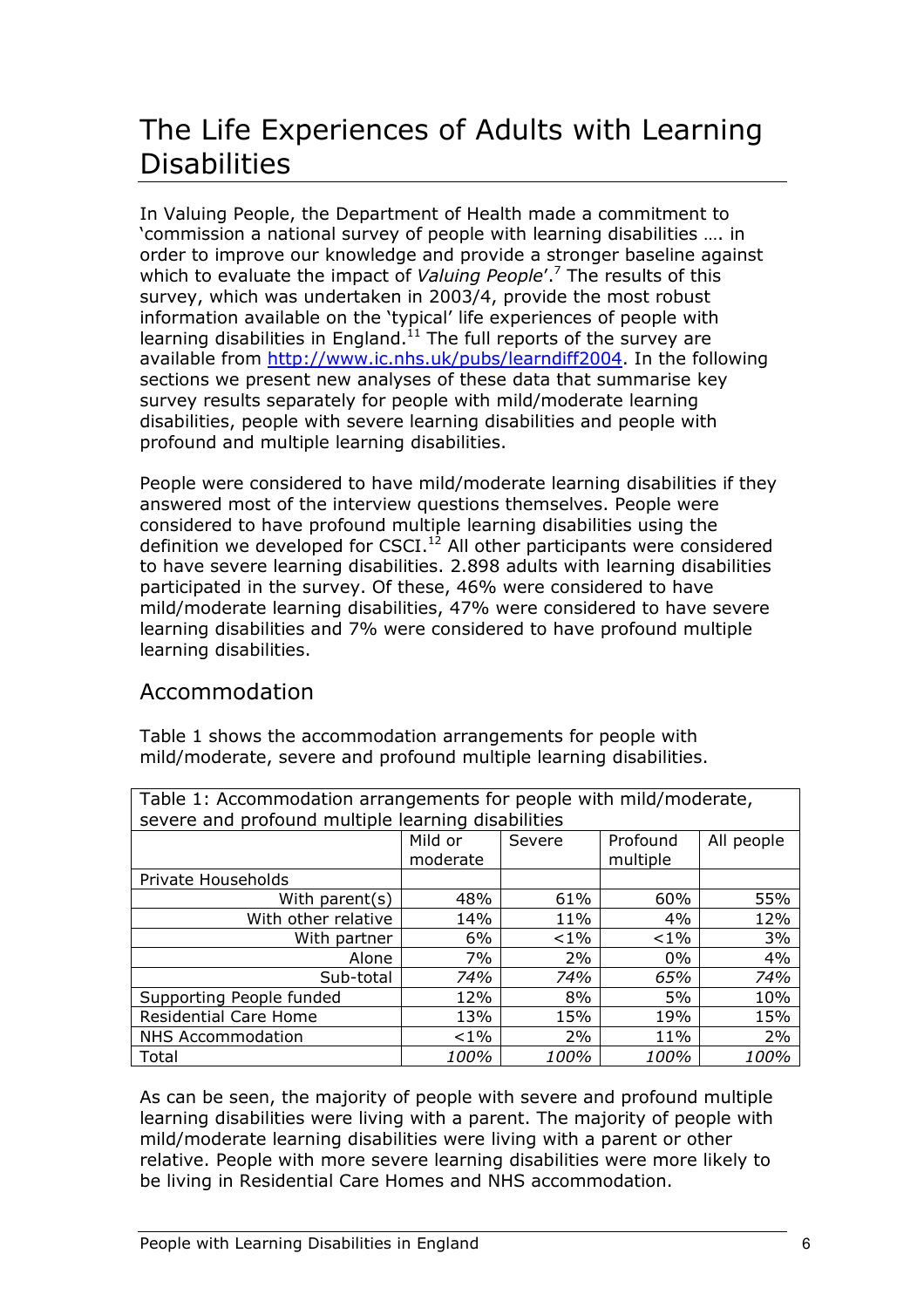For people in supported accommodation<sup>f</sup> people were asked whether they had any choice over who they lived with and where they lived. They were also asked about issues relating to privacy (people coming into their room without asking, or when they did not want them to; not being able to be alone with people who come to visit them; people opening their letters without asking them). Table 2 shows the levels of choice and privacy for people with mild/moderate, severe and profound multiple learning disabilities.

| Table 2: Choice and Privacy for People in Supported Accommodation |                                                                     |     |     |     |  |  |  |
|-------------------------------------------------------------------|---------------------------------------------------------------------|-----|-----|-----|--|--|--|
|                                                                   | Mild or<br>Profound<br>All people<br>Severe<br>multiple<br>moderate |     |     |     |  |  |  |
| Some choice over                                                  |                                                                     |     |     |     |  |  |  |
| where they live                                                   | 63%                                                                 | 38% | 12% | 47% |  |  |  |
| who they live with                                                | 10%                                                                 | 33% |     |     |  |  |  |
| Privacy in all three areas                                        | 73%                                                                 | 62% | 49% | 65% |  |  |  |

The majority of people in supported accommodation had no choice over either who they lived with or where they lived. This was particularly the case for people with more severe learning disabilities. While the majority of people did have acceptable levels of privacy, a substantial minority did not. Again, this was particularly the case for people with more severe learning disabilities.

l

f This includes all people living in Registered Residential Care Homes, NHS accommodation and accommodation arrangements funded under the Supporting People programme.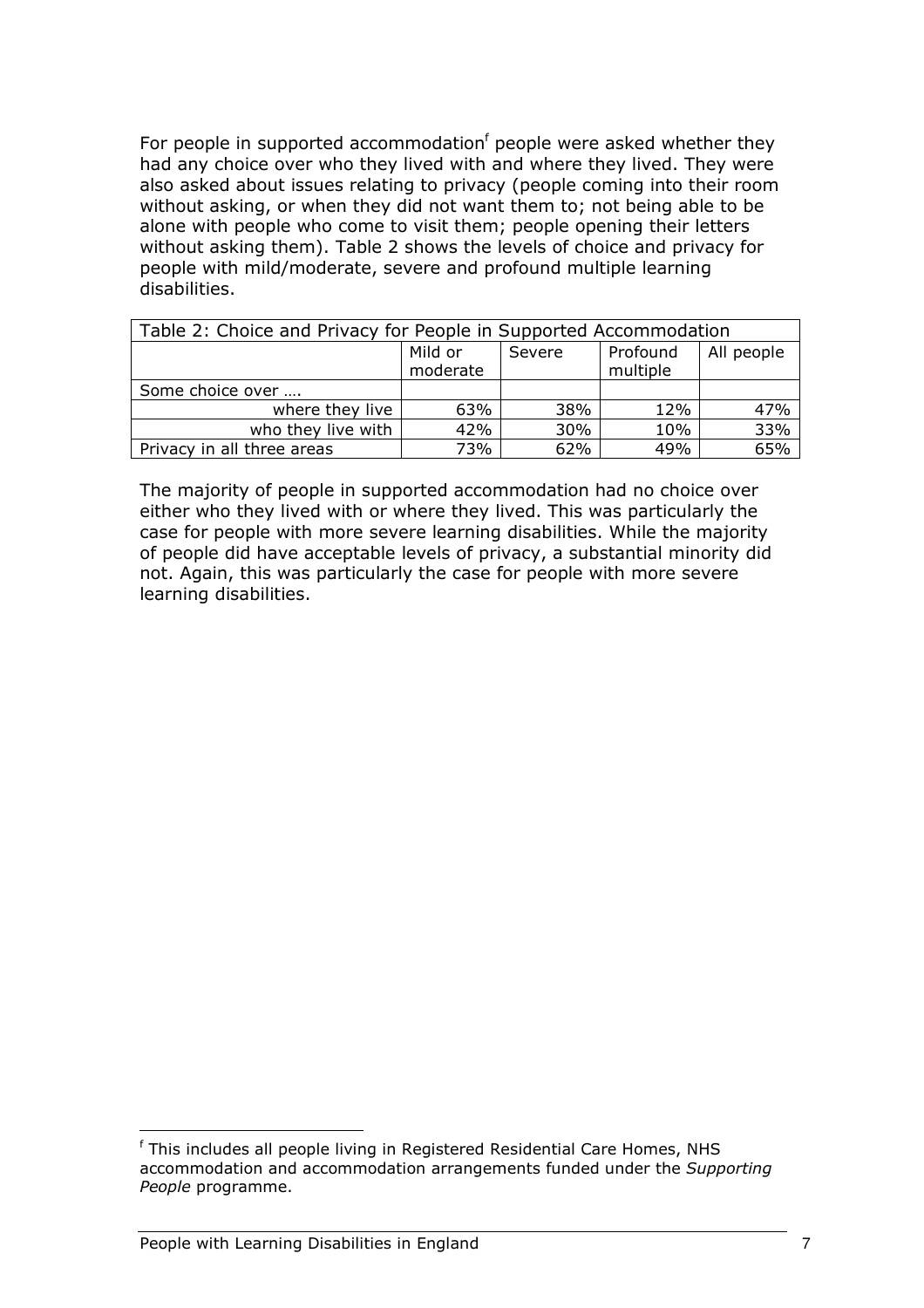### Employment

Over four in five (83%) of people with learning disabilities of working age were unemployed. The chances of having any paid employment were, however, much greater for people with less severe learning disabilities. 28% of people with mild/moderate learning disabilities had some form of paid employment compared to 10% of people severe with learning disabilities and 0% of people with profound and multiple learning disabilities. Most of the people who had some form of paid employment were employed for 16 hours or more per week (70% of people with mild/moderate learning disabilities; 57% of people severe with learning disabilities). Information on gross weekly pay was collected for 64% of people who were in paid employment. Pay band for people with mild/moderate and severe learning disabilities are shown in Table 3.

| Table 3: Reported Gross Weekly Pay for<br>People in Paid Employment |      |      |  |  |  |
|---------------------------------------------------------------------|------|------|--|--|--|
| Mild or<br>Severe                                                   |      |      |  |  |  |
| moderate                                                            |      |      |  |  |  |
| $<$ £20                                                             | 12%  | 31%  |  |  |  |
| £20-£49.99                                                          | 14%  | 25%  |  |  |  |
| £50-£99.99                                                          | 15%  | 5%   |  |  |  |
| £100-£199.99<br>39%<br>26%                                          |      |      |  |  |  |
| $£200+$<br>14%<br>21%                                               |      |      |  |  |  |
| Total                                                               | 100% | 100% |  |  |  |

Overall, just 17% of people with mild/moderate learning disabilities and 4% of people severe with learning disabilities who were of working age were reported to be earning more than £100 per week.

Similar associations between support needs and access to employment were also found regarding voluntary work. 7% of mild/moderate learning disabilities had some form of voluntary employment compared to 5% of people severe with learning disabilities and less than 1% of people with profound and multiple learning disabilities.

These figures (17% employed) are, however, higher than those quoted in The Story So Far .... the 2004 review of Valuing People (11% employed) and in CSCI estimates (equivalent to 8% employed). The difference is almost certainly due to the government's 'official' figures relating to people with learning disabilities who use learning disability services. The survey also sought to include people with learning disabilities who may not be using learning disability services, a more able group who – as can be seen above – were more likely to be in employment.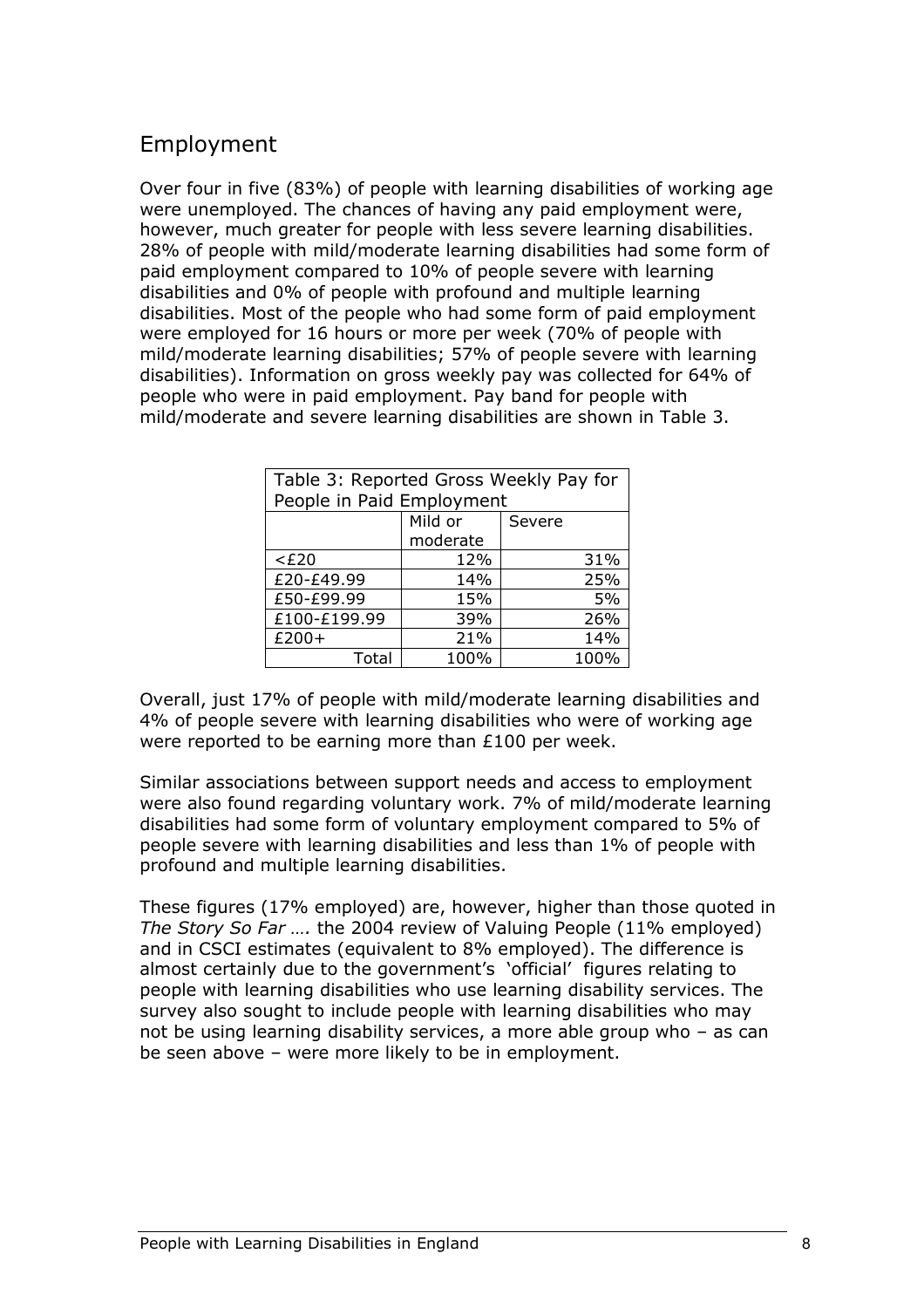### Education & Training

Just over one in three people (36%) were undertaking some form of education or training. This was markedly higher among people with mild/moderate learning disabilities (36%) and people with severe learning disabilities (38%) than among people with profound and multiple learning disabilities (14%).

Just over one in three people (39%) attended a day centre. This was markedly higher among people with profound and multiple learning disabilities (66%) and people with severe learning disabilities (49%) than among people with mild/moderate learning disabilities (24%).

### Hardship & Deprivation

The survey collected information on the types of neighbourhoods that people were living in by linking postcodes to the English Indices of Deprivation.<sup>13</sup> Table 4 shows the percentage of people with mild/moderate, severe and profound multiple learning disabilities living in neighbourhoods that range fro the 20% most deprived in England to the 20% most affluent in England. The 'neighbourhoods' used in these indicators all cover a population of approximately 1,500 people. What we would expect to see (if there is no association between learning disabilities and deprivation) is 20% of people living in each quintile.

| Table 4: Neighbourhood Deprivation       |          |        |          |            |  |
|------------------------------------------|----------|--------|----------|------------|--|
|                                          | Mild or  | Severe | Profound | All people |  |
|                                          | moderate |        | multiple |            |  |
| People living in private households      |          |        |          |            |  |
| Quintile 1 (20% most deprived)           | 31%      | 27%    | 33%      | 29%        |  |
| Quintile 2                               | 21%      | 26%    | 26%      | 24%        |  |
| Quintile 3                               | 21%      | 24%    | 21%      | 22%        |  |
| Quintile 4                               | 18%      | 13%    | 16%      | 15%        |  |
| Quintile 5 (most affluent)               | 10%      | 10%    | 4%       | 10%        |  |
| Total                                    | 100%     | 100%   | 100%     | 100%       |  |
| People living in supported accommodation |          |        |          |            |  |
| Quintile 1 (20% most deprived)           | 21%      | 23%    | 26%      | 22%        |  |
| Quintile 2                               | 24%      | 20%    | 29%      | 23%        |  |
| Quintile 3                               | 26%      | 24%    | 21%      | 24%        |  |
| Quintile 4                               | 17%      | 19%    | 16%      | 18%        |  |
| Quintile 5 (most affluent)               | 13%      | 14%    | 9%       | 13%        |  |
| Total                                    | 100%     | 100%   | 100%     | 100%       |  |

As can be seen, people with learning disabilities living in private households are much more likely to live in areas characterised by high levels of social deprivation.

The survey also used nine modified items from the Millennium Poverty and Social Exclusion Survey<sup>14</sup> to explore levels of material and social hardship faced by people with learning disabilities. Things that people could not afford are listed below.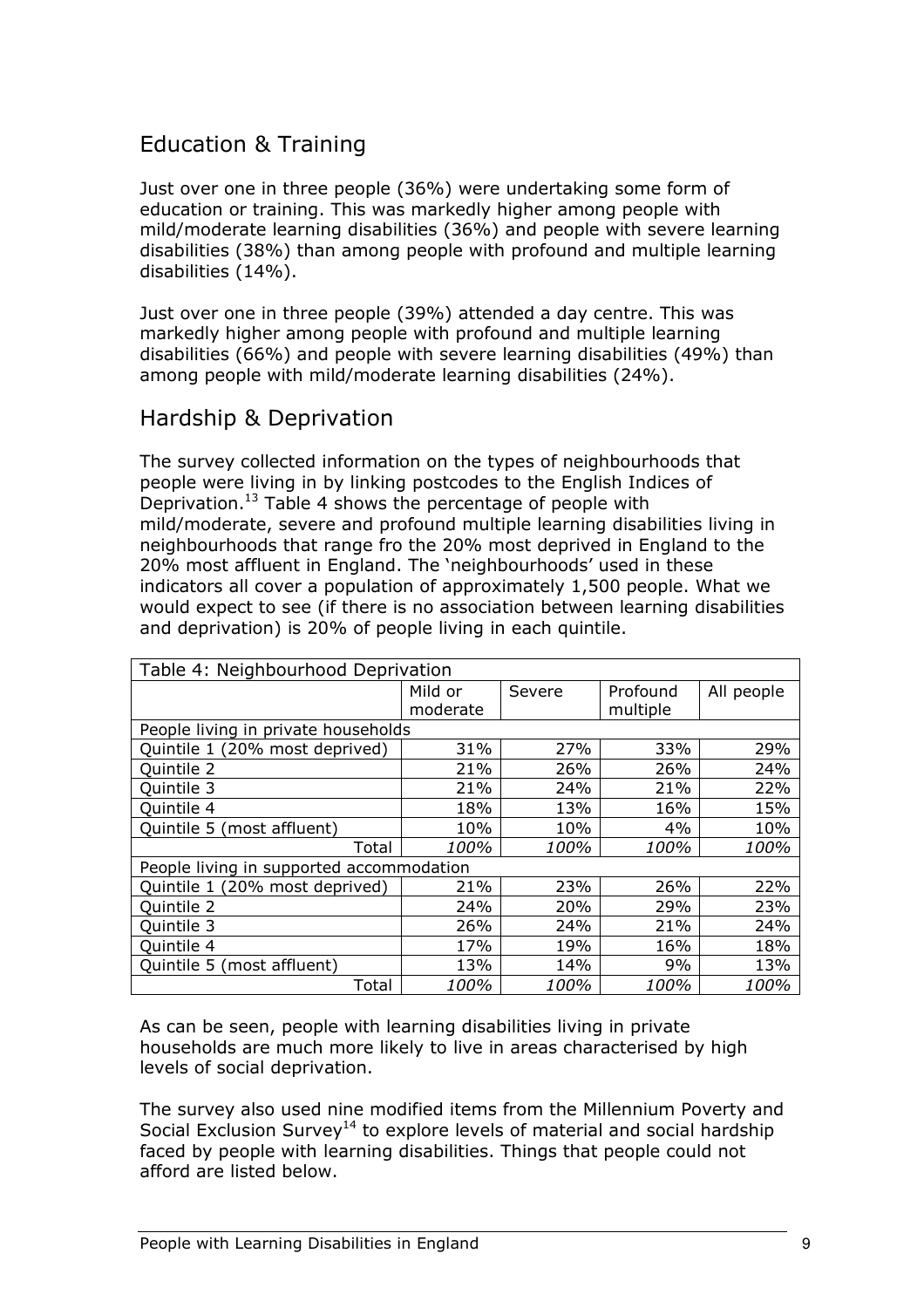- A holiday (26% could not afford)
- Going to the pub or club (18%)
- A hobby or sport (17%)
- Going out (16%)
- New clothes (16%)
- New shoes (15%)
- Telephoning friends and family (10%)
- Food  $(5\%)$
- Heating (4%)

Table 5 shows the percentage of people with mild/moderate, severe and profound multiple learning disabilities who could afford all of these things, could not afford one of the nine items and could not afford two or more of the nine items.

| Table 5: Hardship                                                             |          |        |          |            |  |
|-------------------------------------------------------------------------------|----------|--------|----------|------------|--|
|                                                                               | Mild or  | Severe | Profound | All people |  |
|                                                                               | moderate |        | multiple |            |  |
| People living in private households                                           |          |        |          |            |  |
| Cannot afford 2 or more items                                                 | 37%      | 21%    | 17%      | 28%        |  |
| Cannot afford 1 item                                                          | 19%      | 15%    | 15%      | 17%        |  |
| Can afford all items                                                          | 44%      | 64%    | 68%      | 55%        |  |
| Total                                                                         | 100%     | 100%   | 100%     | 100%       |  |
| People living in supported accommodation                                      |          |        |          |            |  |
| Cannot afford 2 or more items                                                 | 17%      | 8%     | 6%       | 12%        |  |
| Cannot afford 1 item                                                          | 15%      | 8%     | 8%       | 11%        |  |
| Can afford all items                                                          | 69%      | 84%    | 86%      | 78%        |  |
| Total                                                                         | 100%     | 100%   | 100%     | 100%       |  |
| Note: Private households include people living with their relatives or        |          |        |          |            |  |
| independently. Supported accommodation includes accommodation provided        |          |        |          |            |  |
| under the Supporting People programme, by the NHS, and Registered Residential |          |        |          |            |  |
| Care Homes.                                                                   |          |        |          |            |  |

As can be seen, people living in private households were much more likely to experience material and social hardship than people in supported accommodation services. Also, people with mild/moderate learning disabilities were much more likely to experience material and social hardship than people with severe or profound and multiple learning disabilities.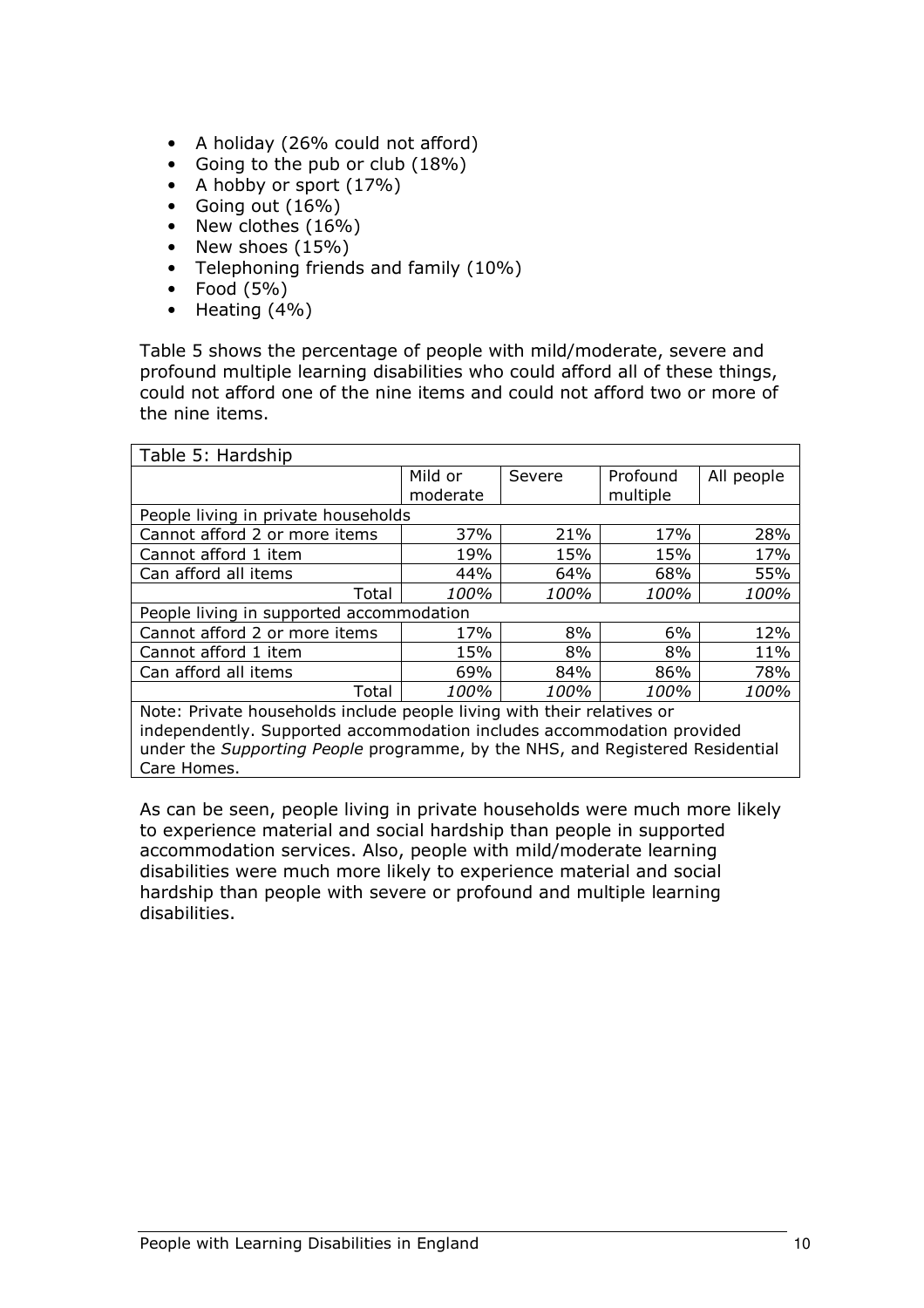### Families, Friends & Relationships

The survey collected information on the frequency of contact people had with their families, friends who themselves had learning disabilities and friends who did not have learning disabilities. Given that the survey used items from the Millennium Poverty and Social Exclusion Survey<sup>14</sup> it is possible to compare these results with those of people who do not have learning disabilities. Table 6 shows the frequency of social contacts for people with mild/moderate, severe and profound multiple learning disabilities and people who do not have learning disabilities.

| Table 6: Percentage of People Who Have at More than 'Yearly' Contact<br>with $\dots$ |                     |        |                      |                                                |                                               |  |
|--------------------------------------------------------------------------------------|---------------------|--------|----------------------|------------------------------------------------|-----------------------------------------------|--|
|                                                                                      | Mild or<br>moderate | Severe | Profound<br>multiple | All People<br>with<br>learning<br>disabilities | People<br>without<br>learning<br>disabilities |  |
| members of<br>their family they<br>were not living<br>with                           | 60%                 | 59%    | 52%                  | 59%                                            | 91%                                           |  |
| friends who<br>have learning<br>disabilities                                         | 43%                 | 55%    | 37%                  | 48%                                            | n/a                                           |  |
| friends who do<br>not have learning<br>disabilities                                  | 21%                 | 21%    | 11%                  | 20%                                            | n/a                                           |  |
| friends                                                                              | 74%                 | 66%    | 38%                  | 66%                                            | 92%                                           |  |

As can be seen, people with learning disabilities were less likely then people without learning disabilities to have contact with friends and members of their family that they were not living with. The latter is most likely to be due to people with learning disabilities being much more likely to be still living with their families than people without learning disabilities. $^{\rm 11}$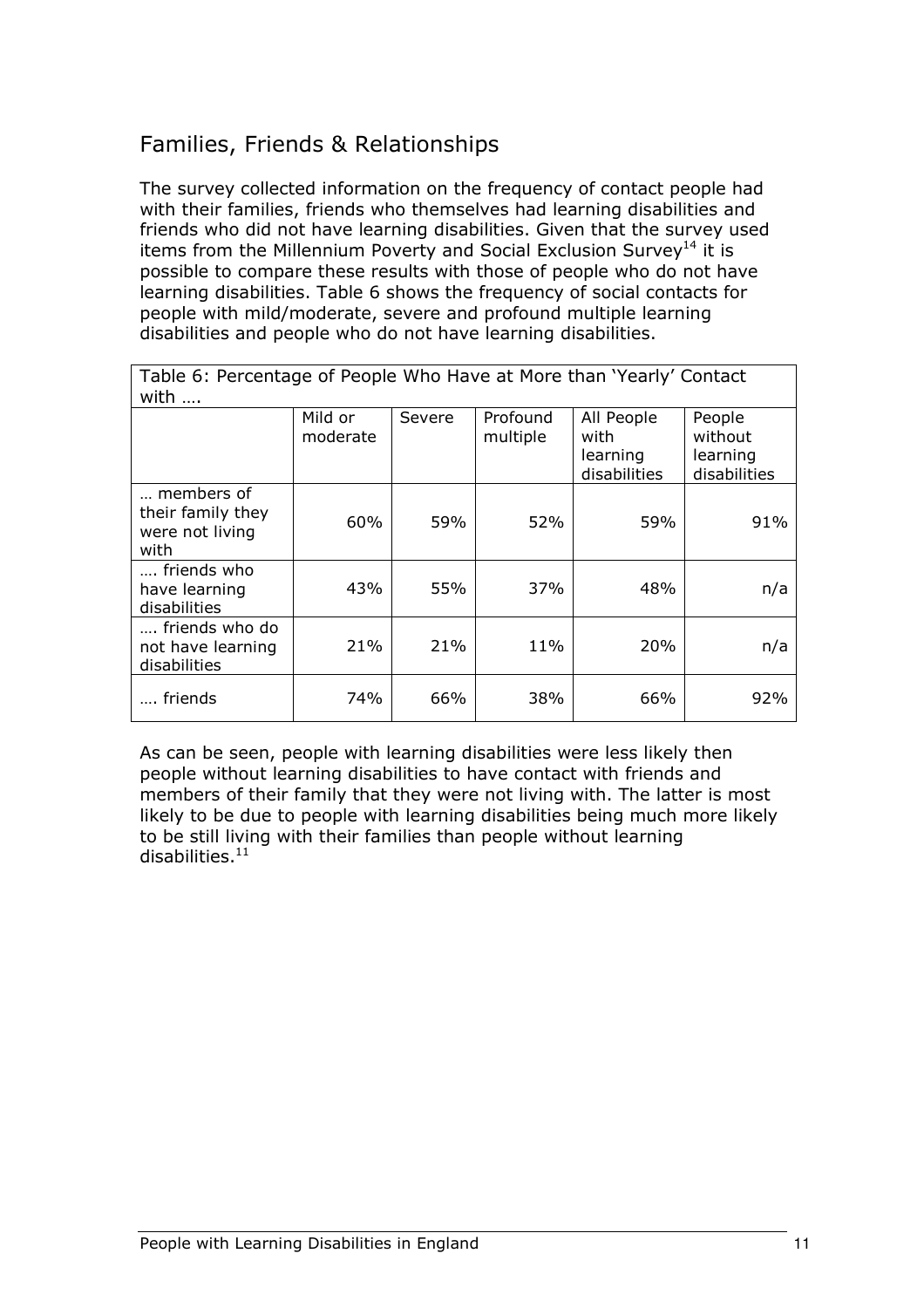### Being Part of the Community

The survey collected information about: what people did in their leisure time; whether they voted and took part in meetings; whether they had been the victim of crime or had been bullied.

#### Leisure & Community Activities

People were asked whether in the preceding month they had participated in nine specific activities. Table 7 shows the percentage of people with mild/moderate, severe and profound multiple learning disabilities who had participated at least once in these activities.

| Table 7: Participation in Preceding Month in Community Activities |                                             |     |          |     |  |  |
|-------------------------------------------------------------------|---------------------------------------------|-----|----------|-----|--|--|
|                                                                   | Profound<br>Mild or<br>All people<br>Severe |     |          |     |  |  |
|                                                                   | moderate                                    |     | multiple |     |  |  |
| People living in private households                               |                                             |     |          |     |  |  |
| Been shopping                                                     | 88%                                         | 90% | 73%      | 88% |  |  |
| Visited friends or family                                         | 83%                                         | 83% | 70%      | 82% |  |  |
| Eaten out in a restaurant, pub                                    | 61%                                         | 75% | 50%      | 67% |  |  |
| or café                                                           |                                             |     |          |     |  |  |
| Been to a pub or club                                             | 55%                                         | 60% | 36%      | 56% |  |  |
| Been to the hairdresser                                           | 53%                                         | 53% | 50%      | 53% |  |  |
| Played sport or gone swimming                                     | 39%                                         | 48% | 36%      | 43% |  |  |
| Been to the cinema, play or                                       | 34%                                         | 40% | 23%      | 36% |  |  |
| concert                                                           |                                             |     |          |     |  |  |
| Been to the library                                               | 25%                                         | 18% | 9%       | 21% |  |  |
| Watch a sporting event                                            | 23%                                         | 17% | 8%       | 20% |  |  |
| Done none or only one of these                                    | 4%                                          | 4%  | 17%      | 5%  |  |  |
| things                                                            |                                             |     |          |     |  |  |
| People living in supported accommodation                          |                                             |     |          |     |  |  |
| Been shopping                                                     | 91%                                         | 91% | 81%      | 90% |  |  |
| Visited friends or family                                         | 73%                                         | 61% | 44%      | 65% |  |  |
| Eaten out in a restaurant, pub                                    | 76%                                         | 83% | 79%      | 80% |  |  |
| or café                                                           |                                             |     |          |     |  |  |
| Been to a pub or club                                             | 70%                                         | 80% | 66%      | 75% |  |  |
| Been to the hairdresser                                           | 71%                                         | 76% | 75%      | 74% |  |  |
| Played sport or gone swimming                                     | 37%                                         | 38% | 33%      | 38% |  |  |
| Been to the cinema, play or                                       | 47%                                         | 51% | 30%      | 47% |  |  |
| concert                                                           |                                             |     |          |     |  |  |
| Been to the library                                               | 30%                                         | 19% | 6%       | 23% |  |  |
| Watch a sporting event                                            | 22%                                         | 18% | 8%       | 19% |  |  |
| Done none or only one of these                                    | 3%                                          | 4%  | 9%       | 4%  |  |  |
| things                                                            |                                             |     |          |     |  |  |

As can be seen, people with profound and multiple learning disabilities were notably less likely to participate in a range of activities than people with mild/moderate or severe learning disabilities. One in twenty people with profound and multiple learning disabilities living in private households had not done any of the things listed in the preceding month.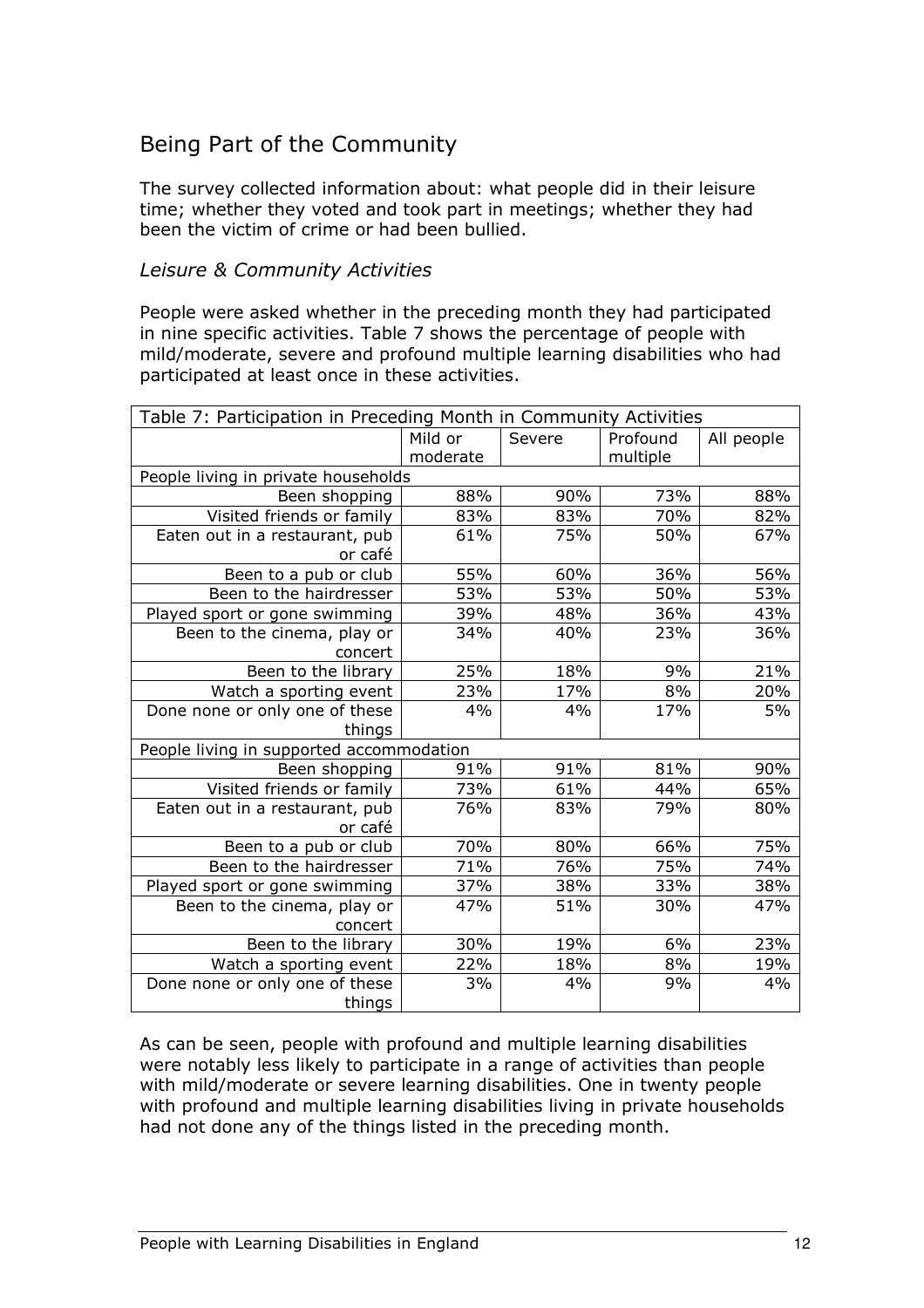### Voting

Less than one in three people with learning disabilities (31%) reported that they voted in the 2001 general election. Voting was higher among people with mild/moderate learning disabilities (42%) than among people with severe learning disabilities (27%) and people with profound and multiple learning disabilities (4%). In the 2003 Home Office Citizenship Survey 72% of people said that they voted in the 2001 general election. In the Millennium Poverty and Social Exclusion Survey, 73% of people said that they voted in the 2001 general election. (The actual turnout for the election was 59%.)

### Attending Self-Advocacy Meetings

Just over one in four people with learning disabilities (28%) reported having attended a self-advocacy meeting. This was higher among people with mild/moderate learning disabilities and people with severe learning disabilities (both 29%) than among people with profound and multiple learning disabilities (15%).

### Crime & Bullying

Participants were asked whether in the last year anybody had been rude or offensive to them because they have a learning disability. Nearly one in three people (32%) said someone had been rude to them. This was higher among people with mild/moderate learning disabilities (33%)and people with severe learning disabilities (31%) than among people with profound and multiple learning disabilities (24%).

Overall, the kinds of people who were most likely to be rude or offensive to them because they have a learning disability were

- A stranger (63%)
- Someone they know/a friend (14%)
- Someone at the day centre (9%)
- Someone they work with (8%)
- Someone they lived with (8%)
- Someone at college (4%)
- Paid support workers (4%)

Overall, nearly one in ten people (9%) said they had been the victim of crime in the last year. This was higher among people with mild/moderate learning disabilities (12%) and people with severe learning disabilities (8%) than among people with profound and multiple learning disabilities (4%). This is much less than the chances of being a victim of crime as reported in the general population in the 2003/4 in the British Crime Survey (26%).

A small number of people with learning disabilities (2.8%) reported having been assaulted during the past year. This was higher among people with mild/moderate learning disabilities (3.2%) and people with severe learning disabilities (2.4%) than among people with profound and multiple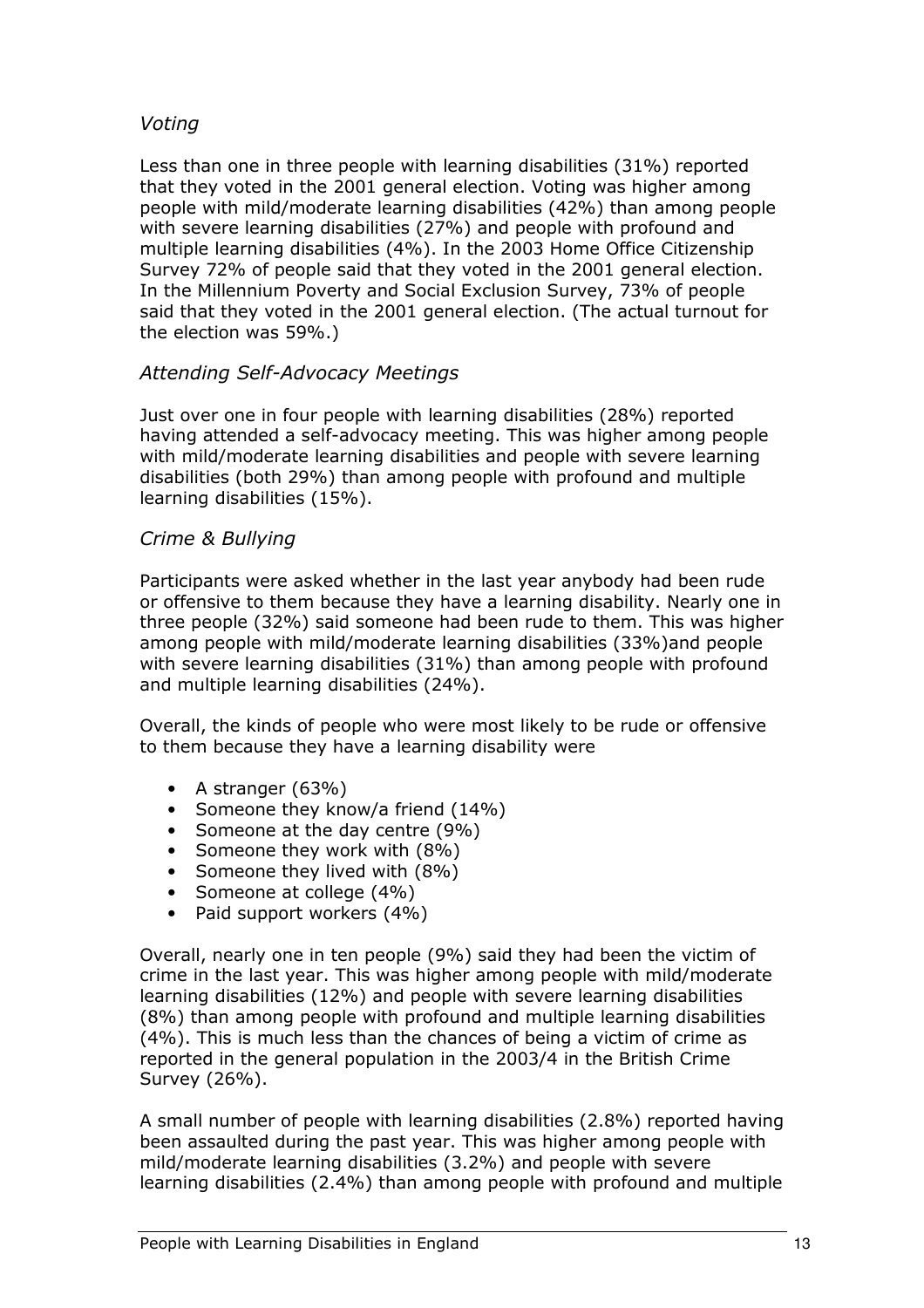learning disabilities (0%). This is slightly higher than the chances of being assaulted as reported in the general population in the 2003/4 in the British Crime Survey (2.2%).

### Health & Well-Being

The survey collected information about smoking and exercise, important health behaviours that are likely to have an impact of people's future health.

- Just under one in five (19%) reported that they smoked cigarettes. This was higher among people with mild/moderate learning disabilities (30%) than people with severe learning disabilities (11%) and people with profound and multiple learning disabilities (4%). Rates of smoking were also higher among people living in private households. For example, 35% of people with mild/moderate learning disabilities living in private households smoked compared with 17% of people with mild/moderate learning disabilities living in supported accommodation.
- One in five (20%) reported that they exercised three or more times a week. This was higher among people with mild/moderate learning disabilities (23%) than people with severe learning disabilities (18%) and people with profound and multiple learning disabilities (9%). Rates of exercising were also higher among people living in private households. For example, 26% of people with mild/moderate learning disabilities living in private households exercised three or more times a week with 16% of people with mild/moderate learning disabilities living in supported accommodation.

The survey also collected information on use of primary care health services. Table 8 shows the percentage of people mild/moderate, severe and profound multiple learning disabilities who had used various types of health services.

| Table 8: Use of Health Services |          |        |          |            |  |
|---------------------------------|----------|--------|----------|------------|--|
|                                 | Mild or  | Severe | Profound | All people |  |
|                                 | moderate |        | multiple |            |  |
| Registered with GP              | 99%      | 100%   | 99%      | 99%        |  |
| Been to GP in last year         | 76%      | 80%    | 80%      | 78%        |  |
| Registered with dentist         | 77%      | 85%    | 83%      | 82%        |  |
| Been to dentist in last year    | 67%      | 75%    | 77%      | 72%        |  |
| Eyes tested in last year        | 51%      | 55%    | 41%      | 52%        |  |
| Hearing tested in last year     | 17%      | 25%    | 23%      | 21%        |  |
| Had cervical smear (of women)   | 42%      | 16%    | 5%       | 27%        |  |
| Had mammogram (of women)        | 27%      | 22%    | 19%      | 24%        |  |

The rates of use of all health services were higher for people living in supported accommodation services than for people living in private households.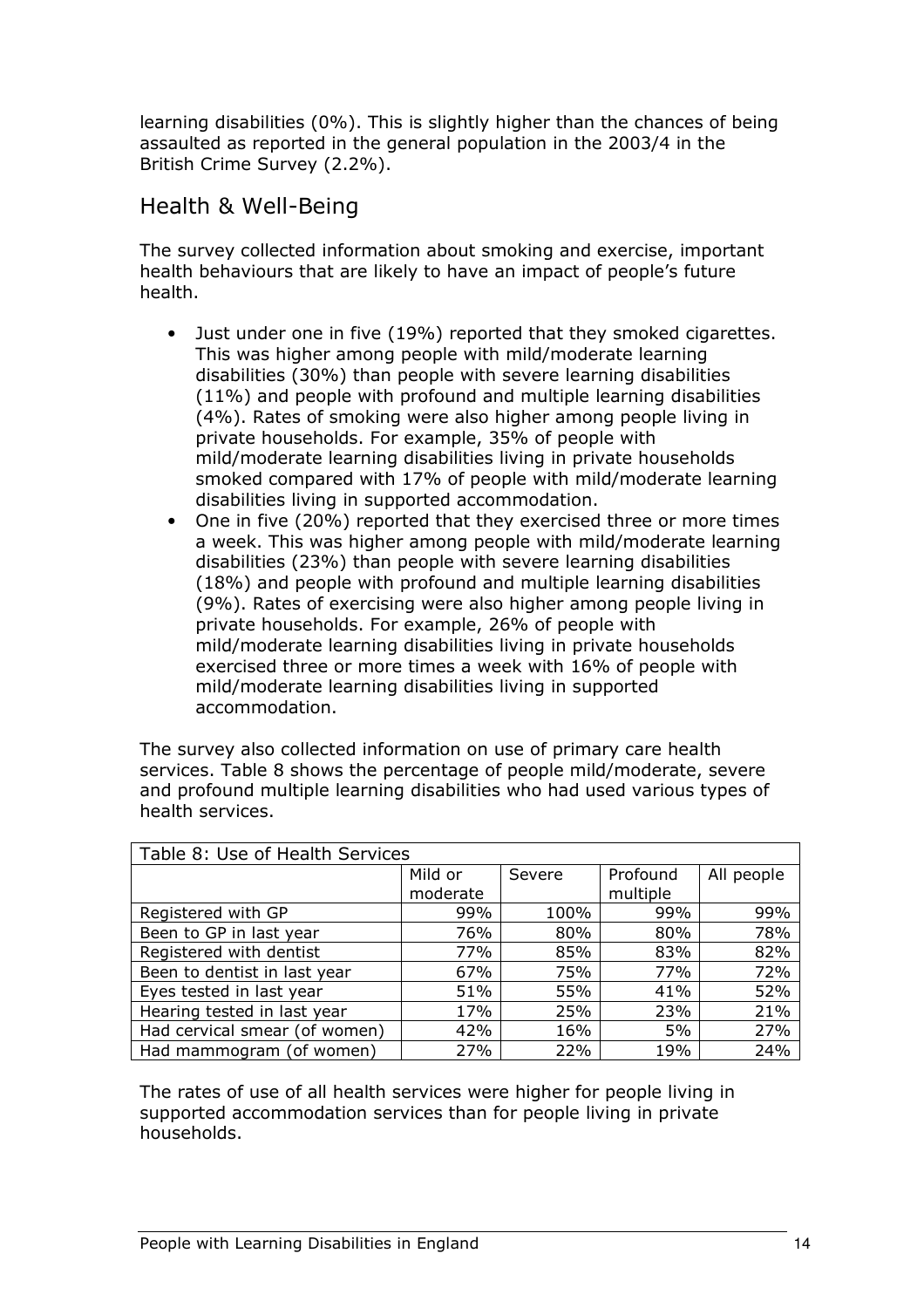The national survey concerning the life experiences of adults with learning disabilities (see above and  $10$ ) provides the most comprehensive recent national snapshot of the lives of people with learning disabilities. While there are several sources of national statistical information relevant to people with learning disabilities collected for Government departments, they largely concern aspects of service activity rather than people's life experiences<sup>1</sup>. A recent study for the Department of Health comprehensively trawled the available national statistics concerning people with learning disabilities in England<sup>1</sup>, and a table of potential data sources found in that study is presented below in Table 9. Some of the more relevant national statistics from this table are reported here using the latest available statistics (typically for 2005-2006), with comparisons to 2000-2001 where possible.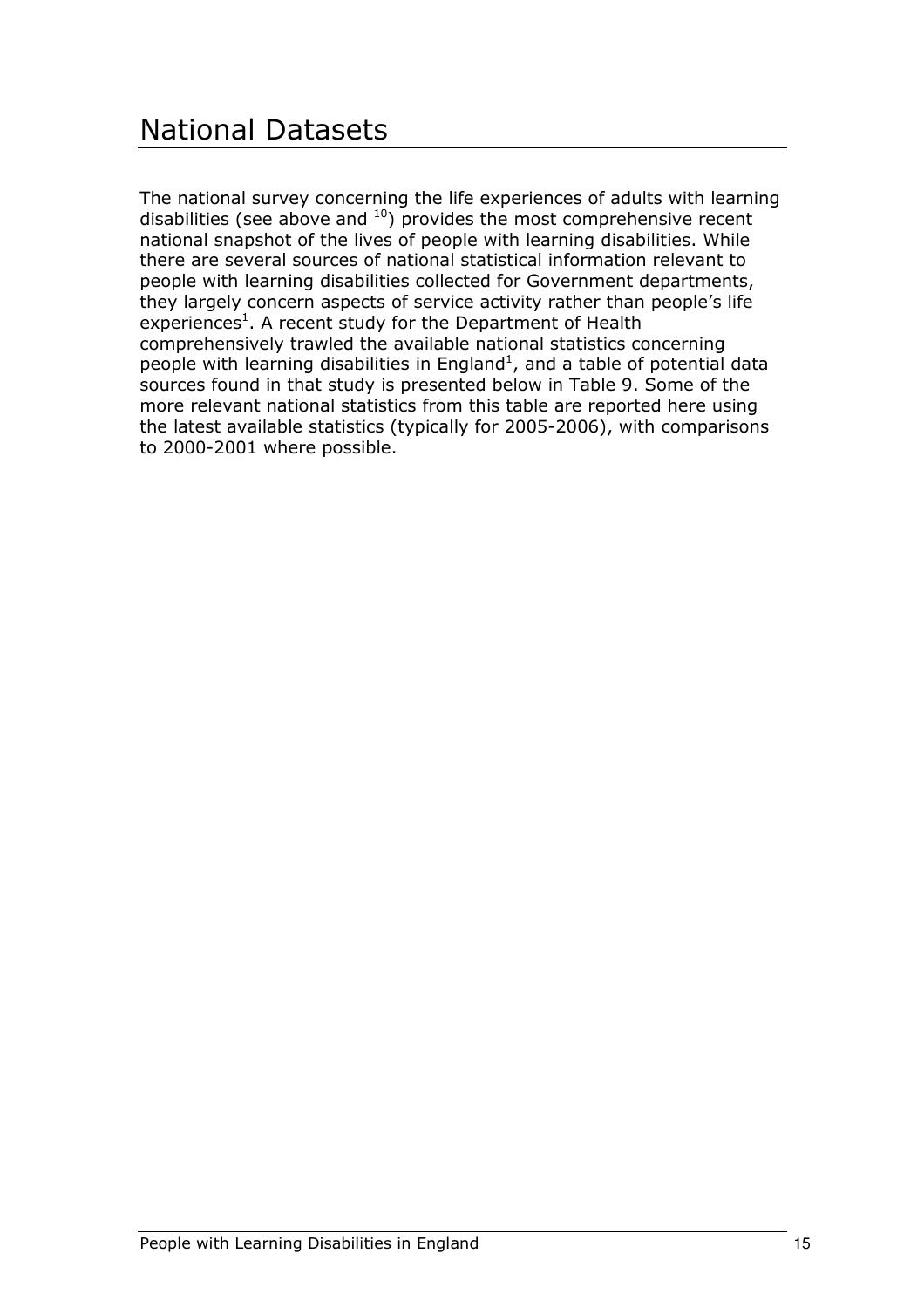Table 9: National statistics potentially relevant to people with learning disabilities in England identified in Hatton et al.  $(2005)^{1}$ .

| Reference<br><b>Number</b> | <b>DATA SOURCE/COLLECTED BY</b>                                                     | <b>Collection Frequency</b> |         |              |              |
|----------------------------|-------------------------------------------------------------------------------------|-----------------------------|---------|--------------|--------------|
|                            |                                                                                     | <b>Annual</b>               | Quarter | <b>Month</b> | <b>Other</b> |
|                            | <b>DEPARTMENT OF HEALTH</b>                                                         |                             |         |              |              |
| $\mathbf{1}$               | Private Nursing Homes, Hospitals and<br>Clinics                                     | $\sqrt{}$                   |         |              |              |
| $\overline{c}$             | <b>Community Care Statistics (Supported</b><br>Residents - Adults)                  | $\sqrt{ }$                  |         |              |              |
| 3                          | Community Care Statistics (RAP -<br>Referrals, Assessments and Packages<br>of Care) |                             |         |              |              |
| 4                          | Personal Social Services Staff of Social<br><b>Services Departments</b>             | V                           |         |              |              |
| 5                          | Performance Assessment Framework<br>(PAF)                                           | √                           |         |              |              |
| 6                          | Inpatients formally detained in hospitals                                           | √                           |         |              |              |
| $\overline{7}$             | <b>Community Learning Disability Nursing</b>                                        | √                           |         |              |              |
| 8                          | <b>Hospital Episode Statistics</b>                                                  | √                           |         |              |              |
| 9                          | Personal Social Services Expenditure<br>and Unit Cost                               | $\sqrt{}$                   |         |              |              |
| 10                         | Inpatient, Day Care and Residential<br><b>Beds</b>                                  | √                           |         |              |              |
| 11                         | People Registered as Blind and<br><b>Partially Sighted</b>                          |                             |         |              | √            |
| 12                         | <b>Waiting Time Performance</b>                                                     |                             | ٦       |              |              |
| 13                         | Health Care Providers and Waiting<br>Times (Health Authorities and NHS<br>Trusts)   |                             |         |              |              |
| 14                         | Head Quarters/Regional Offices and<br><b>Waiting Times</b>                          |                             | √       |              |              |
| 15                         | Outpatient Activity and Attendance                                                  |                             | ٦       |              |              |
| 16                         | <b>Waiting Times</b>                                                                |                             | √       |              |              |
| $\overline{17}$            | Primary Care Trusts/Strategic Health<br>Authorities and Waiting Times               |                             |         |              |              |
| 18                         | Health Authorities and Waiting Times                                                |                             | ٦       |              |              |
| 19                         | NHS Trusts/Primary Care Trusts and<br><b>Waiting Times</b>                          |                             |         |              |              |
| 20                         | HQ and Regional Offices Waiting<br>Times (NHS Trusts and Primary Care<br>Trusts)    |                             | √       |              |              |
|                            | <b>DEPARTMENT FOR FURTHER</b><br><b>EDUCATION AND SKILLS</b>                        |                             |         |              |              |
| 21                         | Pupil Level Annual School Census<br>(PLASC)                                         | √                           |         |              |              |
| 22                         | <b>Special Educational Needs (SEN)</b>                                              | √                           |         |              |              |
| 23                         | <b>Connexions Partnership</b>                                                       |                             | √       |              |              |
|                            | <b>DEPARTMENT FOR WORK AND</b><br><b>PENSIONS</b>                                   |                             |         |              |              |
| 24                         | Incapacity Benefit and Severe<br><b>Disability Allowance</b>                        |                             | √       |              |              |
| 25                         | <b>Disability Living Allowance</b>                                                  |                             |         |              |              |
| 26                         | <b>Attendance Allowance</b>                                                         |                             | ٦I      |              |              |
| 27                         | <b>Carers Allowance</b>                                                             |                             | √       |              |              |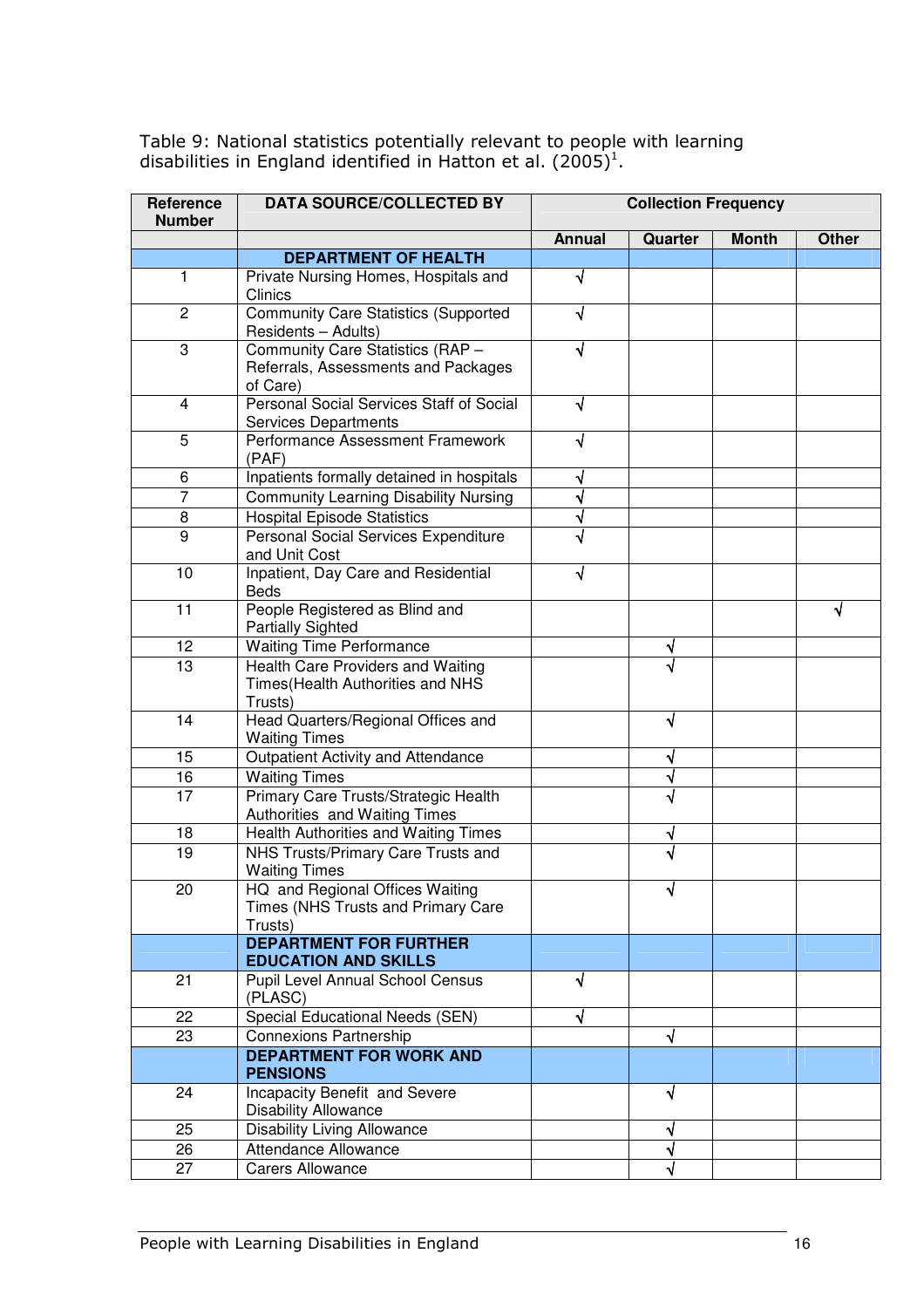| Reference<br><b>Number</b> | <b>DATA SOURCE/COLLECTED BY</b>                                                                                | <b>Collection Frequency</b> |         |              |              |
|----------------------------|----------------------------------------------------------------------------------------------------------------|-----------------------------|---------|--------------|--------------|
|                            |                                                                                                                | <b>Annual</b>               | Quarter | <b>Month</b> | <b>Other</b> |
| 28                         | Benefits Data System                                                                                           |                             |         |              | √            |
| 29                         | Labour Market System                                                                                           |                             |         |              |              |
| 30                         | Workstep                                                                                                       |                             |         |              |              |
| 31                         | Work Prep.                                                                                                     |                             |         |              |              |
| 32                         | New Deal for Disabled People                                                                                   |                             |         | √            |              |
| 33                         | Access to Work                                                                                                 |                             |         | √            |              |
| 34                         | Social Fund Policy, Budget and<br>Management Information System<br>(PBMIS)                                     |                             |         | √            |              |
|                            | <b>OFFICE OF THE DEPUTY PRIME</b><br><b>MINISTER</b>                                                           |                             |         |              |              |
| 35                         | <b>Disabled Facilities Grants/Renewal</b><br>Grants                                                            | √                           |         |              |              |
| 36                         | Supporting People Client Record Form                                                                           | √                           |         |              |              |
| $\overline{37}$            | P1E - Homelessness statistics                                                                                  | $\sqrt{}$                   |         |              |              |
|                            | <b>OTHER ORGANISATIONS</b>                                                                                     |                             |         |              |              |
| $\overline{38}$            | Delivery Improvement Statement (DIS)<br>- Commission for Social Care<br>Inspection (CSCI)                      | √                           |         |              |              |
| 39                         | Higher Education Student Statistics -<br><b>HESA</b>                                                           | √                           |         |              |              |
| 40                         | Housing Associations & Independent<br>Organization Schemes - Housing<br>Corporation                            | √                           |         |              |              |
| 41                         | <b>RSR/Housing Association Stock</b><br>Census and CORE - Housing<br>Corporation                               | $\sqrt{ }$                  |         |              |              |
| 42                         | Continuous Recording of Lettings<br>(CORE) - National Housing Federation                                       |                             | √       |              |              |
| 43                         | Individualised Learner Records -<br>Learning and Skills Council (LSC)                                          | √                           |         |              |              |
| 44                         | Personal Social Services (Estimates) -<br><b>CIPFA</b>                                                         | √                           |         |              |              |
| 45                         | Electronic Patient Records - GRPD                                                                              |                             |         |              |              |
| 46                         | Independent Living Fund                                                                                        |                             | √       |              |              |
| 47                         | Registration and Inspection Database -<br>Commission for Social Care Inspection<br>(CSCI)                      |                             |         | √            |              |
| 48                         | Learners with Learning Difficulties<br>and/or Disabilities Placements Process<br>- Learning and Skills Council |                             |         | √            |              |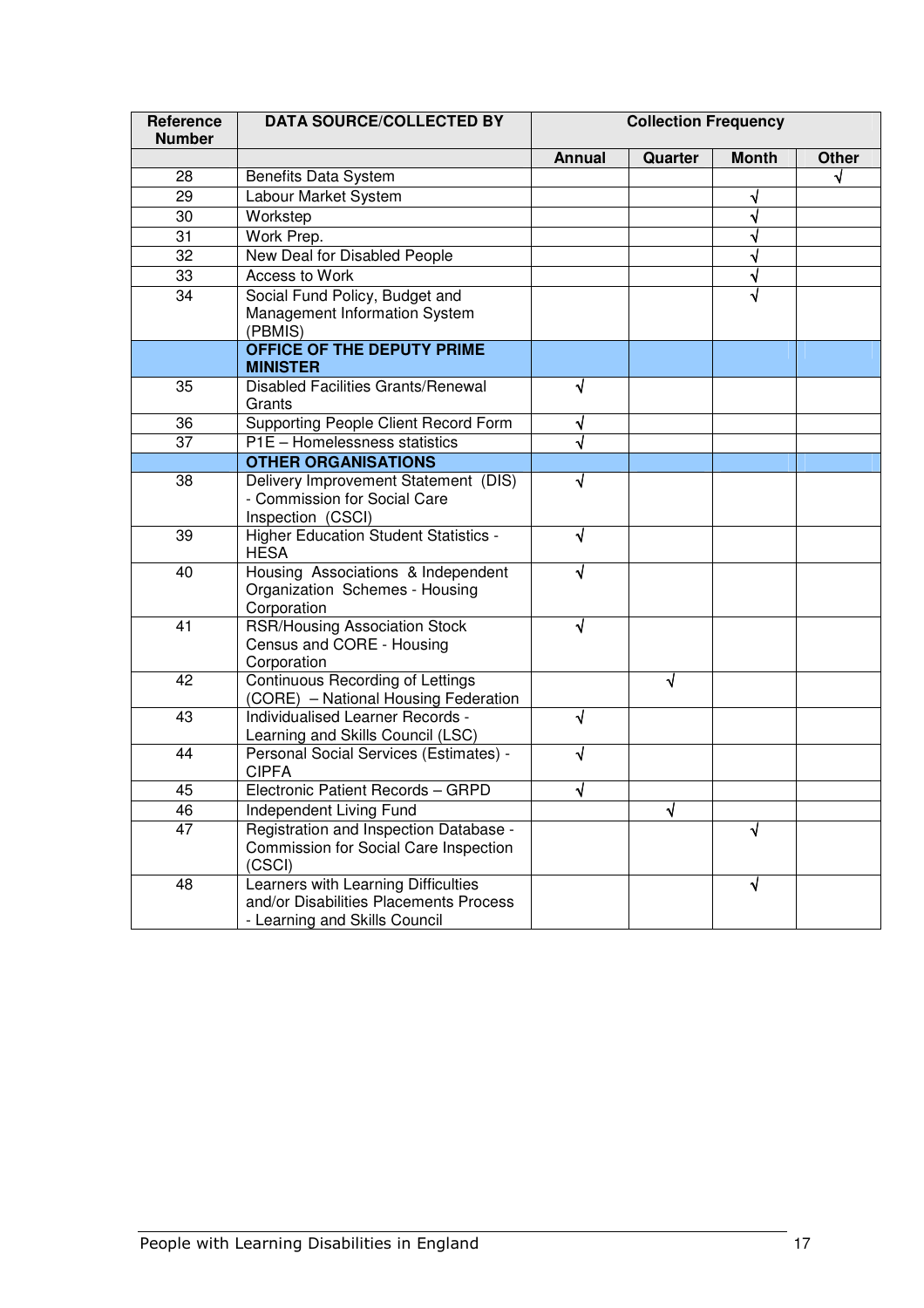### Accommodation

Unless otherwise stated, all figures refer to services in England.

### NHS and Independent Sector Hospitals

According to Hospital Activity Statistics (Table 9 ref  $10)^{14}$ , in 2005-2006 there were 3,927 available NHS overnight beds in England for people with learning disabilities (down 38% from 6,316 available beds in 2000-2001), of which 3,291 were occupied. In total, these beds constitute 2.2% of the total number of overnight beds available in the NHS. Specific types of bed included:

- Short-stay beds for children (208 available, 134 occupied)
- Long-stay beds for children (26 available, 21 occupied)
- Short-stay beds for other ages (1,188 available, 938 occupied)
- Long-stay beds for other ages (1,978 available, 1,696 occupied)
- Secure beds for other ages (526 available, 502 occupied)

The number of available and occupied beds in all categories dropped from 2000-2001 to 2005-2006, except for NHS secure beds which have increased by 22% from 431 beds (availability) and 23% from 408 beds (occupancy) over this time period.

These figures do not exactly tally with the number of NHS residential beds for people with learning disabilities also reported in the Hospital Activity Statistics. Here, 2,494 NHS residential beds were reported as being available in 2005-2006, down from 3,703 in 2000-2001. These beds constitute 56% of all NHS residential care beds in England. Of these 2,494 available beds, 2,273 were occupied in 2005-2006, an occupancy rate of 91%.

In 2006, the Mental Health Act Commission conducted Count Me In, a comprehensive census of all mental health and learning disabilities inpatients in NHS and independent sector hospital providers in England and Wales<sup>15</sup>. This was too recent to be included in the scoping study for the Department of Health, and hence is not included in Table 9. Within English services self-identified as providers for people with learning disabilities, 4,435 people were identified, 3,505 in NHS services and 930 in independent sector services. However, it is important to note that these figures do not represent the total number of people with learning disabilities in such hospitals:

- Of the 4,435 people in learning disability provider services, 10.7% (475 people) were identified as not having a learning disability or autistic spectrum disorder.
- In mental health provider services, 748 people were identified as having learning disabilities and 142 as having an autistic spectrum disorder, 3% of the total number of inpatients in mental health service providers.

The learning disability provider inpatient population was predominantly White (4,180 people; 90.3%) and male (3,304 people; 65.8%), although particularly high admission rates were reported for Mixed White/Black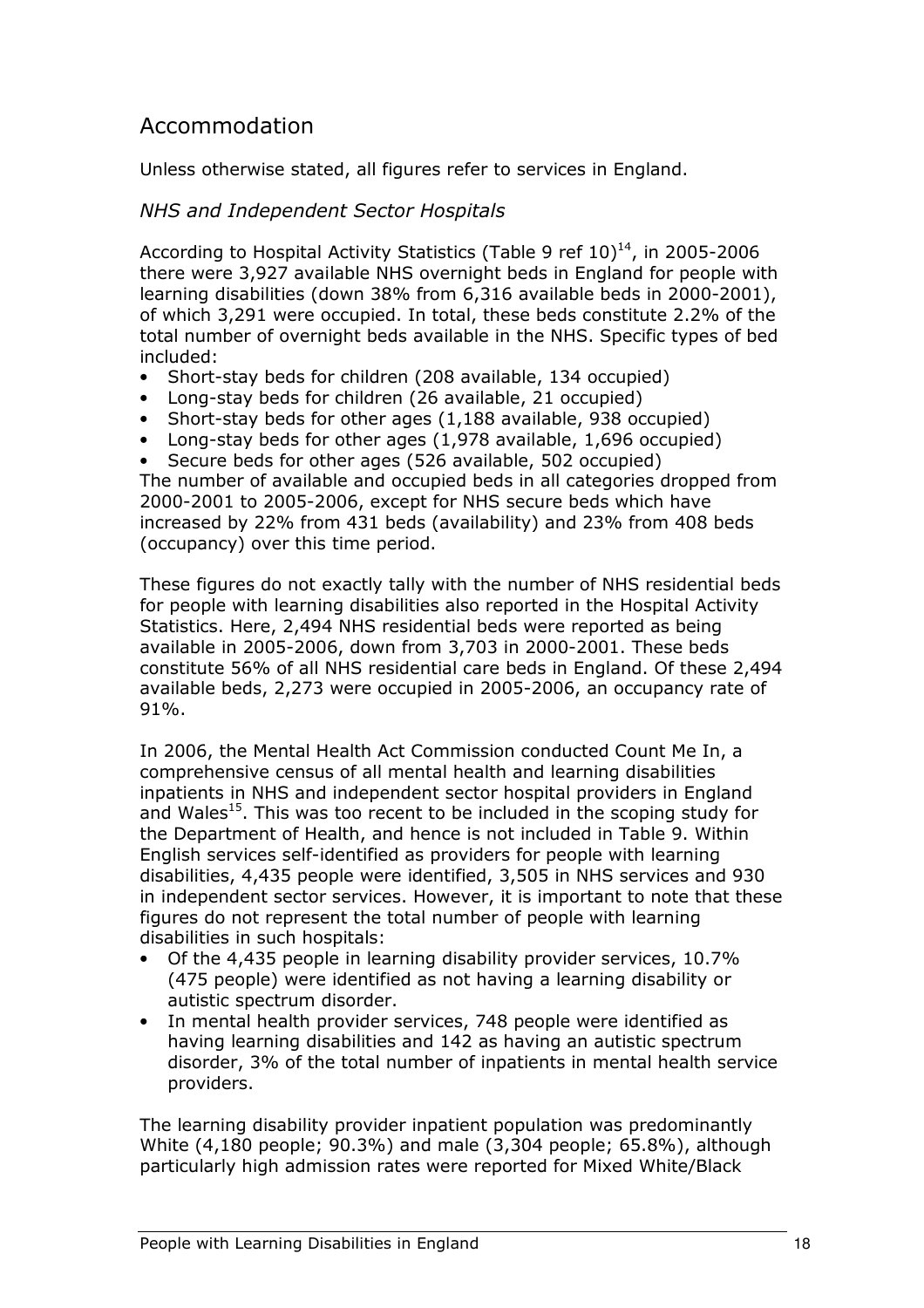Caribbean, Black Caribbean and Other Black ethnic groups and particularly low admission rates were reported for White Other, Asian and Chinese ethnic groups. Most people were aged 25-49 (2,619 people; 56.8%), with a small number aged under 18 (110 people; 2.5%).

At the time of the Count Me In census, most people in learning disability provider services had an informal legal status (2,955 people; 63.5%), with the remainder largely detained under Section 3 (934 people: 20.7%), Section 37/41 (301 people; 6.7%) or Section 37 (253 people; 5.7%). Most people (2,705 people; 58.3%) were also deemed incapable of giving consent, including 74% of people with an informal legal status (2,064 people). Most people had been resident in their service for a considerable length of time: 10.3% (462 people) less than 30 days; 13.0% (600 people) 1-6 months; 9.1% (417 people) 6-12 months; 30.6% (1,394 people) 1-5 years; 35.4% (1,665 people) greater than 5 years.

Most people were reported to be in general services with regard to security (2,741 people; 58.1%), with a further 23.4% (1,037 people) in low secure services, 17.1% (768 people) in medium secure services and only 1.4% (63 people) in high secure services. People were resident in a wide range of types of service, most commonly 'long stay - greater than 1 year' (1,631 people; 34.4%); assessment and treatment units (1,246 people; 27.1%) and NHS campuses (480 people; 10.8%). Other service types included short stay – less than 1 year (305 people; 6.5%); respite (190 people; 4.2%); rehabilitation (156 people; 3.5%); 'old long stay' (153 people; 3.1%); and high dependency units (108 people; 2.4%).

Few people had experienced at least one episode of seclusion in their current inpatient spell or in the last three months (165 people; 3.7%), although more people had experienced at least one episode of restraint (1,038 people; 22.7%, including 218 people (4.8%) experiencing 11 or more restraint episodes), at least one episode of self-harm (698 people; 14.9%) or at least one accident (866 people; 18.9%).

### Council Supported Residents

All councils with social service responsibilities (CSSRs) in England provide annual returns concerning the number of adults they are supporting in residential accommodation (Table 9 ref  $2)^{16}$ . Figures broken down by social care group are available for adults aged 18-64 (there are an additional 200,055 council supported residents aged 65+, but these are not broken down by social care group).

At 31 March 2006, there were a total of 35,260 council supported residents with learning disabilities aged 18-64 (60% of all council supported resident adults aged 18-64). In this dataset the 2006 figures are not directly comparable to figures for 2001, as from 2003 onwards people with preserved rights have been added to the figures. However, the 2006 figure of 35,260 is a decrease from the directly comparable 2003 figure of 36,320 people. More specifically, in 2006 there were:

• 3,200 people in council staffed residences (down from 4,505 people in 2003)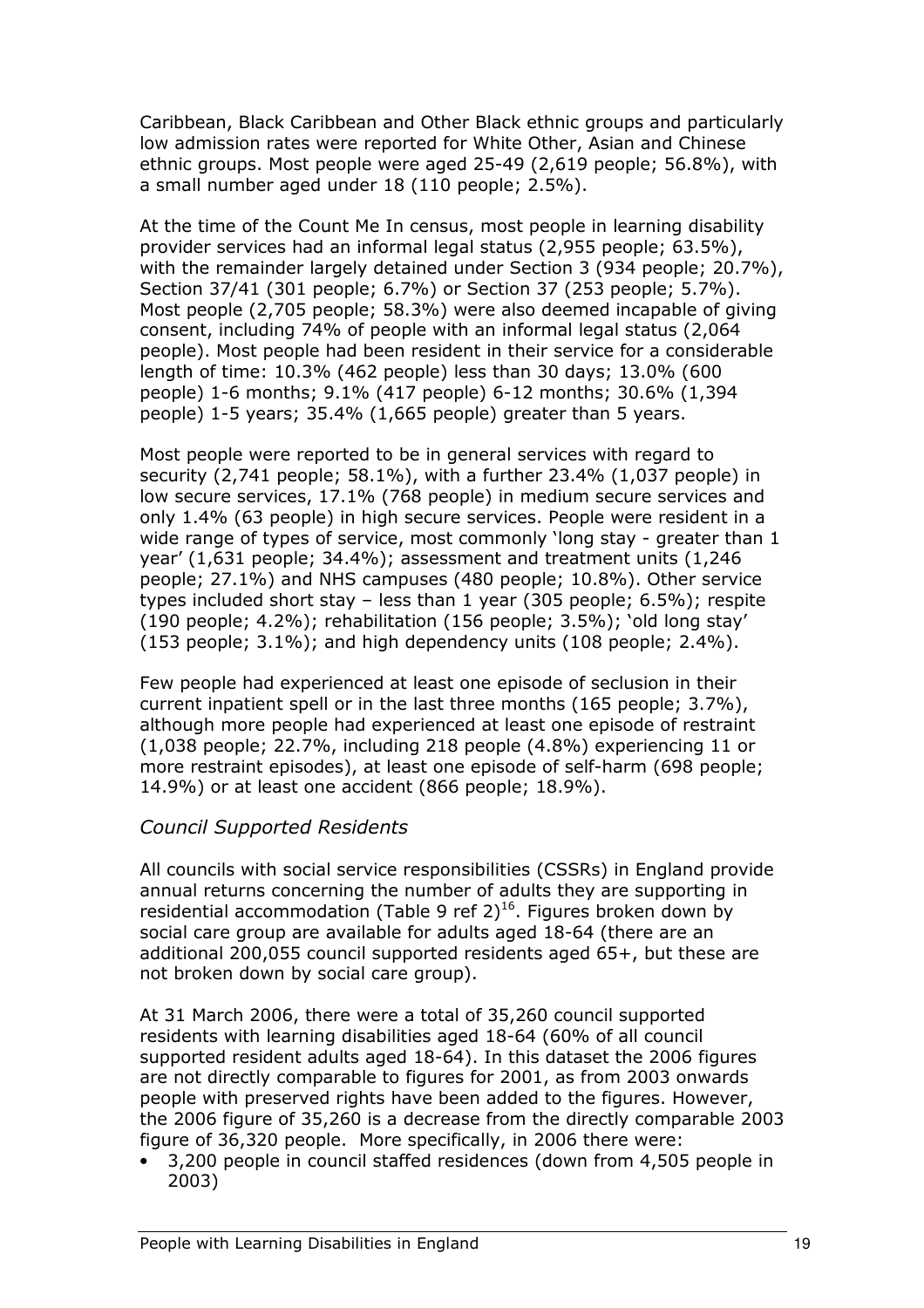- 28,080 people in independent sector registered residential homes (down from 28,940 people in 2003)
- 1,840 people in independent sector nursing homes (virtually unchanged from 1,855 people in 2003)
- 2,140 people in unstaffed or other types of home (up from 1,020 people in 2003)

It is important to note that there were also 2,225 adults with learning disabilities in adult placements at 31 March 2006. Furthermore, at 31 March 2006 there were 11,345 adults with learning disabilities aged 18-64 supported by councils and living outside the boundaries of their 'home' council, 57% of all council-supported residents aged 18-64 living out of area. At 31 March 2006 there were an additional 28,945 council-supported residents aged 65 or over living out of area, although these are not disaggregated by client group.

Community Care Statistics: Referrals, Assessments and Packages of Care for 2005-2006 (Table 9 ref 3)<sup>17</sup> report figures using slightly different categories from the same set of reporting councils, and reporting on all adult ages from 18 upwards. Again the figures for 2005-2006 are not directly comparable to 2000-2001 figures due to the addition of people with preserved rights, but comparable figures for 2002-2003 are available:

- 3,600 adults in local authority residential care (3,000 aged 18-64; 600 aged 65+) – down from 4,700 adults in 2002-2003 (3,900 aged 18- 64; 700 aged 65+);
- 36,000 people in independent sector residential care (32,000 aged 18- 64; 4,500 aged 65+) – down from 37,000 adults in 2002-2003 (34,000 aged 18-64; 3,900 aged 65+);
- 4,000 people in nursing care  $(2,600$  aged  $18-64$ ; 1,300 aged  $65+)$  up from 3,300 in 2002-2003 (2,500 aged 18-64; 900 aged 65+).

Despite this decrease in local authority residential care places, the number of residential care staff directly employed by social services departments in England to work with people with learning disabilities has barely changed from 2001 to 2006 (Table 9 ref 4)<sup>19</sup>:

- 2,100 WTE social services staff in residential care for children with learning disabilities in 2006 (unchanged from 2001)
- 10,200 WTE social services staff in residential care for adults with learning disabilities in 2006 (down from 10,500 in 2001).

Personal Social Services Expenditure and Unit Costs for 2005-2006 (Table 9 ref  $9^{18}$  reports the following unit costs for residential services for adults with learning disabilities in England:

- Nursing care unit cost £843 per person per week (up 12.4% from £750 in 2000-2001)
- Residential care unit cost £895 per person per week (up 26.8% from £706 in 2000-2001).

The rise in nursing care unit costs is roughly in line with general inflation over this time period, but the rise in residential care unit costs is considerably above general inflation.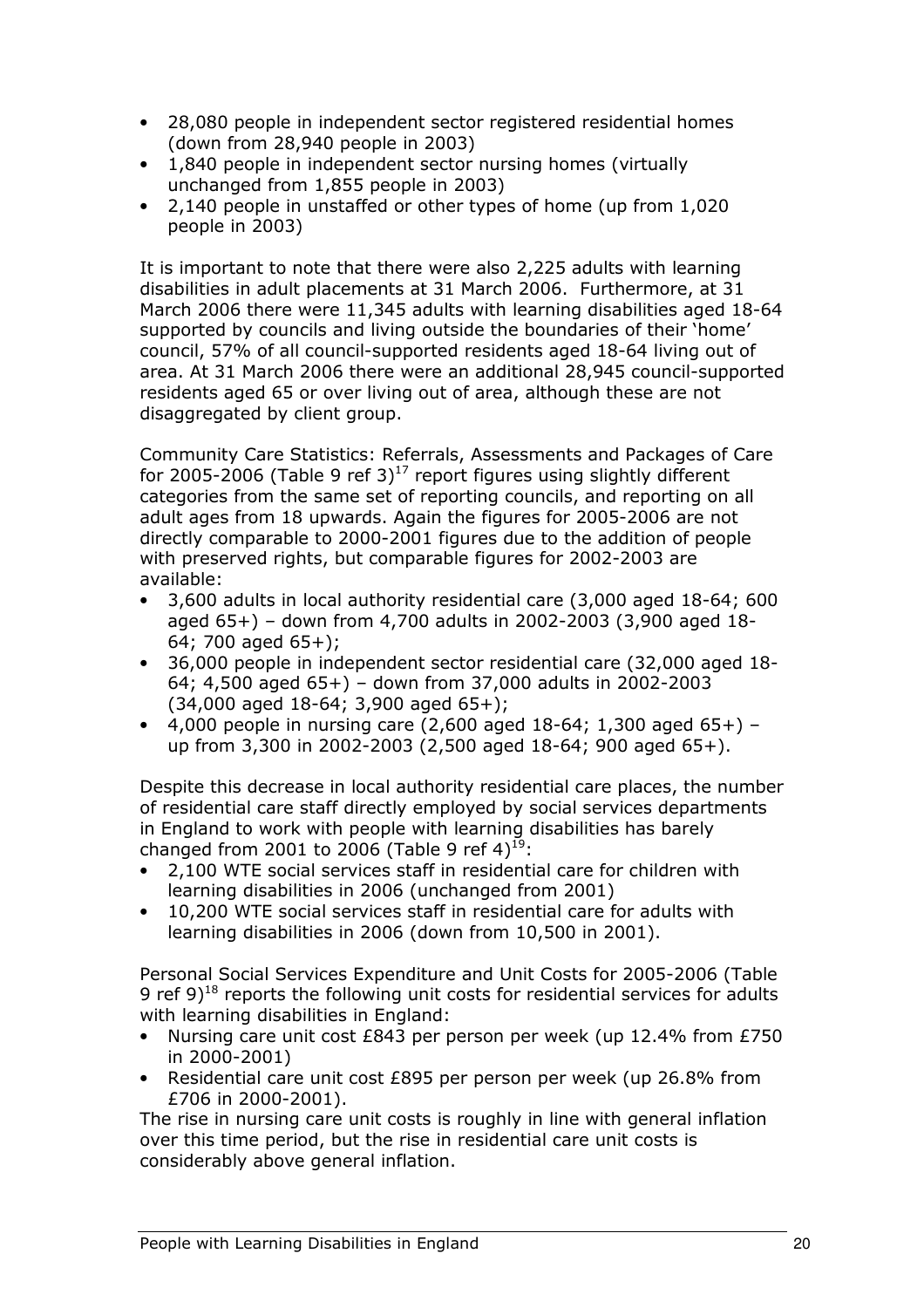Gross personal social services expenditure on residential services for adults with learning disabilities aged under 65 includes:

- £77.1 million on nursing home places (up 120% from £35.1 million in 2000-2001)
- £1,393.6 million on residential care home places (up 59% from £877.6 million in 2000-2001)
- £191.2 million on supported/other residential places (up 86% from £102.8 million in 2000-2001).

### Community Services

Community Care Statistics: Referral, Assessment and Packages of Care for 2005 -2006 (Table 9 ref 3)<sup>17</sup> reports several statistics concerning community services for people with learning disabilities, largely provided by councils with social service responsibilities.

#### Assessments and reviews

In 2005-2006, 8,000 adults with learning disabilities aged 18+ were reported as new clients receiving an assessment (1.2% of the total number of 651,000 new adults receiving a social services assessment in 2005-2006). For 2,100 of these new clients (27.6% of the 8,000 adults with learning disabilities) it took more than 3 months from first contact to a completed assessment, compared to 9% of all adults who received a social services assessment in 2005-2006. Of these 8,000 new clients, 4,800 (60%) were reported to have received (or were intended to receive) some new service as a result of the assessment.

In 2005-2006, an estimated 85,000 adults with learning disabilities aged 18+ were reported as existing clients who had completed reviews in the time period.

In total, social services departments spent £205.4 million on assessment and care management for adults with learning disabilities aged under 65 in 2005-2006 (Table 9 ref 9)<sup>18</sup> (up 96% from £104.8 million in 2000-2001).

#### Community Services

In total, it was reported that 134,000 adults with learning disabilities aged 18+ received some form of service from the local authority in 2005-2006 (up 23% from 109,000 adults in 2000-2001), including 103,000 receiving community-based services (up 13% from 91,000 adults in 2000-2001). More specifically:

- 27,000 people received home care (up 197% from 9,100 adults in 2000-2001)
- 58,000 people received day care (unchanged from 2000-2001). The number of WTE social services staff in day centres is also virtually unchanged, from 13,300 in 2001 to 13,200 in 2006<sup>19</sup>.
- 1,100 people received meals (down 48% from 2,100 adults in 2000- 2001)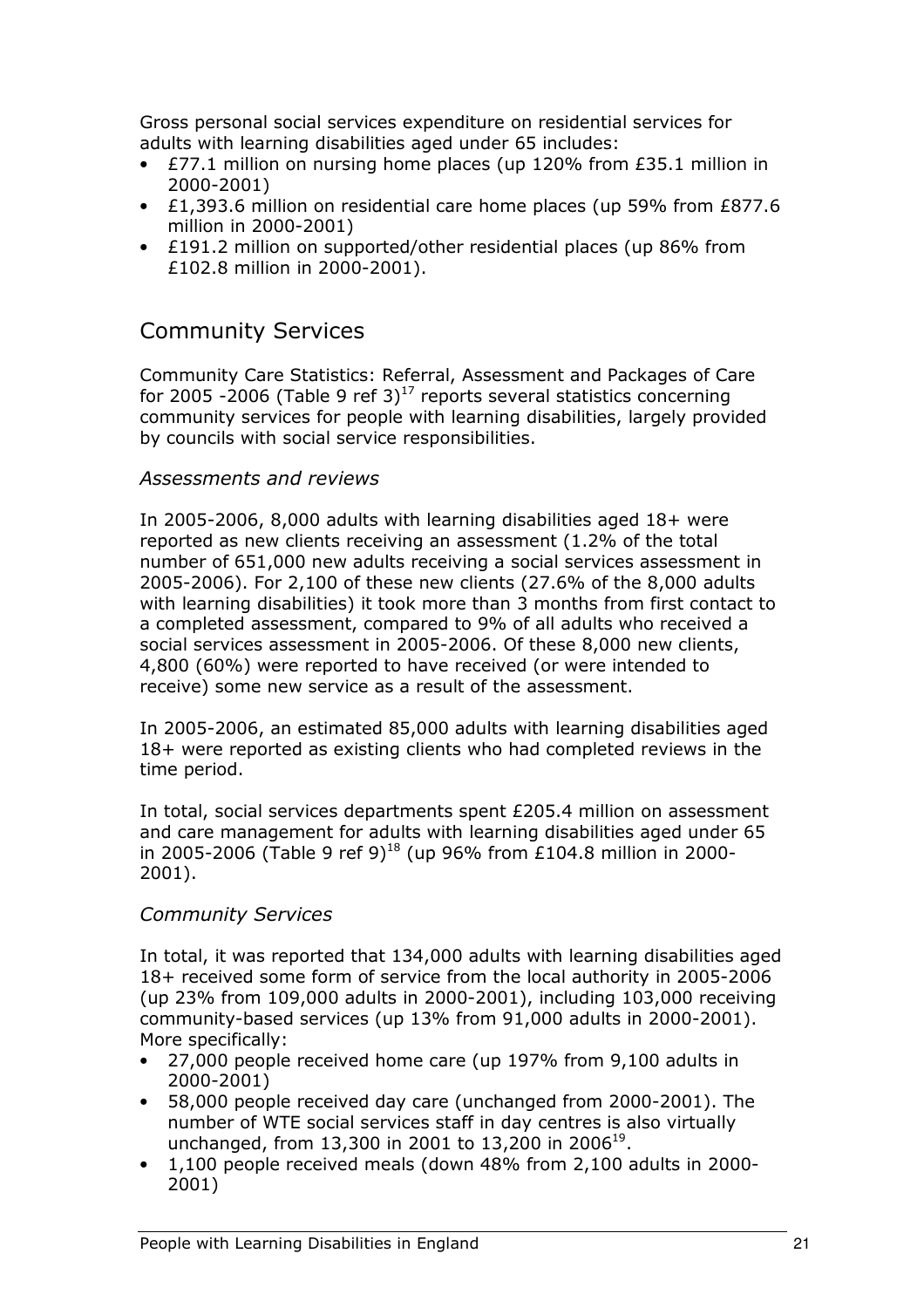- 12,000 people received overnight respite not in the client's home (up 9% from 11,000 adults in 2000-2001)
- 5,800 people received short-term residential services (not respite) (up 18% from 4,900 adults in 2000-2001)
- 5,500 people received direct payments (up 2,650% from 200 adults in 2000-2001)
- 38,000 people received professional support (up 52% from 25,000 adults in 2000-2001)<sup>9</sup>
- 6,000 people received equipment and/or adaptations (up 67% from 3,600 adults in 2000-2001)
- 17,000 people received an 'other' type of service (up 49% from 8,700 adults in 2000-2001).

It is important to note that the 2000-2001 figures include a transport category (received by 12,000 adults with learning disabilities) that is not included in the 2005-2006 figures.

All community-based services were predominantly received by adults with learning disabilities aged 18-64 rather than aged 65+. Of the population of 134,000 adults with learning disabilities receiving services, 87.3% (117,000 people) were White, 3.2% (4,300 people) Asian/Asian British, 2.4% (3,200 people) Black/Black British, 0.8% (1,000 people) Mixed, 0.8% (1,000 people) Chinese/Other, and 3.0% (4,000 people) not known. The last category presents the biggest contrast with 2000-2001 data, where the ethnicity of 21% of people using services (23,000 people) was not known.

The Commission for Social Care Inspection largely uses collated figures from existing national data sources to produce a Data Analysis Tool, a suite of performance indicators concerning local authority services for people with learning disabilities (Table 9 ref  $38)^{20}$ . From this dataset, in 2005-2006 2.8 adults with learning disabilities aged 18-64 per 1,000 local population were helped to live at home, a slight increase from 2.5 per 1,000 in 2000-2001.

Personal Social Services Expenditure and Unit Costs for 2005-2006 (Table 9 ref  $9)^{18}$  reports the following unit costs for selected community-based services for adults with learning disabilities in England:

- Home care unit costs £346 per person per week (up 61.7% from £214 in 2000-2001)
- Direct payments £179 per person per week (up 11.9% from £160 in 2000-2001)
- Day care unit costs £277 per person per week (up 25.3% from £221 in 2000-2001). As the unit cost for a  $\frac{1}{2}$  day session is given as £34, it can be assumed that adults with learning disabilities using day care receive an average 8.1 sessions per week day care.

Direct payment unit costs seem pegged to general inflation; it is unclear whether increases in home care and day care unit costs are due to cost increases or increases in the scale of services offered to individuals.

1

<sup>&</sup>lt;sup>g</sup> This includes any professional activity undertaken by the care manager, social worker or other professional staff, such as Occupational Therapists, that is beyond the process of care management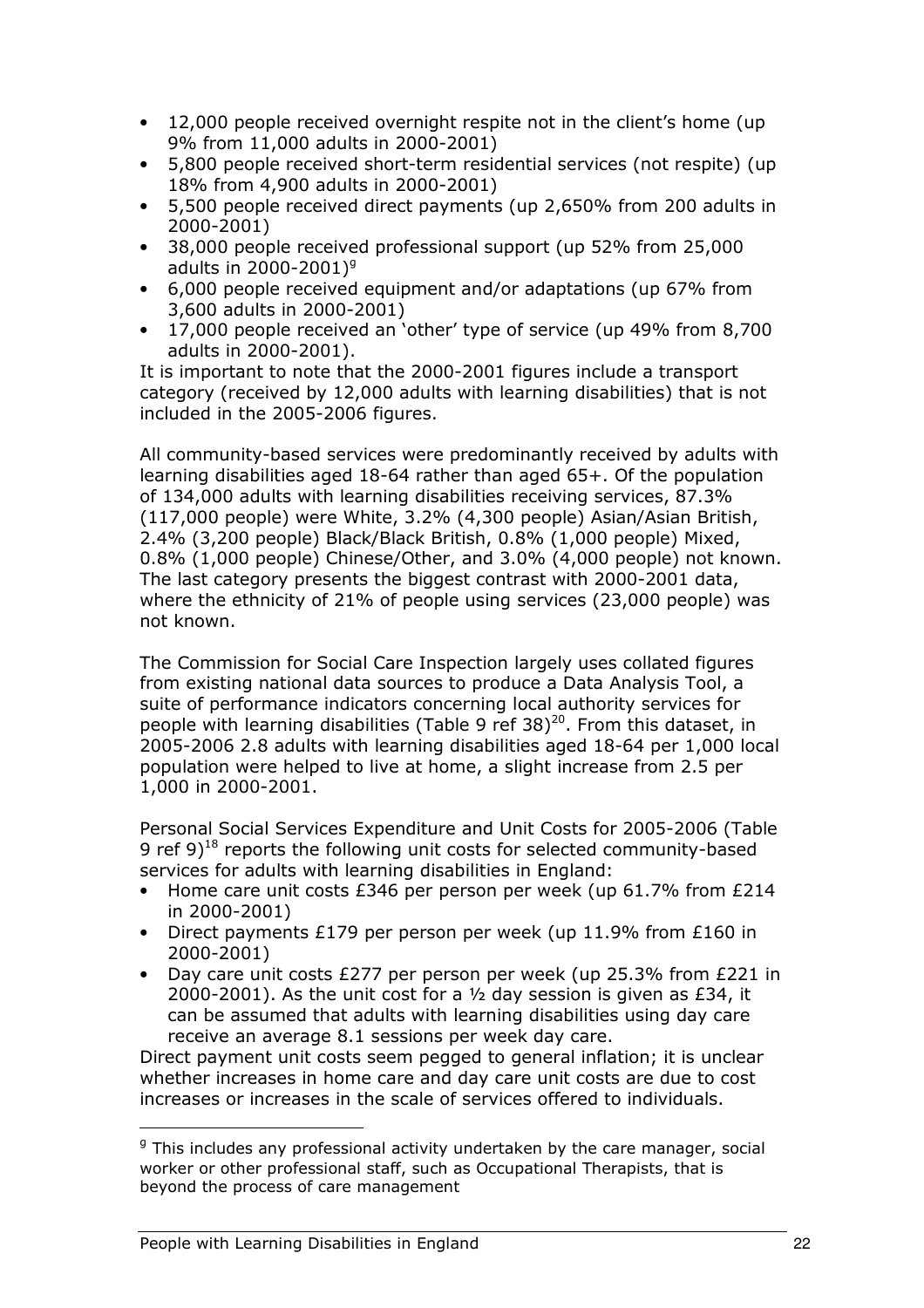Gross personal social services expenditure on community-based services for adults with learning disabilities aged under 65 (Table 9 ref 9)<sup>18</sup> includes:

- £288.1 million on home care (up 160% from £110.9 million in 2000- 2001)
- £620.5 million on day care (up 37% from £451.4 million in 2000-2001)
- £1.3 million on meals (up 30% from £1.0 million in 2000-2001)
- $E42.2$  million on direct payments (up 2,538% from £1.6 million in 2000-2001)
- £0.8 million on equipment and/or adaptations (up 13% from £0.7 million in 2000-2001)
- £93.5 million on other services (up 41% from £66.3 million in 2000- 2001).

In total, including all components of social services expenditure for adults with learning disabilities aged under 65, the gross total personal social expenditure in 2005-2006 was £2,914.6 million (15.6% of all personal social services expenditure). Including Supporting People expenditure, the total rises to £3,110.3 million, 23.4% of all personal social services expenditure including Supporting People.

#### Carers

In 2005-2006, 31,000 assessments/reviews involving carers of adults with learning disabilities were completed (9.1% of the total number of completed carer assessments/reviews), with 3,000 carers declining an assessment or review. Of these completed assessments/reviews, 20% were conducted with a carer where the adult with learning disabilities was aged 65+. From these reviews, 10,000 carers (32.2%) received some information and 16,000 (51.6%) received some form of service (Table 9 ref 3).

The Commission for Social Care Inspection Data Analysis Tool (Table 9 ref  $38$ <sup>20</sup> states that in 2005-2006 councils spent an average £142,200 on helping an average 238 carers of people with learning disabilities.

### Health Services

Hospital Activity Statistics (Table 9 ref  $15)^{14}$  report that, from January to March 2007, 438 referrals were made by GPs and 965 referrals from other sources for an outpatient hospital appointment with a learning disability specialist.

Hospital Episode Statistics (Table 9 ref  $8)^{21}$  report that in 2005-2006, there were 55,574 attended outpatient appointments with clinical specialists with a primary expertise in learning disabilities, down from 81,241 in 2000-2001. In total there were 10,945 admissions to inpatient NHS services by people with learning disabilities in 2005-2006 (although this includes admissions to NHS residential care), including 1,456 emergency admissions.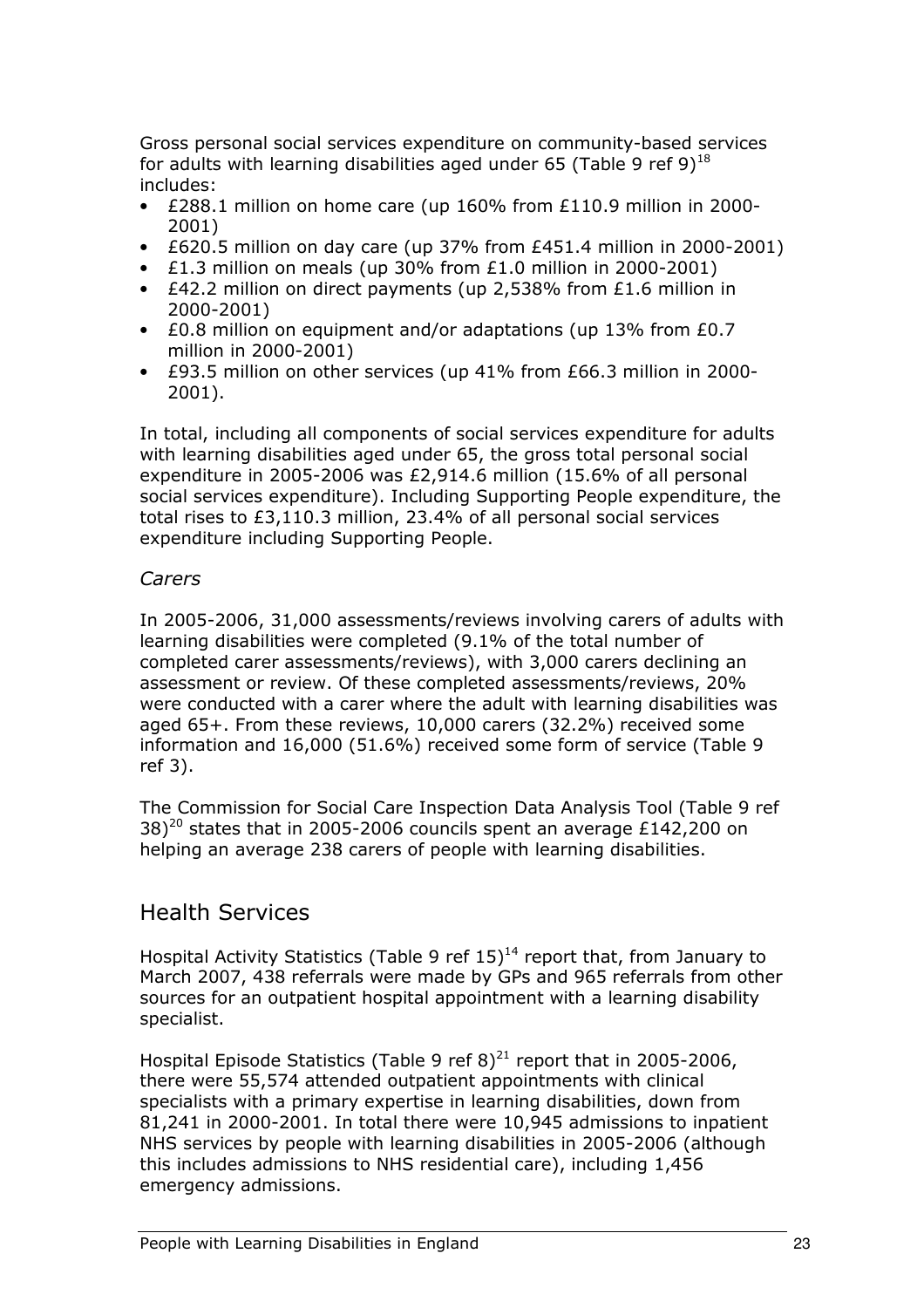Council statistics collated by the Commission for Social Care Inspection (Table 9 ref 38) $^{20}$  suggest that in 2006 an average of 31 adults with learning disabilities per council were referred to drug treatment programmes.

### Advocacy

According to figures collated by the Commission for Social Care Inspection<sup>20</sup> (Table 9 ref 38), in 2005-2006 councils spent an average £95.00 on advocacy for people with learning disabilities per person with learning disabilities known to the council, up from £59.89 per person in 2000-2001.

### Employment

According to figures collated by the Commission for Social Care Inspection<sup>20</sup> (Table 9 ref 38), 0.4 adults with learning disabilities of working age were in paid employment per 1,000 of the local working age population. This is equivalent to approximately 12,500 adults with a learning disability of working age (or 8% of the estimated total population of adults with a learning disability of working age). A similar number (0.4 per 1,000) were in voluntary employment. Raw numbers are not provided in this dataset.

### Benefits

The Department for Work and Pensions<sup>22</sup> provides quarterly information on Attendance Allowance (Table 9 ref 26) and Disabled Living Allowance (DLA) (Table 9 ref 25) for adults with learning difficulties in Great Britain. In the quarter ending November 2006, 3,100 people were claiming Attendance Allowance (0.2% of the total number of claimants), down from 3,800 in the same quarter in 2002.

In the quarter ending November 2006, 263,050 adults with learning difficulties were receiving Disabled Living Allowance (9.2% of the total number of claimants) at an average weekly rate of £54.87, up from 223,420 people in the same period in 2002 (average weekly rate £47.95). A total of 2,390 people with learning difficulties were eligible for DLA but their payments were suspended at the time (e.g. the person was in hospital).

DLA consists of two components which are assessed and paid separately, a Care Award (paid at higher, middle and lower rates) and a Mobility Award (paid at higher and lower rates). In the publicly available national statistics figures for people with learning difficulties cannot be disaggregated by both Care Award and Mobility Award levels simultaneously. This means that figures by level of Care Award, for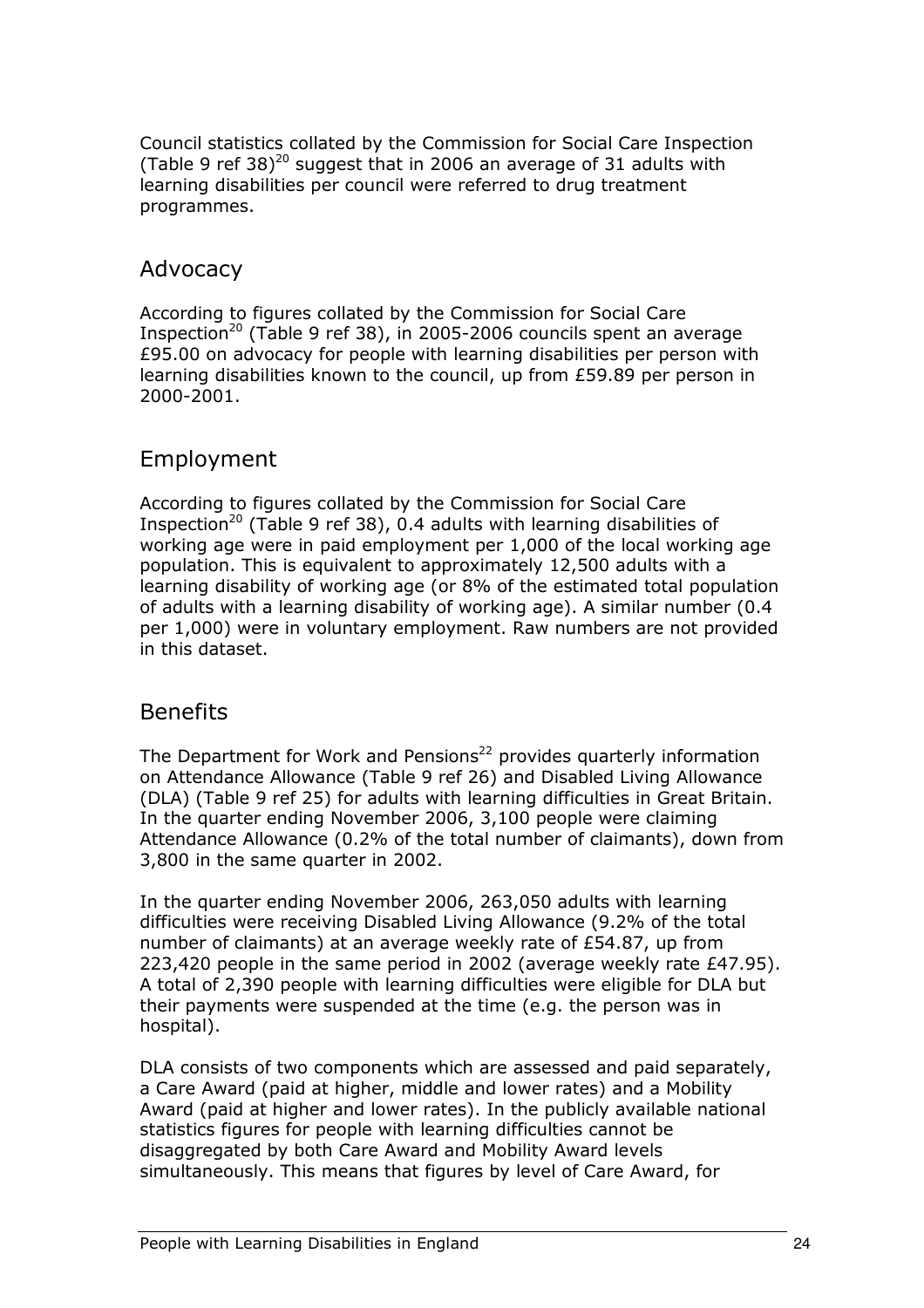example, report the average total DLA amount (i.e. including both Care Award and Mobility Award components) received by people at different levels of Care Award – this is why people at the 'nil' rate of Care Award are still receiving some DLA (for the Mobility Award component).

In terms of Care Award Type, there were 60,140 people with learning difficulties currently claiming DLA at the higher rate (average £88.12 per week), 123,580 people claiming DLA at the middle rate (average £57.36 per week), 41,590 people claiming DLA at the lower rate (average £29.62 per week) and 37,740 people claiming DLA at the nil rate (average £21.57 per week).

In terms of Mobility Award Rate, there were 37,250 people with learning difficulties claiming DLA at the higher rate (average  $E89.95$  per week), 196,320 people claiming DLA at the lower rate (average £50.91 per week) and 29,490 people claiming DLA at the nil rate (average £36.93 per week).

### Variation

As highlighted in Rob Greig's overview report of the first four years of Valuing People<sup>26</sup>, almost all national statistics presenting data broken down by region or locality show large geographical variations. These variations may partly be accounted for factors such as:

- Inconsistencies or errors in the data provided by local agencies
- Variations in the size, population and socio-economic circumstances of localities
- Historical patterns of service provision influencing the current location of people with learning disabilities
- Variations in eligibility and assessment criteria across localities

However, these factors taken together seem unlikely to explain the magnitude of the geographical variation that exists across localities in England. To account for differences in locality population numbers and eligibility criteria, the Commission for Social Care Inspection Data Analysis Tool (Table 9 ref 38)<sup>20</sup> contains several indicators that are expressed as a proportion of the total local population of the appropriate age – these give a useful perspective on cross-council variation. Although such variations can be found on almost any indicator, some examples are presented below.

- Council spending on advocacy for adults with learning disabilities the top quartile of councils spend twice as much per head of local population than the bottom quartile of councils.
- The number of adults with learning disabilities in paid work in the top quartile of councils the paid employment rate was 2.5 times that of the bottom quartile of councils.
- Adults with learning disabilities were more than twice as likely to have regular short-term breaks written into their care plan in the top quartile of councils compared to the bottom quartile of councils.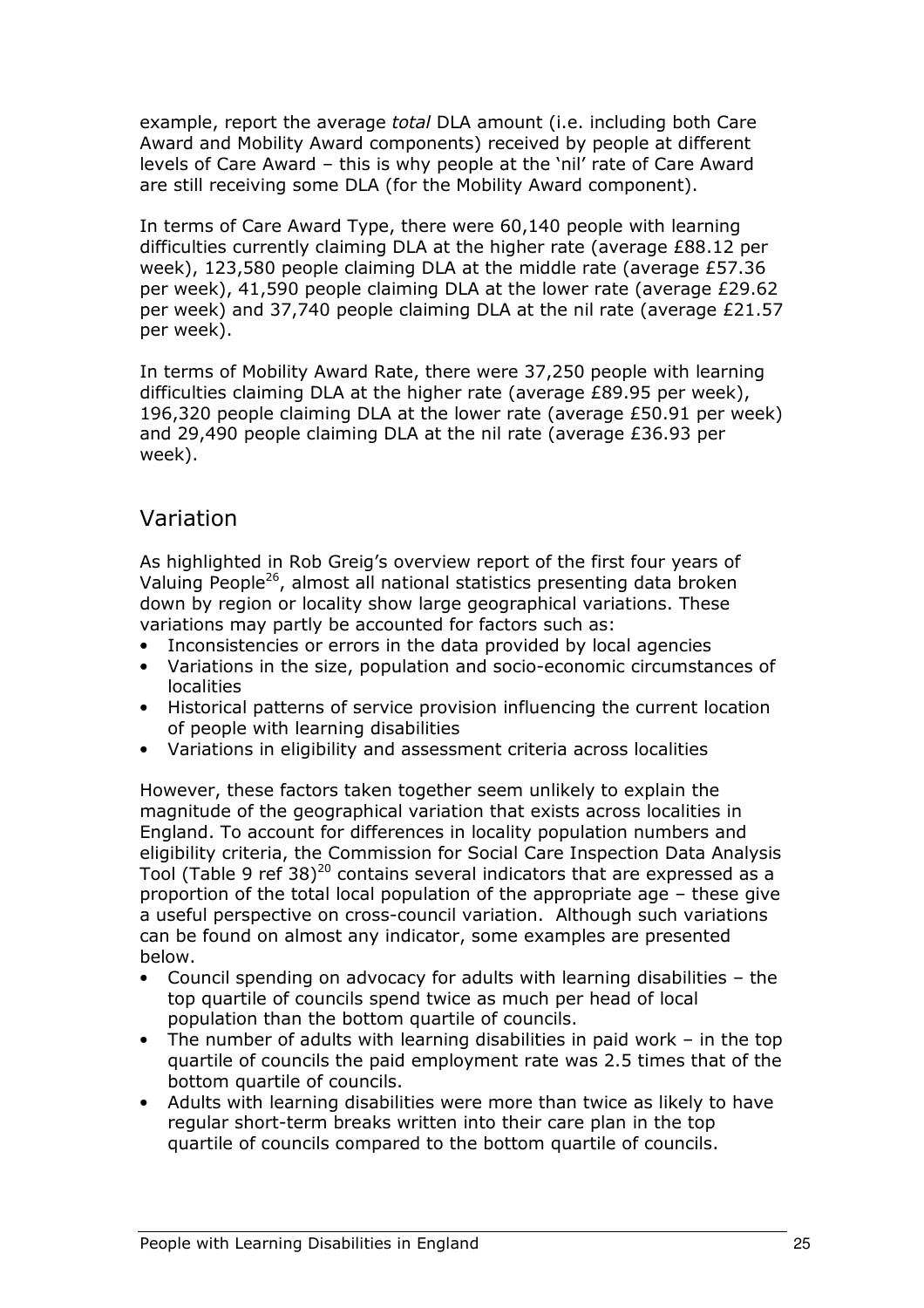## Measuring Outcomes

This section of the report briefly outlines some of the major issues involved in developing national information systems based on outcomes rather than resources or service activity. A set of 15 performance indicators for people with learning disabilities proposed by the CSCI Learning Disability Group (see reference 25 for details) is also briefly outlined, together with some additional indicators proposed by MENCAP.

### Evaluating The Impact Of Valuing People

As mentioned earlier, the Department of Health recently commissioned a research project with the overall objective of helping the Government to develop ways of evaluating the impact of Valuing People at a national level. The project had three phases:

**Phase 1:** To locate and map existing national data sources relevant to services for people with learning disabilities, and to assess their potential usefulness for evaluating the impact of Valuing People<sup>1</sup>.

**Phase 2:** To work with people with learning disabilities, family members and other stakeholders to identify what information should be collected at a national level to enable the Government to evaluate the impact of Valuing People<sup>23, 24</sup>.

**Phase 3:** To develop practical ways of collecting, analysing and reporting national information to enable the Government to evaluate the impact of Valuing People<sup>25</sup>.

Drawing from the findings of the project as a whole, five major conclusions were drawn:

- 1. People with learning disabilities, family carers and existing policies all emphasise the importance of outcomes (whether people's life experiences reach generally accepted standards of acceptability and decency, and whether people are in control of their lives and achieving their aspirations).
- 2. Existing information collected nationally concerning people with learning disabilities does not reflect the importance of outcomes, being largely focused on the resources and activities of particular services.
- 3. A major shift will be required in both the type of information collected and the methods used to collect it if outcomes are to be placed at the heart of national data collection.
- 4. The methods and technology required to collect outcome information from people with learning disabilities and their families already exist; the major challenge is to translate existing knowledge into feasible methods for collecting national information.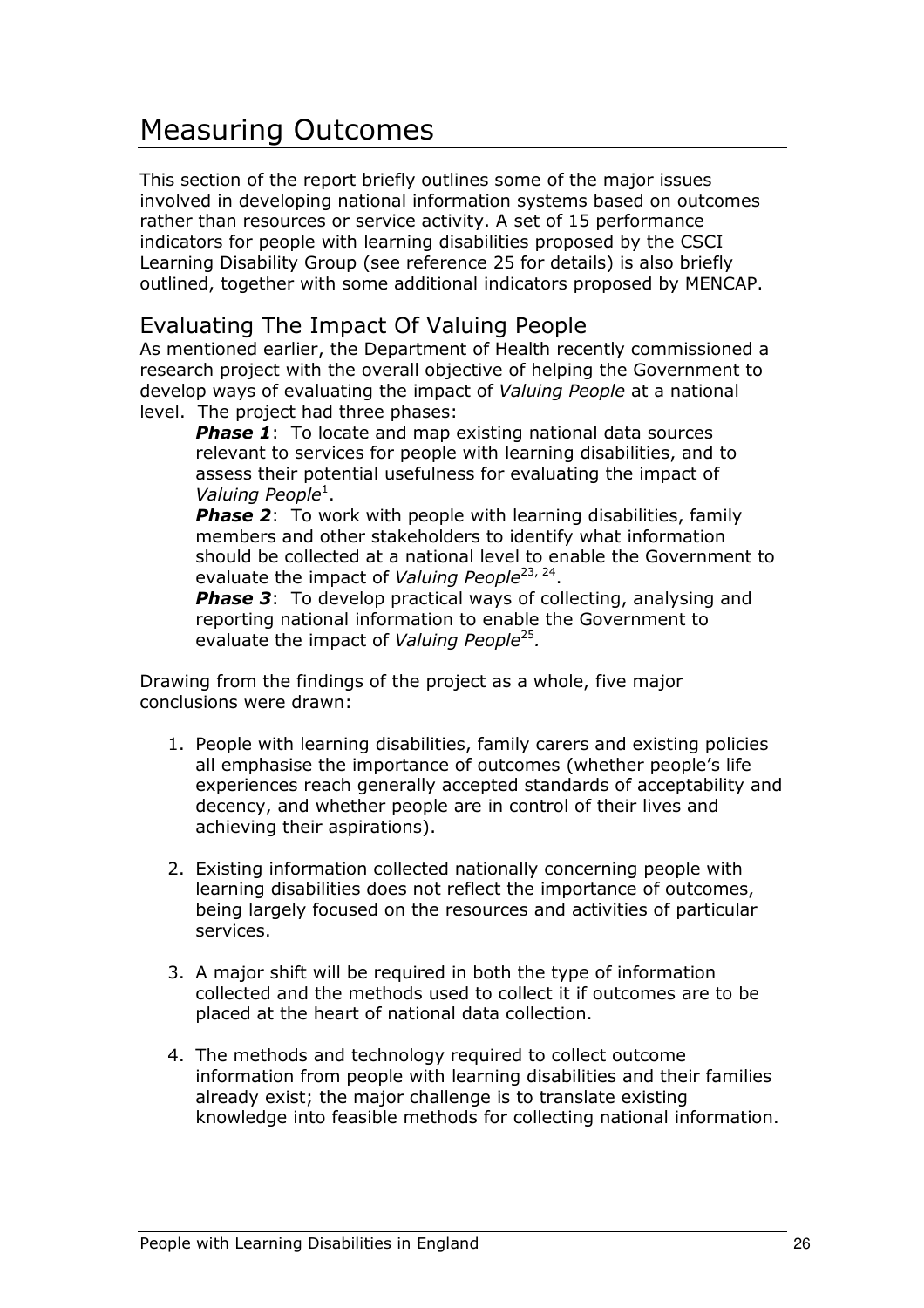5. People with learning disabilities and family carers need to have a much bigger role in both deciding the priorities for information collection and accessing this information.

On the basis of these conclusions, the project report proposes five principles for the development of national performance indicators concerning people with learning disabilities:

- 1) National statistics and performance indicators should place a much greater emphasis on outcomes (the life experiences of people with learning disabilities) rather than on resources or service activities.
- 2) People with learning disabilities and family carers should be given a central role in shaping the outcomes agenda, particularly in terms of which types of information should be collected, and should be able to access and use the information obtained.
- 3) Data collection systems should be designed around the totality of the lived experience of people with learning disabilities rather than producing aggregate statistics concerning the activities of specific services.
- 4) National statistics should reflect current Government policies and their associated objectives.
- 5) National statistics should be able to document potential areas of inequality; between people with learning disabilities and the general population; and within the population of people with learning disabilities.

The report developed an outcomes framework based on these five principles, as well as taking into account issues of feasibility, costeffectiveness and the burden of data collection on service agencies. For the purposes of performance indicator development, two levels of outcome measurement are particularly pertinent:

**Level 1: General outcomes** that are about the totality of a person's life and that are unlikely to be solely and directly attributable to the impact of any particular service/support agency (or indeed, all services/support agencies combined), such as citizenship. These general outcomes are, however, crucial for evaluating the effectiveness of national policy and for assessing inequalities between people with learning disabilities and the general population. We suggest that these types of outcome indicators are collected on a regular basis (for example, every three or five years) using national survey methodologies that would recruit nationally representative samples (including people with learning disabilities not known to services).

#### Level 2: Outcomes that can be directly attributable to

service/support agency activities (e.g. choice and control within a self-directed support process). In addition to the general outcome indicators outlined above, it is also vital to collect information on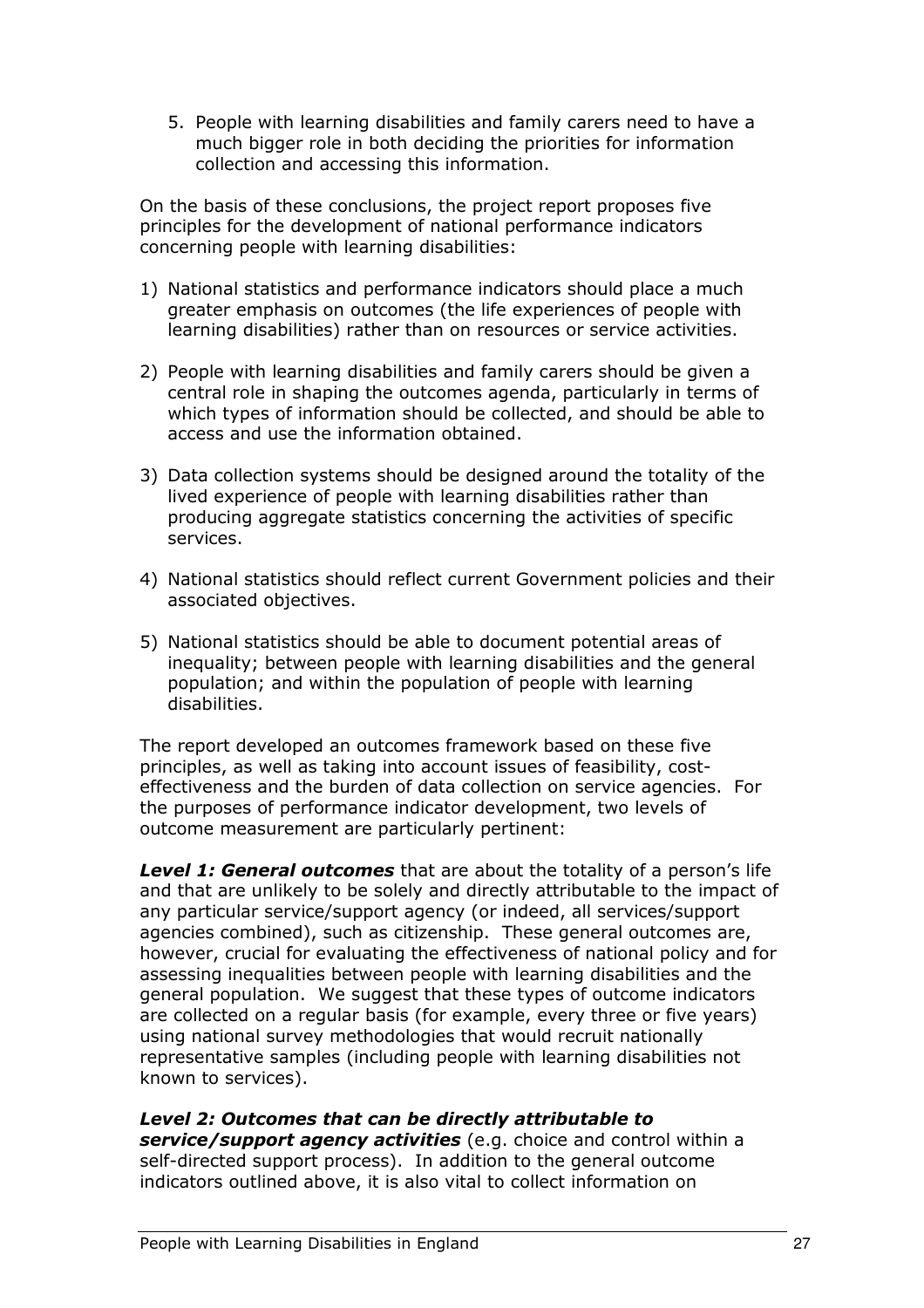outcomes that are directly attributable to the activities of services and support agencies. Such outcome indicators will be core performance indicators for government and inspectorate agencies, and will be collected in sufficient numbers at a local level to enable comparisons between localities. Several issues need to be considered when developing such a set of outcome indicators:

- A small number of these service-level outcome indicators may also be appropriately collected in the regular national survey proposed above, if they are crucial to general policy directions.
- Inspectorates and government agencies may wish to consider if they need to distinguish between outcome indicators that concern minimum standards and outcome indicators that will reflect continuing improvement or developmental standards.
- Inspectorates and other government agencies will need to consider which outcome indicators can be used consistently across groups of people using services, and which outcome indicators may need to be developed as additional modules for specific groups.
- Information concerning service-level outcomes will need to be collected directly from people with learning disabilities and family members. This has a number of implications for information collection systems:
	- o Current local information collection systems will need to be reconfigured to allow for the collection of outcome information directly from service users and family members, possibly with some transitional additional costs concerning training and information system development.
	- o Information collection systems will need to ensure that performance indicators based on service-level outcome indicators can be broken down into sub-groups potentially associated with inequalities in the experience of services, such as gender, age, ethnicity, support needs, socio-economic position etc.
	- The cost-effectiveness of collecting outcome information directly from service users and family members can be maximised in the following ways:
		- Some outcome indicators can be collected on random samples of service users, rather than entire local communities of service users.
		- Some outcome indicators may be able to be built into routine service assessment or review systems.
		- A single comprehensive set of service-level outcome indicators across all service domains should be collected from service users and families, with the resulting information shared across all relevant government departments and inspectorates. This would reduce the burden of information collection on local agencies and service users or family members, and would provide a comprehensive picture of the use of mainstream supports as well as particular specialist services.

Technical and methodological issues concerning the collection of reliable and valid information from people with learning disabilities (and proxy informants where necessary) will also need to be considered. Many of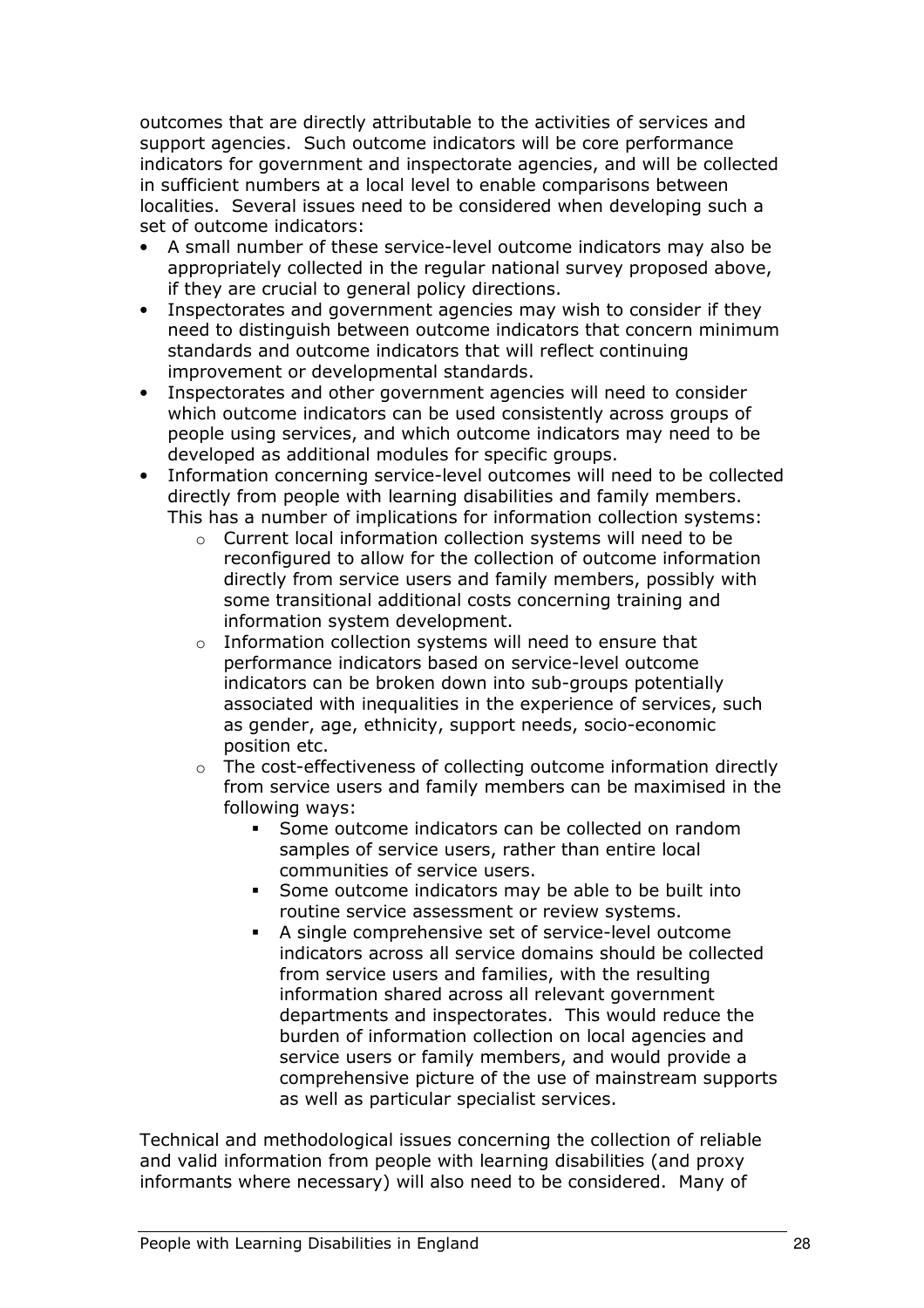these issues have been addressed by researchers working with people with learning disabilities, although more work needs to be done. The issues identified below may also be relevant to some other groups of people using services.

- Getting reliable and valid information from people with learning disabilities. Issues here involve assessing the capacity of the person to answer questions and ensuring questions are accessible to the maximum number of people with learning disabilities.
- The role of proxy respondents in reporting the life experiences of a person with learning disabilities. What sort of information can be provided in a reliable and valid way by proxies, and when should information be gained from proxies?
- Gaining information from people with learning disabilities (and possibly some proxy informants) is likely to involve face-to-face interviews rather than questionnaires, with training and resource implications.
- Ensuring that performance indicators and associated questions are valid cross-culturally.
- Identification issues. Given likely differences in eligibility criteria across areas, and the probability that some people with learning disabilities will not be in contact with services, it will be necessary to be able to quickly and reliably assess if a person has a learning disability.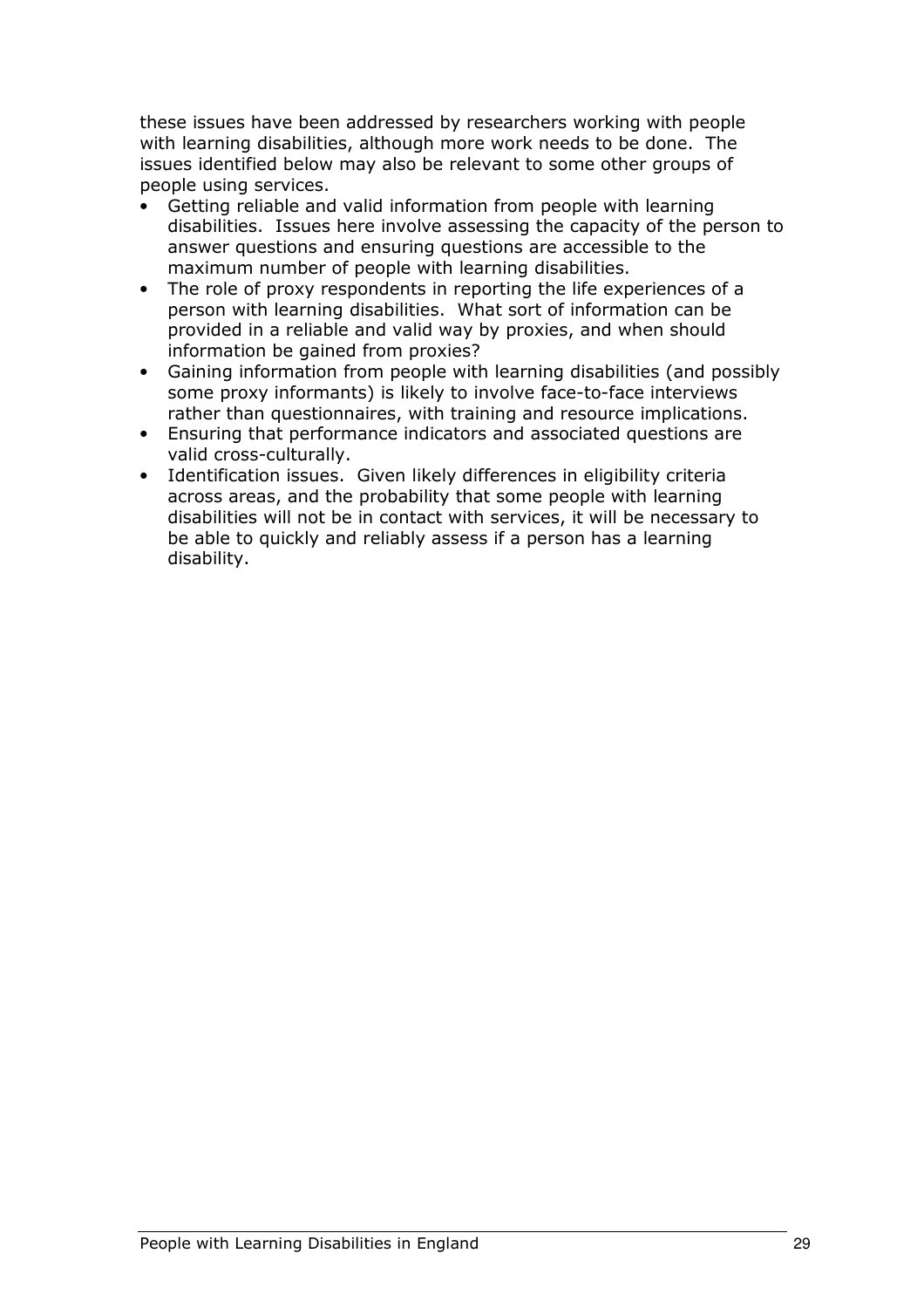### Proposed Performance Indicators

In 2006, a Learning Disability Group set up by the Commission for Social Care Inspection recommended 15 performance indicators concerning people with learning disabilities<sup>25</sup>. Due to bigger changes in inspection regimes and organizational changes involving CSCI, these proposals have not been taken forward by CSCI. They also represent something of a halfway house in terms of outcome measurement, in that they still rely on aggregated data that is largely about service activity rather than outcome information collected directly from people using services. However, they do represent a set of performance indicators that were felt to be potentially robust and feasible by a group including local authority information collection experts. Table 11 below presents these proposed performance indicators, with a brief description of any current regularly updated national information relevant to each performance indicator. It is important to note that none of the national indicators currently collected provide data broken down by level of disability.

Table 11: Performance indicators proposed by the CSCI Learning Disability Group (all the indicators in the table are for people with learning disabilities)

| <b>PI Domain</b>                                  | <b>Additional PI</b>                                                        | <b>Current National Information</b>                                                                                                                                                                                                                                   |
|---------------------------------------------------|-----------------------------------------------------------------------------|-----------------------------------------------------------------------------------------------------------------------------------------------------------------------------------------------------------------------------------------------------------------------|
| Improved<br>health and<br>emotional<br>well-being | Number of people<br>with completed health<br>action plans                   | Better Metrics <sup>27</sup> , sponsored by<br>the Healthcare Commission, has<br>a voluntary performance<br>indicator on completed health<br>action plans.                                                                                                            |
| Improved<br>quality of life                       | Number of people<br>supported to live in<br>the community                   | Number of adults aged 18-64<br>'helped to live at home' available<br>in CSCI Data Analysis Tool<br>(Table 9 ref 38) <sup>20</sup> . In 2005-2006<br>2.8 adults with learning<br>disabilities aged 18-64 per 1,000<br>local population were helped to<br>live at home. |
|                                                   | Number of carers<br>receiving support<br>from the council                   | Total number of carers across all<br>groups receiving support in CSCI<br>Data Analysis Tool (Table 9 ref<br>38) <sup>20</sup> , not yet broken down into<br>carers of people with learning<br>disabilities.                                                           |
|                                                   | Number of carers<br>receiving short term<br>breaks and<br>emergency support | <b>CSCI Data Analysis Tool (Table 9</b><br>ref 38) $^{20}$ collects this information<br>by service users, not carers.                                                                                                                                                 |
|                                                   | Number of people                                                            | Detailed information on housing                                                                                                                                                                                                                                       |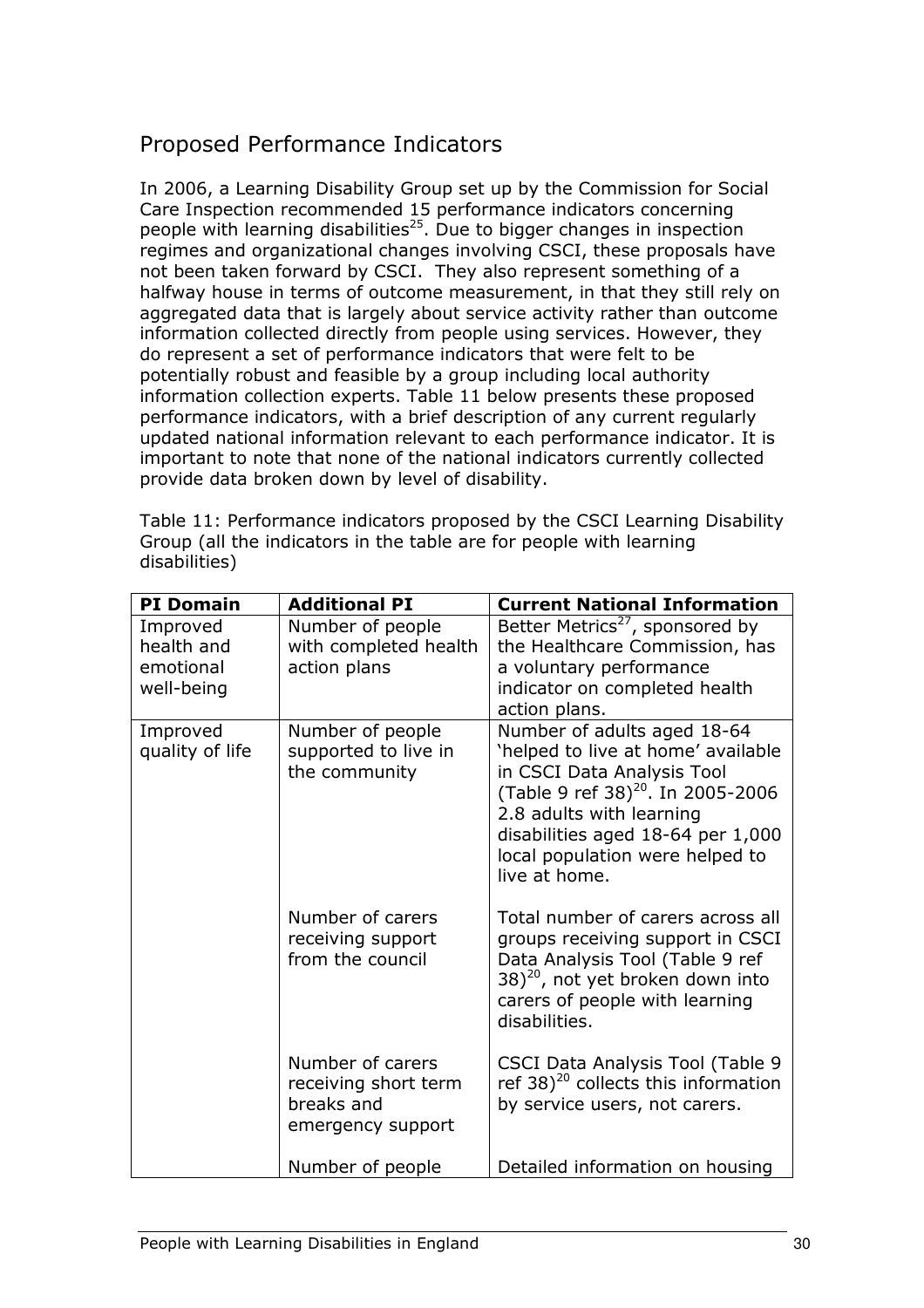|                                      | living in each of the<br>following types of<br>housing:<br>Living in housing<br>owned or rented by a<br>family member aged<br>under 65<br>Living in housing<br>owned or rented by a<br>family member aged<br>over <sub>65</sub><br>Homeowner<br>Shared ownership<br>Tenant in self-<br>contained<br>accommodation<br>Tenant in shared<br>accommodation (3<br>people or more)<br>Supported lodgings or<br>adult placement<br>Residential care home<br>Nursing home<br>NHS residential<br>accommodation<br>Other | type not yet available.<br>Information for 2005-2006 is<br>available for:<br>Council supported residents aged<br>18-64 (Table 9 ref $2^{16}$ ; total<br>35,260) in:<br>Council staffed residences<br>(3,200)<br>Independent sector registered<br>residential care homes (28,080)<br>Independent sector nursing<br>homes (1,840)<br>Unstaffed/other (2,140)<br>Adult placements (2,225)<br>NHS residential beds (Table 9 ref<br>$10^{14}$ :<br>2,273 occupied; 2,494 available |
|--------------------------------------|----------------------------------------------------------------------------------------------------------------------------------------------------------------------------------------------------------------------------------------------------------------------------------------------------------------------------------------------------------------------------------------------------------------------------------------------------------------------------------------------------------------|-------------------------------------------------------------------------------------------------------------------------------------------------------------------------------------------------------------------------------------------------------------------------------------------------------------------------------------------------------------------------------------------------------------------------------------------------------------------------------|
|                                      | Number of people<br>living as tenants or<br>homeowners                                                                                                                                                                                                                                                                                                                                                                                                                                                         | No information available                                                                                                                                                                                                                                                                                                                                                                                                                                                      |
|                                      | Number of people<br>living in residential<br>services                                                                                                                                                                                                                                                                                                                                                                                                                                                          | No information available                                                                                                                                                                                                                                                                                                                                                                                                                                                      |
|                                      | Number of people<br>living outside the local<br>authority boundary                                                                                                                                                                                                                                                                                                                                                                                                                                             | Available for council-supported<br>residents (not NHS or other)<br>(Table 9 ref $2^{16}$ ):<br>11,345 adults age 18-64 in<br>2005-2006                                                                                                                                                                                                                                                                                                                                        |
| Making a<br>positive<br>contribution | Number of people<br>doing voluntary work<br>and work experience                                                                                                                                                                                                                                                                                                                                                                                                                                                | Available data for adults aged<br>18-64 known to council (Table 9<br>ref $38^{20}$ ) for voluntary work<br>only:<br>0.4 per 1,000 general population<br>in 2005-2006                                                                                                                                                                                                                                                                                                          |
| Choice and<br>control                | Number of people<br>receiving a direct<br>payment                                                                                                                                                                                                                                                                                                                                                                                                                                                              | Available data for adults aged<br>18-64 (Table ref $3^{17}$ ):<br>5,500 people received direct<br>payments in 2005-2006                                                                                                                                                                                                                                                                                                                                                       |
|                                      | Number of people                                                                                                                                                                                                                                                                                                                                                                                                                                                                                               | No available data                                                                                                                                                                                                                                                                                                                                                                                                                                                             |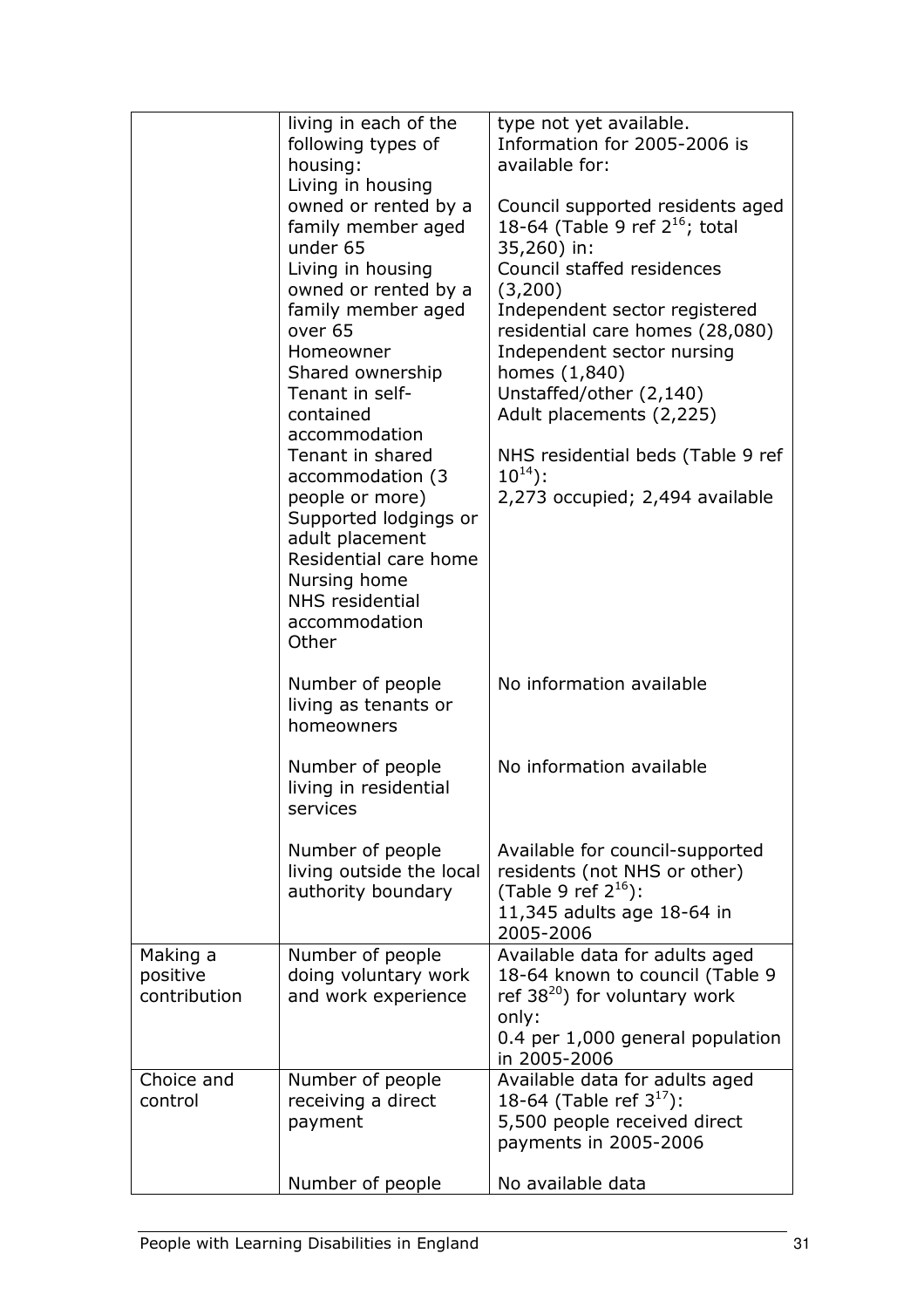|                                | receiving another<br>form of individual<br>budget                                               |                                                                                                                                                                                                                                                |
|--------------------------------|-------------------------------------------------------------------------------------------------|------------------------------------------------------------------------------------------------------------------------------------------------------------------------------------------------------------------------------------------------|
|                                | Local authority spend<br>on advocacy                                                            | Available data (Table 9 ref $38^{20}$ ):<br>£95 per person aged 18-64<br>known to the council in 2005-<br>2006                                                                                                                                 |
| Freedom from<br>discrimination | Number of reports of<br>harassment and<br>abuse against people<br>with learning<br>disabilities | No available data                                                                                                                                                                                                                              |
| Economic well-<br>being        | Number of people in<br>full-time employment<br>Number of people in<br>part-time<br>employment   | Only available data on adults<br>aged 18-64 known to councils in<br>paid employment (not divided<br>into full-time vs part-time)<br>(Table 9 ref $38^{20}$ ):<br>0.4 adults per 1,000 general<br>population in paid employment<br>in 2005-2006 |

MENCAP has proposed an additional set of performance indicators to supplement the PIs proposed by the CSCI Group. Table 12 below presents these proposed performance indicators, with a brief description of any current regularly updated national information relevant to each performance indicator. As Table 12 shows, there are currently few regularly updated national datasets that provide the information required by the 15 proposed performance indicators.

Table 12: Additional performance indicators proposed by MENCAP

| <b>PI</b> Domain                  | <b>Additional PI</b>                                         | <b>Current National Information</b>                                                                                                                                                                                                                  |
|-----------------------------------|--------------------------------------------------------------|------------------------------------------------------------------------------------------------------------------------------------------------------------------------------------------------------------------------------------------------------|
| Meaningful day<br>time activities | Numbers getting day<br>services                              | National information available<br>annually on number of adults<br>with learning disabilities using<br>social services-funded day care<br>(Table 9 ref $3)^{17}$ .                                                                                    |
|                                   | Numbers in work full<br>time<br>Numbers in work part<br>time | National information available<br>annually on number of adults<br>with learning disabilities known<br>to social services aged 18-64 in<br>paid work per 1,000, but no<br>information on hours of work or<br>pay rates (Table 9 ref 38) <sup>20</sup> |
|                                   | Numbers doing<br>voluntary work                              | National information available<br>annually on number of adults                                                                                                                                                                                       |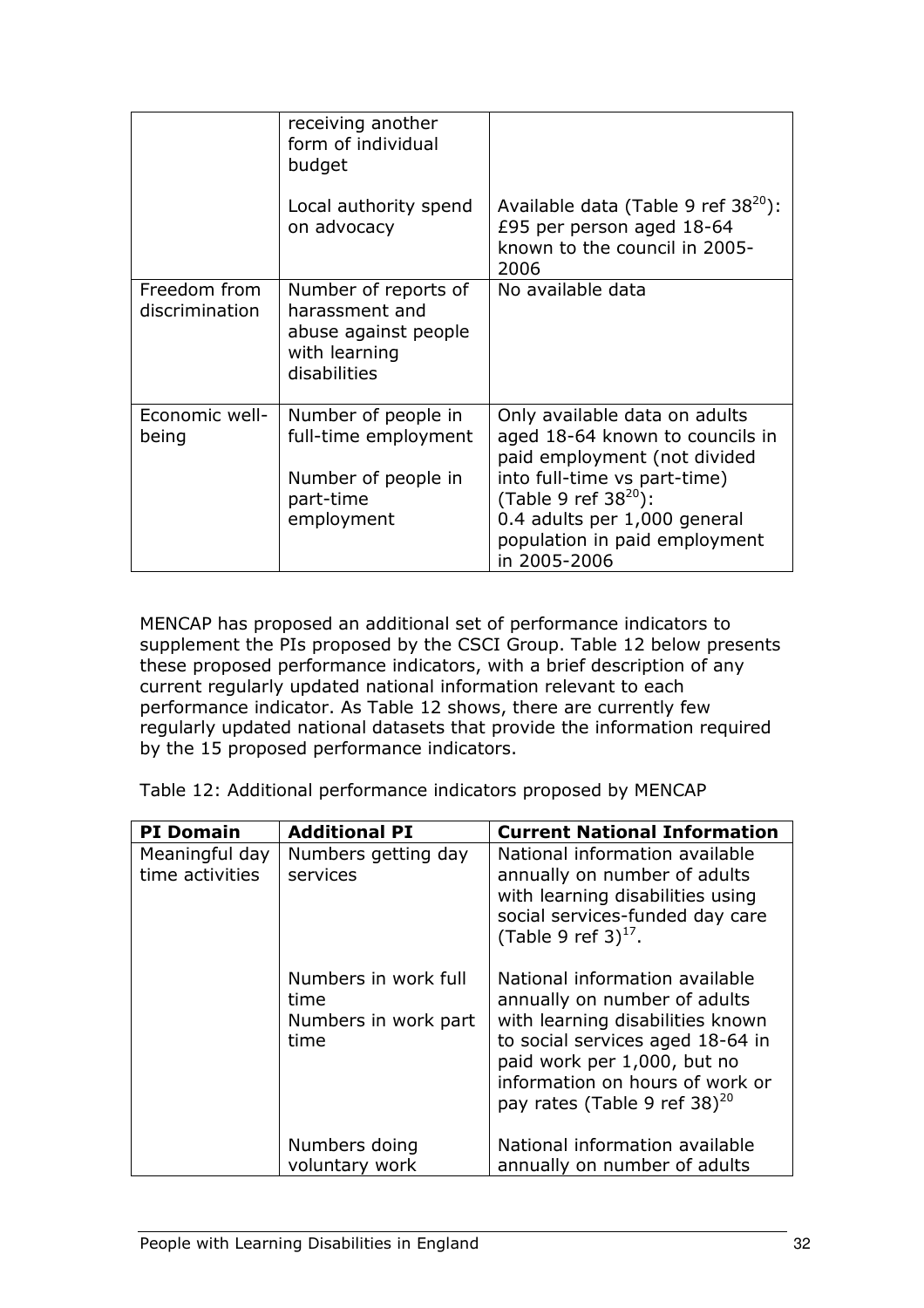|        |                                                                                                                                                                                                                                              | with learning disabilities known<br>to social services aged 18-64 in<br>voluntary work per 1,000, but no<br>information on hours of work<br>(Table 9 ref 38) $^{20}$                                                                                                                                                 |
|--------|----------------------------------------------------------------------------------------------------------------------------------------------------------------------------------------------------------------------------------------------|----------------------------------------------------------------------------------------------------------------------------------------------------------------------------------------------------------------------------------------------------------------------------------------------------------------------|
|        | Numbers in FE full<br>time<br>Numbers in FE part<br>time                                                                                                                                                                                     | <b>DCFS</b> collect information<br>updated quarterly from<br>Connexions on the number of<br>young people (aged 16-19) with<br>'learning difficulties and/or<br>disabilities' in a range of<br>employment, education, training<br>and other circumstances, but do<br>not publish the information<br>(Table 9 ref 48). |
|        | Numbers getting 5, 4,<br>3, 2, 1, and 0 days of<br>activities                                                                                                                                                                                | No regularly updated national<br>data available on the number of<br>days of day activities used by<br>people with learning disabilities.                                                                                                                                                                             |
| Health | Life expectancy<br>Percentage dying<br>under 50                                                                                                                                                                                              | No regularly updated national<br>data available on life<br>expectancy, percentage dying<br>under 50 or morbidity.                                                                                                                                                                                                    |
| Income | Morbidity<br>Disposable income<br>(excluding housing<br>benefit) excluding<br>disability benefits<br>As above but<br>including disability<br>benefits; all figures to<br>be in bands (will need<br>to exclude those in<br>residential homes) | No regularly updated national<br>data available on disposable<br>income, either including or<br>excluding benefits.                                                                                                                                                                                                  |
| Carers | Numbers and<br>percentage of carers<br>getting a break<br>Numbers and<br>percentage of carers<br>getting 1-10, 11-20,<br>$21-30, 31-40, 41+$<br>nights a year                                                                                | CSCI only report annually<br>updated information on the<br>number and percentage of<br>carers of adults with learning<br>disabilities who have received an<br>assessment/review, and some<br>form of information or service in<br>past year (Table 9 ref 38) <sup>20</sup> .                                         |
|        | As above but for<br>hours a week<br>(excluding nights)                                                                                                                                                                                       | National information available<br>annually on number of adults<br>with learning disabilities using<br>social services-funded home<br>care, overnight respite and                                                                                                                                                     |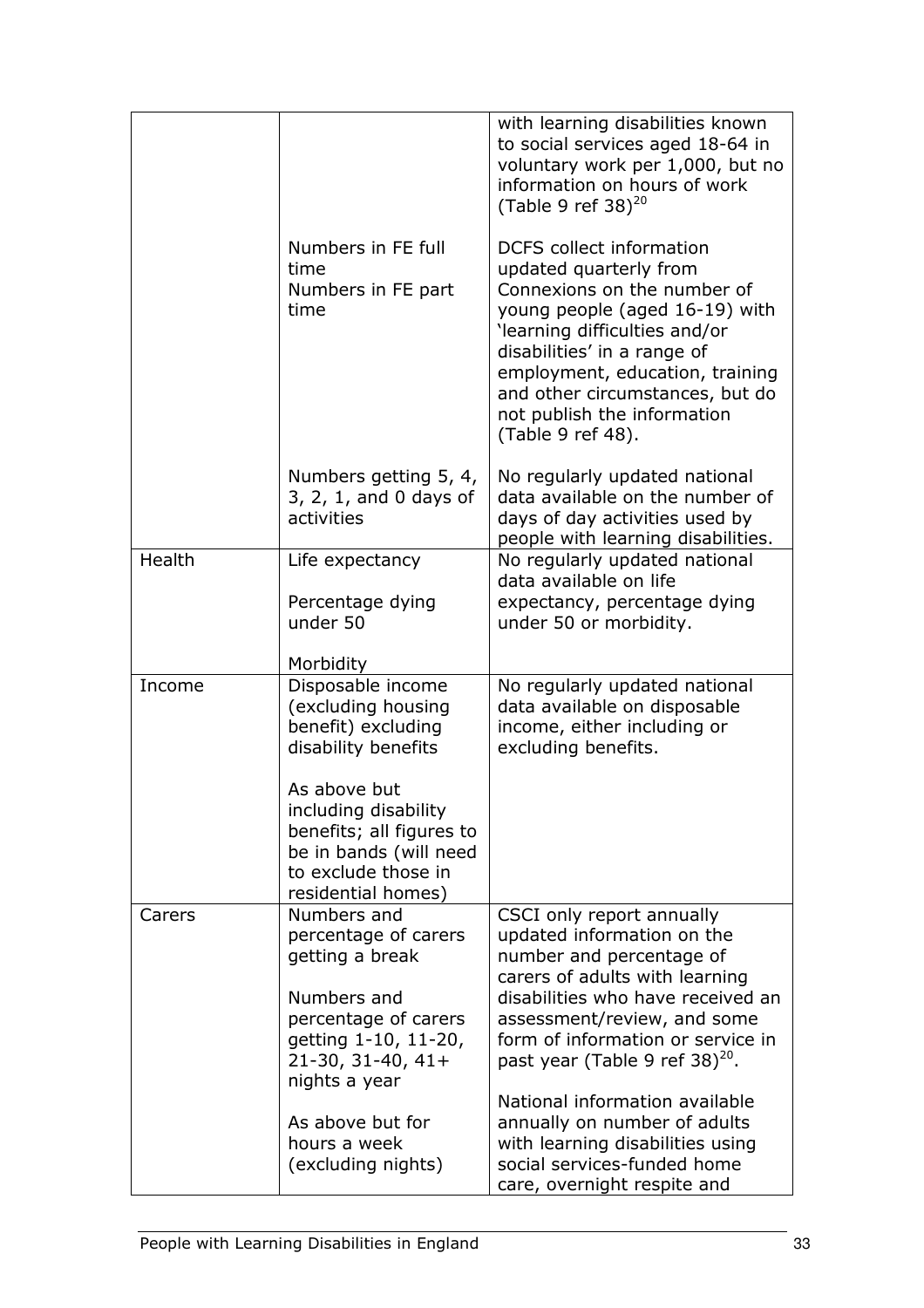|                                   |                                                               | short-term residential care, but<br>not collated by carer or<br>presented in terms of levels of<br>service use (Table 9 ref $3)^{17}$ . |
|-----------------------------------|---------------------------------------------------------------|-----------------------------------------------------------------------------------------------------------------------------------------|
| Disability<br>Living<br>Allowance | Numbers and<br>percentage on higher,<br>middle and lower care | DWP collect this information<br>(updated quarterly), but<br>currently not disaggregated in                                              |
|                                   | component                                                     | publicly available analysis tool<br>(Table 9 ref 9) $^{22}$                                                                             |

As the national survey of the life experiences of adults with learning difficulties<sup>10</sup> and other international large-scale data collection projects illustrate, it is perfectly possible to develop and use quantitative outcome indicators that are reliable, valid and feasible to collect – the challenge is to find ways for such indicators to retain their reliability and validity when collected on a routine basis, and to harness the political will to do so.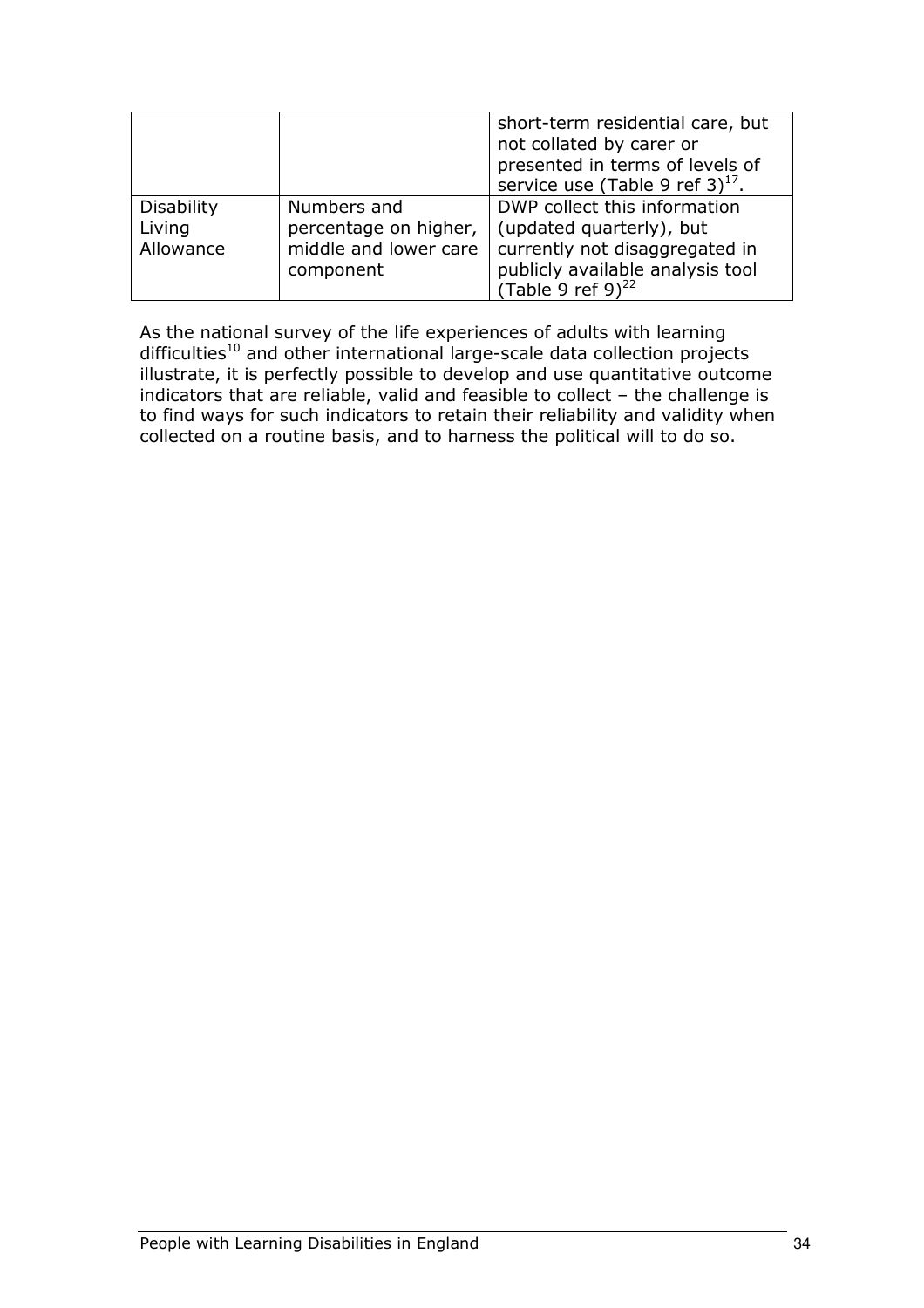## Resources & Links

Adults with Learning Difficulties in England 2003/4 http://www.ic.nhs.uk/pubs/learndiff2004

Community Care Statistics 2006: Referrals, Assessments and Packages of Care for Adults, England.

http://www.ic.nhs.uk/statistics-and-data-collections/social-care/adultsocial-care-information/community-care-statistics-2006:-referralsassessments-and-packages-of-care-for-adults-england--national-reportand-cssr-tables

Community Care Statistics 2006: Supported Residents (Adults) England. http://www.ic.nhs.uk/statistics-and-data-collections/social-care/adultsocial-care-information/community-care-statistics-2006:-supportedresidents-adults-england

Department for Work and Pensions. Statistical Tabulation Tool. http://www.dwp.gov.uk/asd/tabtool.asp

Government Actuary's Department http://www.gad.gov.uk

Hospital Activity Statistics

http://www.performance.doh.gov.uk/hospitalactivity/data\_requests/index .htm

Hospital Episodes Statistics.

http://www.hesonline.nhs.uk/Ease/servlet/ContentServer?siteID=1937&c ategoryID=87

Mental Health Act Commission. Count Me In: Census 2006. http://www.healthcarecommission.org.uk/nationalfindings/nationalthemed reports/mentalhealth/countmein/2006.cfm

Personal Social Services Expenditure and Unit Costs England: 2005-2006. http://www.ic.nhs.uk/statistics-and-data-collections/social-care/adultsocial-care-information/personal-social-services-expenditure-and-unitcosts-england:-2005-06

Personal Social Services Staff of Social Services Departments at 30 September 2006, England.

http://www.ic.nhs.uk/statistics-and-data-collections/social-care/adultsocial-care-information/personal-social-services-staff-of-social-servicesdepartments-at-30-september-2006-england